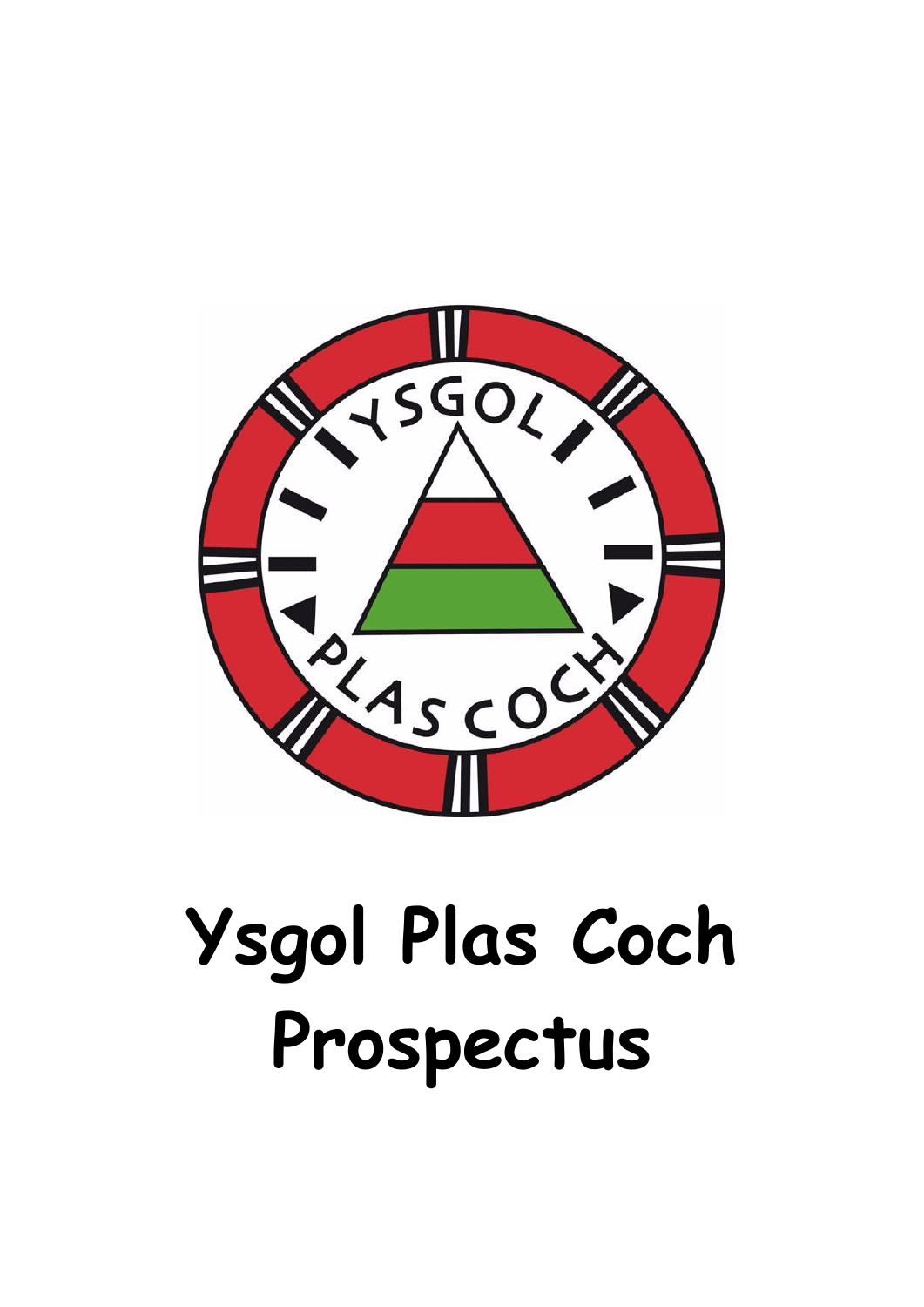# **YSGOL PLAS COCH**

# **A word of welcome from the Headteacher**

Dear Parents and Guardians

I extend a warm welcome to you and your child to Ysgol Plas Coch and look forward to happy and efficient engagements over the coming years.

The aim of this booklet is to introduce the school to you, providing information about our aims, administration and general organization. The booklet should answer any direct questions and provide useful details that should be of assistance throughout the academic year.

We believe it's important that every parent / guardian feel that they're welcome at the school. Education is a partnership between the household and the school, sharing responsibilities based on trust and understanding. We encourage cooperation and the participation of parents with the school in the process of educating their child. Good cooperation between the school and the household promote the child's confidence, assist their learning and assists them to achieve their full potential in all fields.

This is a happy school where all children get the opportunity to learn in a caring and comfortable atmosphere. Our aim is to give each child the opportunity to develop into a rounded individual.

You and your child will receive a warm and current welcome and we extend an invitation to you as parents to support us in the educational process. We operate an "open door" policy which you can step through at any time. We welcome any expertise or support which you can offer to assist us to extend the best possible opportunities for our pupils.

I'm always open to discuss with parents at a time that suits everyone.

Yours faithfully,

Osian Jones **Headteacher**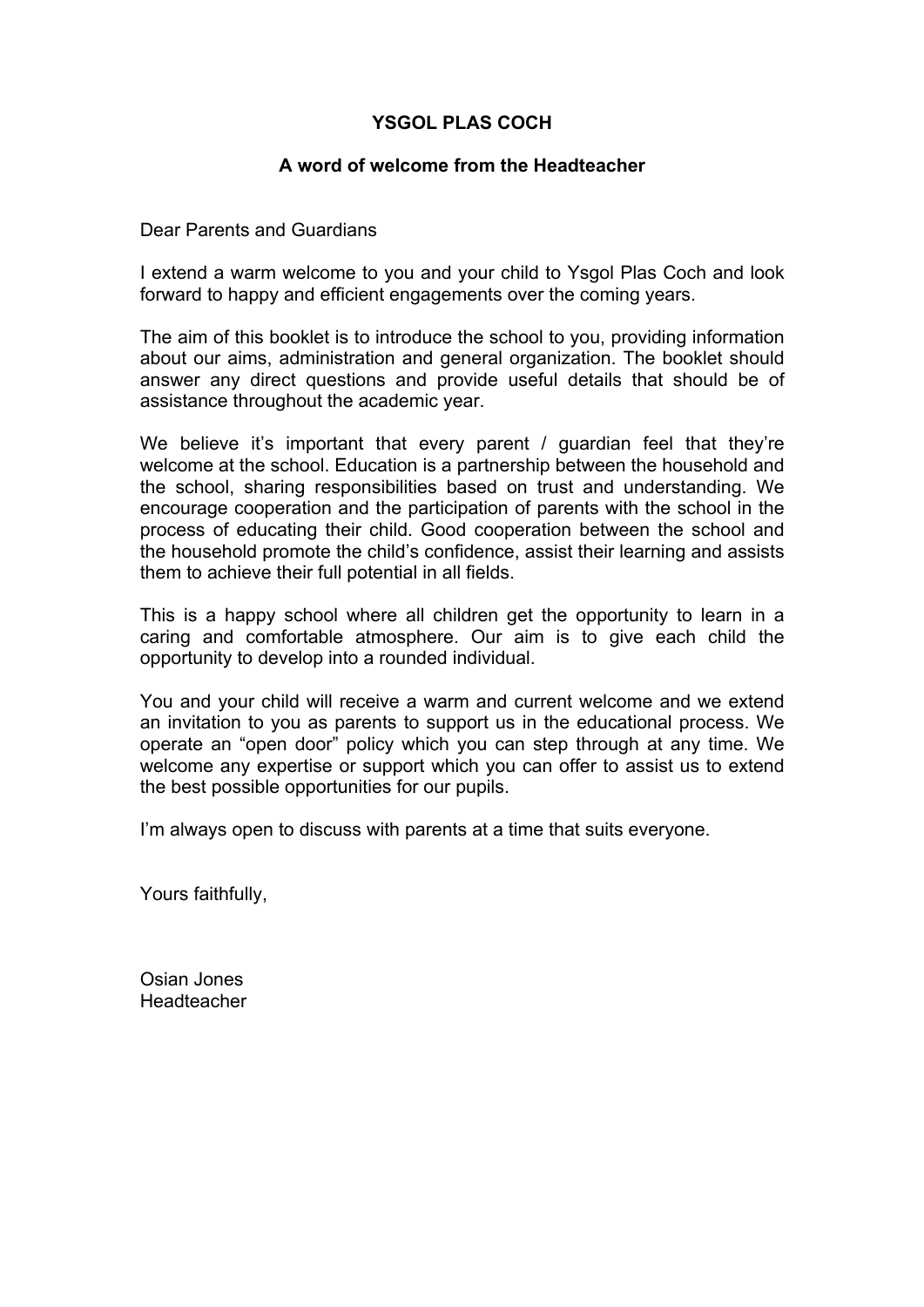# **A word of welcome from the chair of governors**

On behalf of the Governing Body I would like to reiterate the Headteacher's welcome to new parents and thank the current parents for their ongoing support. I'm certain that this booklet will be useful to you not only now but also as the year progresses.

We are proud of Ysgol Plas Coch. The staff are caring, professional and highly committed workers in every aspect of teaching and under the leadership of Headteacher, Osian Jones, I'm very confident that our children will receive the assistance they require to reach their full potential, whatever their ability.

The Governing Body offer active support to the Headteacher and staff to achieve the school's aims and encourage a continuous improvement in standards across the curriculum. As governors, we have specific duties and we will visit the school regularly.

Our children's education provides an essential foundation to the rest of their lives. We are committed to provide education of the highest possible standard in a safe and caring atmosphere within which they will receive thorough and engaging education throughout their formative years.

We look forward to achieve this with your support and assistance.

Yours faithfully,

Andrew Parry Chair of Governors for Ysgol Plas Coch and Ysgol Bro Alun Federation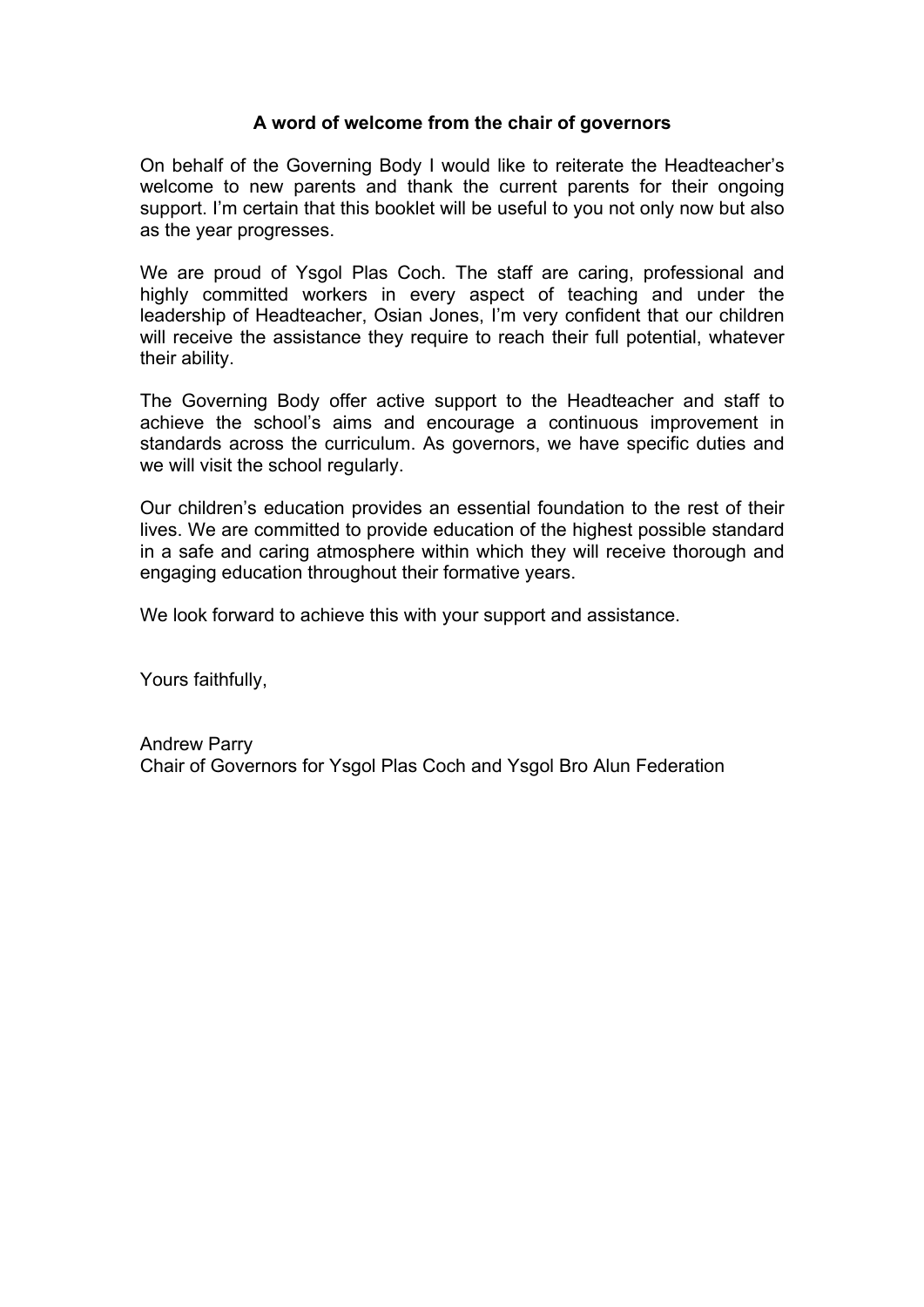# **Our vision, Aims & Objectives at Plas Coch**

**Our vision in Plas Coch is to provide a school which fosters pupils' selfconfidence and self-discipline in a caring, supportive, happy and safe environment. We are committed to demanding the highest possible standards, with each child fulfilling their full potential. Welsh language and culture are an integral part of this.**

At Plas Coch we are committed to provide a complete education of a high standard in order to create rounded, resilient and skilful young people who will be ready to face the world and its challenges both confidently and positively. Pupils will have opportunities to participate fully in their learning in order to be able to contribute to the life of the local community and the wider world.

#### **General**

To provide an environment (for pupils and staff) that values each individual and underlines the importance of integrity and quality of life.

#### Academic

To ensure a complete education for all children within a balanced, broad and differentiated curriculum. To ensure that all children have an opportunity to develop as individuals and set high expectations so that each individual reaches their full potential.

#### Health and Wellbeing

To ensure that all pupils are both physically and mentally fit, offering support to any pupil that requires it.

#### Personal / Pastoral

To develop the moral and social values of pupils.

#### Social

To ensure an educational provision relevant to the experience of the pupils in the society and local community.

#### **Linguistic**

To assist pupils to become bilingual in Welsh and English i.e. to be able to chat fluently and naturally in both languages, read both languages and express themselves in writing to the utmost of their ability in both languages.

### **Cultural**

To provide opportunities to develop and apply their knowledge and understanding of the cultural, economic, environmental, historical and linguistic characteristics of Wales.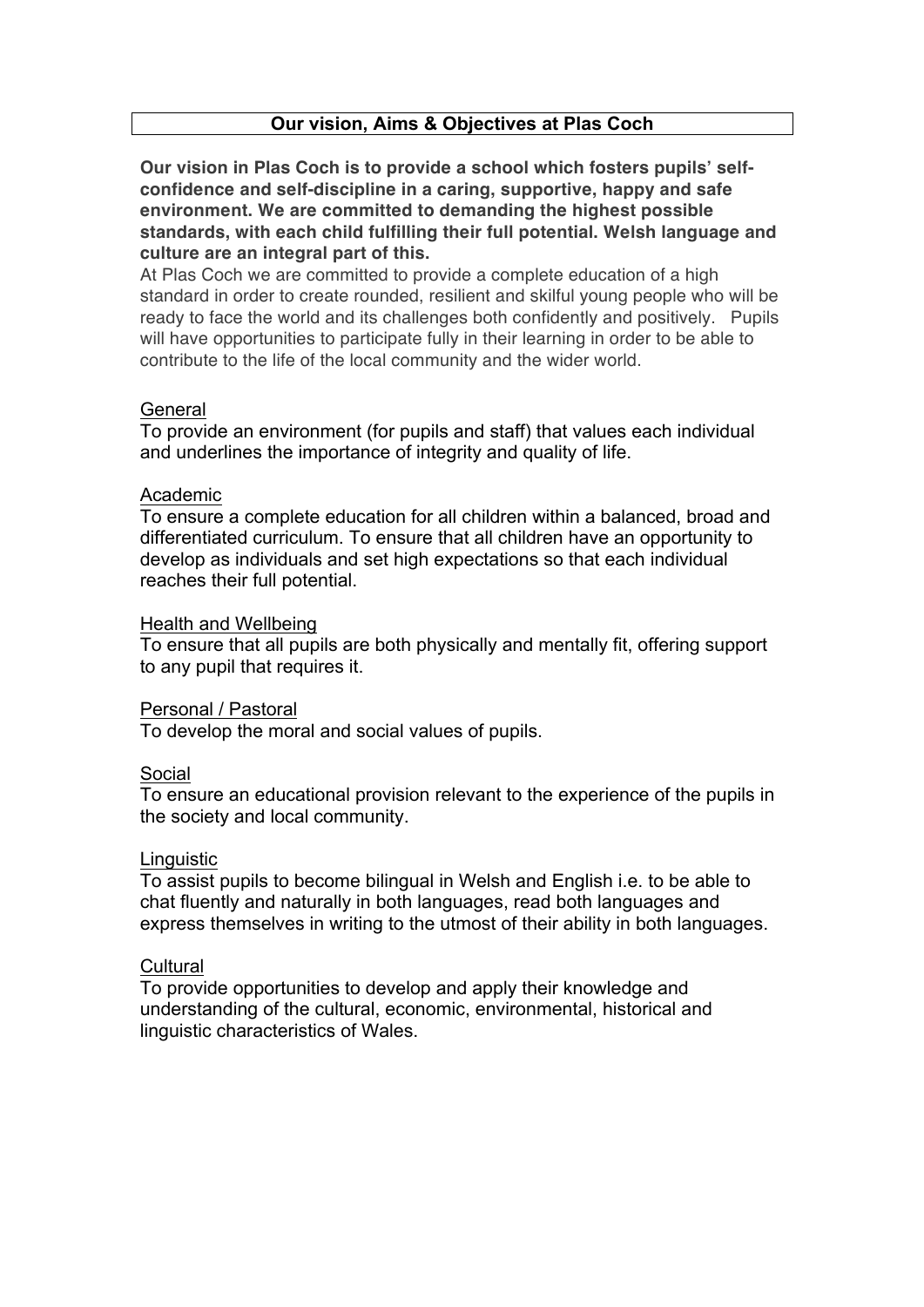# **Description of the School**

Ysgol Plas Coch is located on a broad area of flat land on the north-eastern side of the town of Wrexham. The school was opened in January 1993. It was established to meet the huge growth in the number of parents in the area that wished their children to have Welsh-medium education. The school's catchment is geographically wide and varies greatly in terms of social and economic characteristics.

The school is located near Plas Coch shopping park with access to the school along Stansty Road around 500m east of the shopping park's main entrance. The school entrance is opposite the footpath which leads from Stansty Road. The entrance to the Nursery Class is the one with a canopy.

The main entrance door is open but you must ring the bell next to the second door and every visitor has to contact the secretary's room located within the main entrance.

In September 2013, a brand new Welsh medium school was opened in the village of Gwersyllt, Ysgol Bro Alun in response to the demand for Welsh medium education in the area and in an effort to reduce numbers at Plas Coch. **A federation was formed between Plas Coch & Bro Alun with a single governing body and one headteacher running both schools.**

Plas Coch was originally built for 240 pupils including 30 part-time Nursery pupils. Due to the demand for Welsh-medium education in Wrexham, it was agreed to admit 60 children from 2008 onwards until a decision was reached about the additional provision of Welsh-medium education in the area. Three cabins were placed on school grounds to cope with this increase. This was intended as a short term arrangement but even after the opening of Ysgol Bro Alun, the demand for places at Plas Coch remains high. Therefore, in September 2017, the school's official admission number for Nursery and Reception classes has been increased to 45 permanently. An extension was built to the school in 2016 and it was officially opened in February 2017. Two of the cabins were removed from the site in 2017 and 2018 with one being kept to provide pre-school provision (Cylch Hill Street) and to relocate Meithrin + in the afternoons.

Ysgol Plas Coch receives children between the age of 3-11 yrs. Welsh is the medium of education. With all children, from both Welsh-speaking and non-Welsh speaking households, reading and writing is taught in Welsh until the age of 7 yrs. From 7 years onwards (KS 2) English is taught as a subject. Teaching in all areas and subjects (apart from English) will be through the medium of Welsh. Welsh will be the everyday language of the school and the language of communication between staff. Once the children are able to speak Welsh, they are expected to use it in the classroom and on the school yard. There isn't a choice of which language the children will be educated here as we are a Welsh-medium school. We will ensure a progression in the use of the language from Foundation Phase to KS 2 and this will continue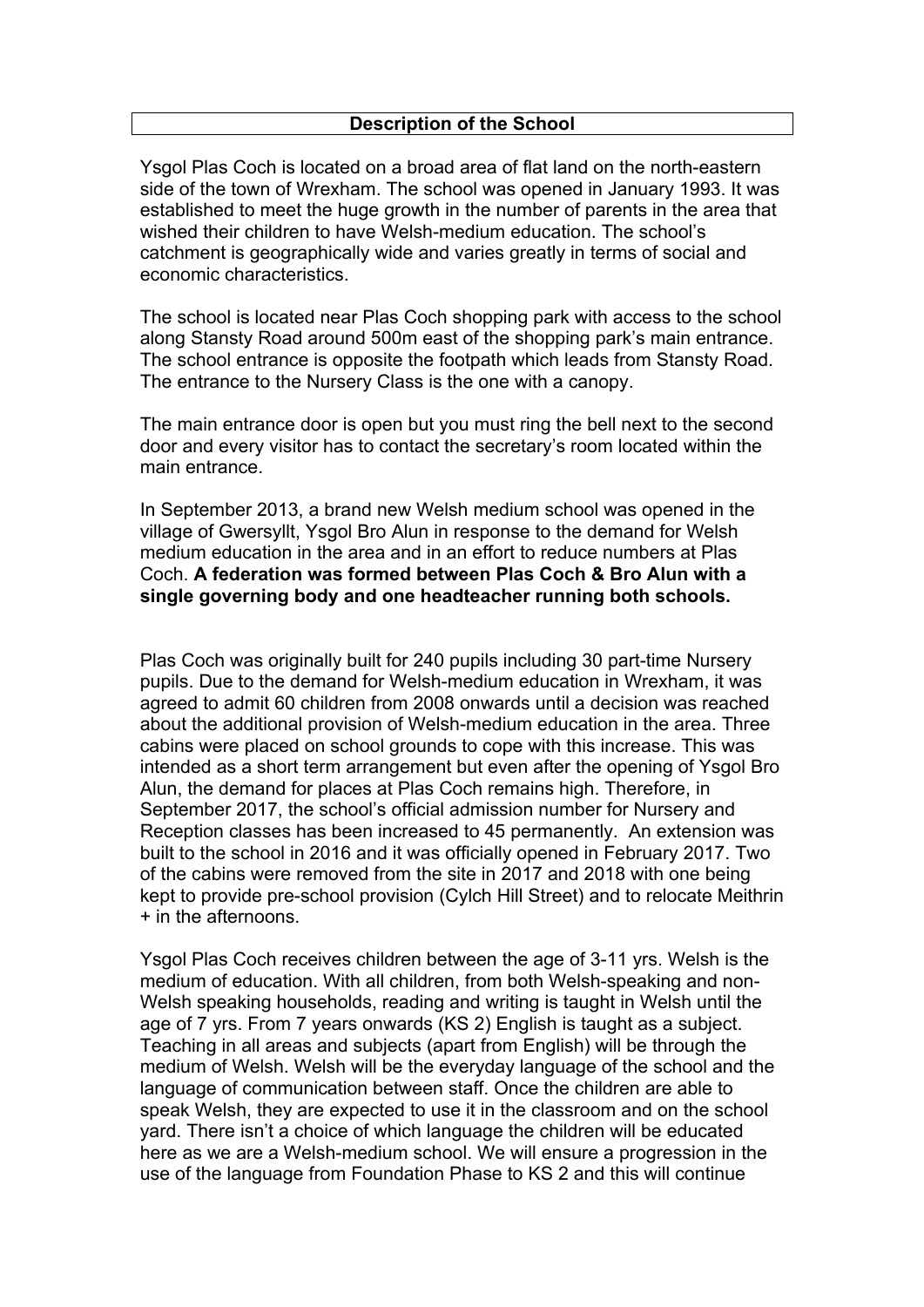when transferring to Ysgol Morgan Llwyd. If a child were to come to the school from an English-medium school, we shall make appropriate arrangements for the child to be submersed in the Welsh language, on the site, for a period of time in cooperation with the LEA.

**Children are accepted to the school on the basis that the parents are eager for them to learn Welsh. Parents don't have to be Welsh-speaking. Due to the task facing the children, we expect the full support of parents in this process.**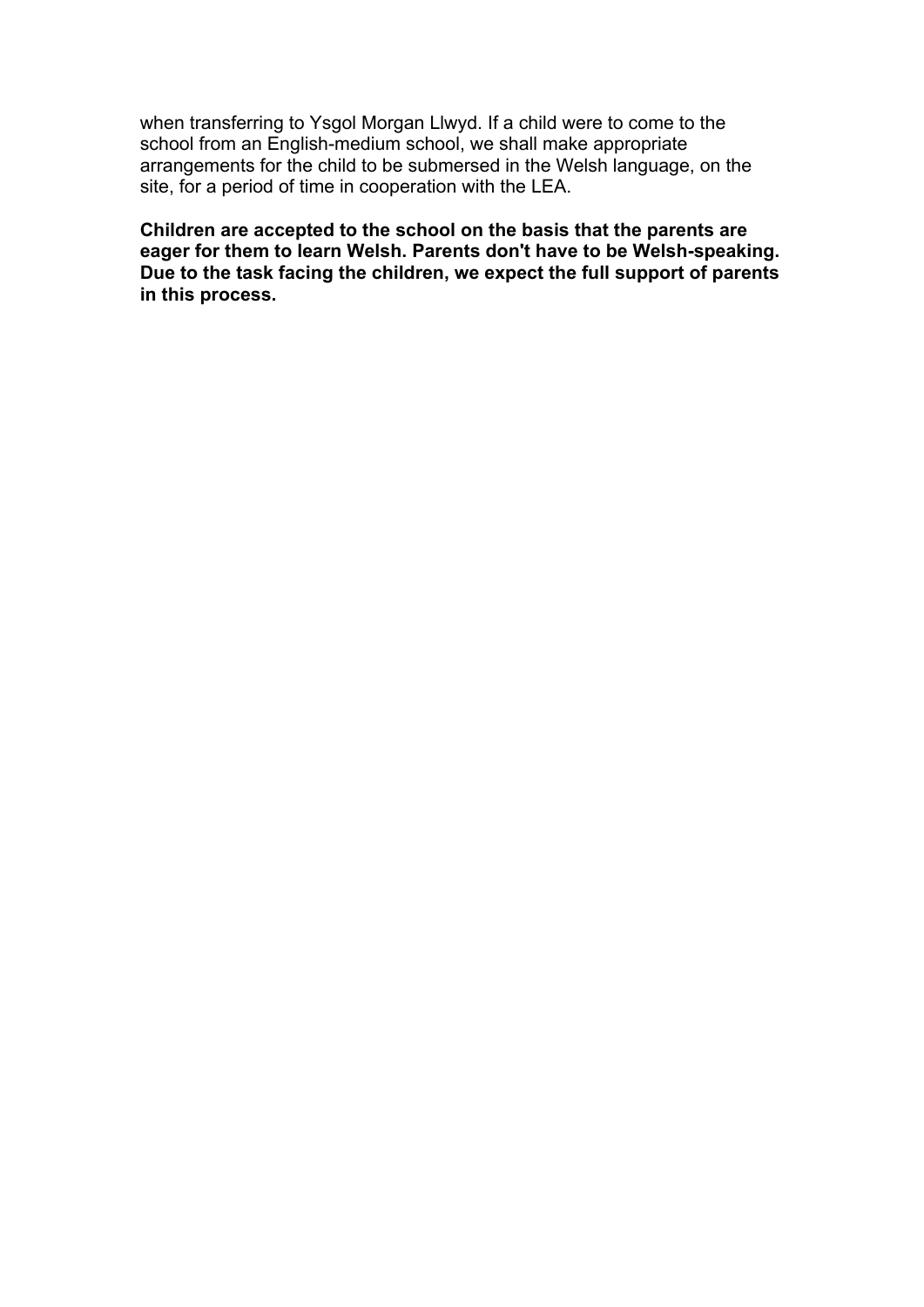## **The School General Information and Addresses**

| <b>School Address</b> | <b>Ysgol Plas Coch</b>             |  |
|-----------------------|------------------------------------|--|
|                       | <b>Stansty Road, Wrexham</b>       |  |
| Post Code             | <b>LL11 2BU</b>                    |  |
| Telephone             | 01978 311198                       |  |
| FAX                   | 01978 311198                       |  |
| Website               | https://ysgolplascoch.cymru        |  |
| E-mail                | mailbox@plascochpri.wrexham.sch.uk |  |

| <b>Headteacher</b>        | Mr Osian Jones                    |
|---------------------------|-----------------------------------|
| <b>Federation Deputy</b>  | Mrs Awel Watson-Smyth (Bro Alun)  |
| <b>Headteachers</b>       | Mr Geraint Rhys Jones (Plas Coch) |
| <b>Chair of Governors</b> | Mr. Andrew Parry                  |

| <b>Guildhall</b>        | Guildhall, Wrexham      |  |
|-------------------------|-------------------------|--|
| <b>Education Office</b> | 16 Lord Street, Wrexham |  |
| Post Code               | <b>LL13 8AZ</b>         |  |
| Telephone:              | 01978 297505            |  |
| <b>FAX</b>              | 01978 297501            |  |
| Website                 | www.wrexham.gov.uk      |  |

| <b>Chief Education</b> | Mrs Karen Evans(LEA) |
|------------------------|----------------------|
| <b>Officer</b>         |                      |

| <b>Challenge &amp; Support</b> | Mr Dafydd Rhys (GwE)     |  |
|--------------------------------|--------------------------|--|
| <b>Advisor GwE</b>             |                          |  |
| <b>Inclusion Officer</b>       | Miss Elen Williams (LEA) |  |
| <b>Admissions &amp;</b>        | Mrs Janette Curtis (LEA) |  |
| <b>Appeals</b>                 |                          |  |
| <b>Education Social</b>        | Mrs Jodie Gittins (LEA)  |  |
| <b>Worker</b>                  |                          |  |

| <b>School Transport</b>  | Siân Roden (LEA)     |
|--------------------------|----------------------|
| <b>Free School Meals</b> | Mr Steve Jones (LEA) |

| <b>Educational</b><br><b>Psychologist</b> | Miss Anna Riley (LEA)                 |
|-------------------------------------------|---------------------------------------|
| <b>LEA Complaints</b>                     | Mr Dafydd Ifans (LEA)                 |
| <b>Officer</b>                            |                                       |
| <b>School Nurse</b>                       | Mrs Iona Griffiths & Mrs Tracey Birch |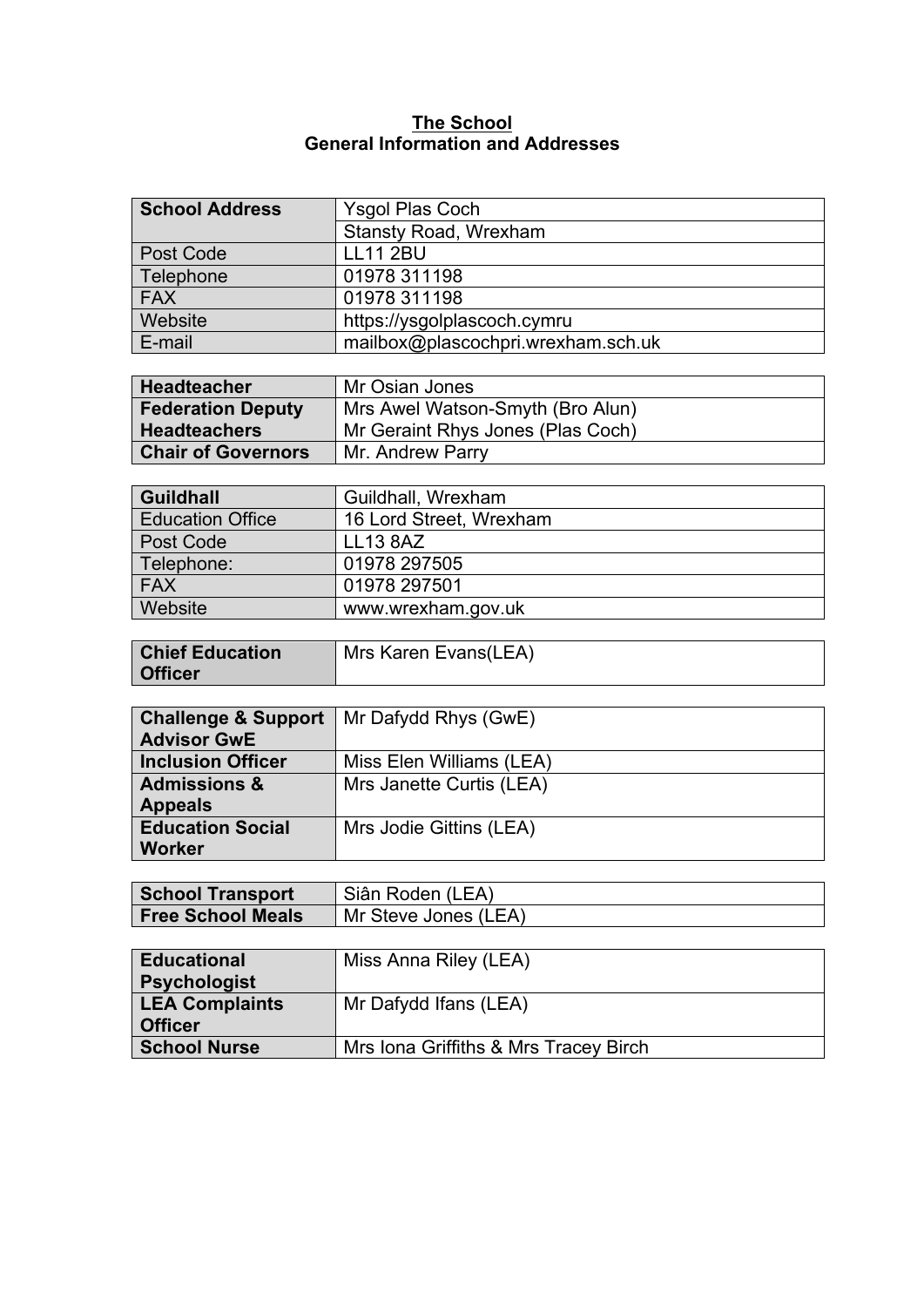# **Admissions & Times**

The County Borough Council, as Local Education Authority (the LEA), is responsible for setting the admission criteria and procedures and for admitting all pupils to primary, secondary and specialist community schools and voluntary controlled schools. The LEA consults with school governing bodies on the admissions criteria each year.

Supported schools and foundation schools' governing bodies are responsible for deciding on admission criteria and procedures, and for admitting pupils to their schools. Each year, the governing bodies consult the Local Education Authority on any changes to their admission criteria.

The LEA will conform with statutory requirements and will give full recognition to parents' choice in the context of their duty to ensure effective educational provision and effective use of educational resources. The LEA shall not reject applicants to a specific school unless that school has reached its standard capacity, which is the number of pupils the school can admit to any year group.

The LEA shall admit pupils up to the standard capacity of each school or to a higher limit that may be agreed between the County Borough and a specific governing body.

The LEA shall only admit pupils over the standard capacity where it is considered it doesn't impinge on the effective provision or use of resources.

The **Standard Capacity** is the number of children that can be admitted to each year group during the school year. This standard capacity is set according to statutory requirements.

# **Admission to LEA maintained schools Nursery Education**

The Authority will admit a child to a maintained nursery school in the September following the child's 3rd birthday. Nursery education, in both Welsh and English medium schools within the Authority, is provided on the basis of 5 weekly 2.5 hour sessions for each child.

Although all efforts are made to meet parental choice, nursery education is not statutory provision and the parents do not have a right of appeal under education legislation if they fail to receive a nursery place for their child in their school of choice.

Parents can state a preference for a particular school, irrespective of their home location relative to the school. However, stating a preference does not guarantee a place at that school.

Transport to nursery school will only be provided by the Authority under exceptional circumstances.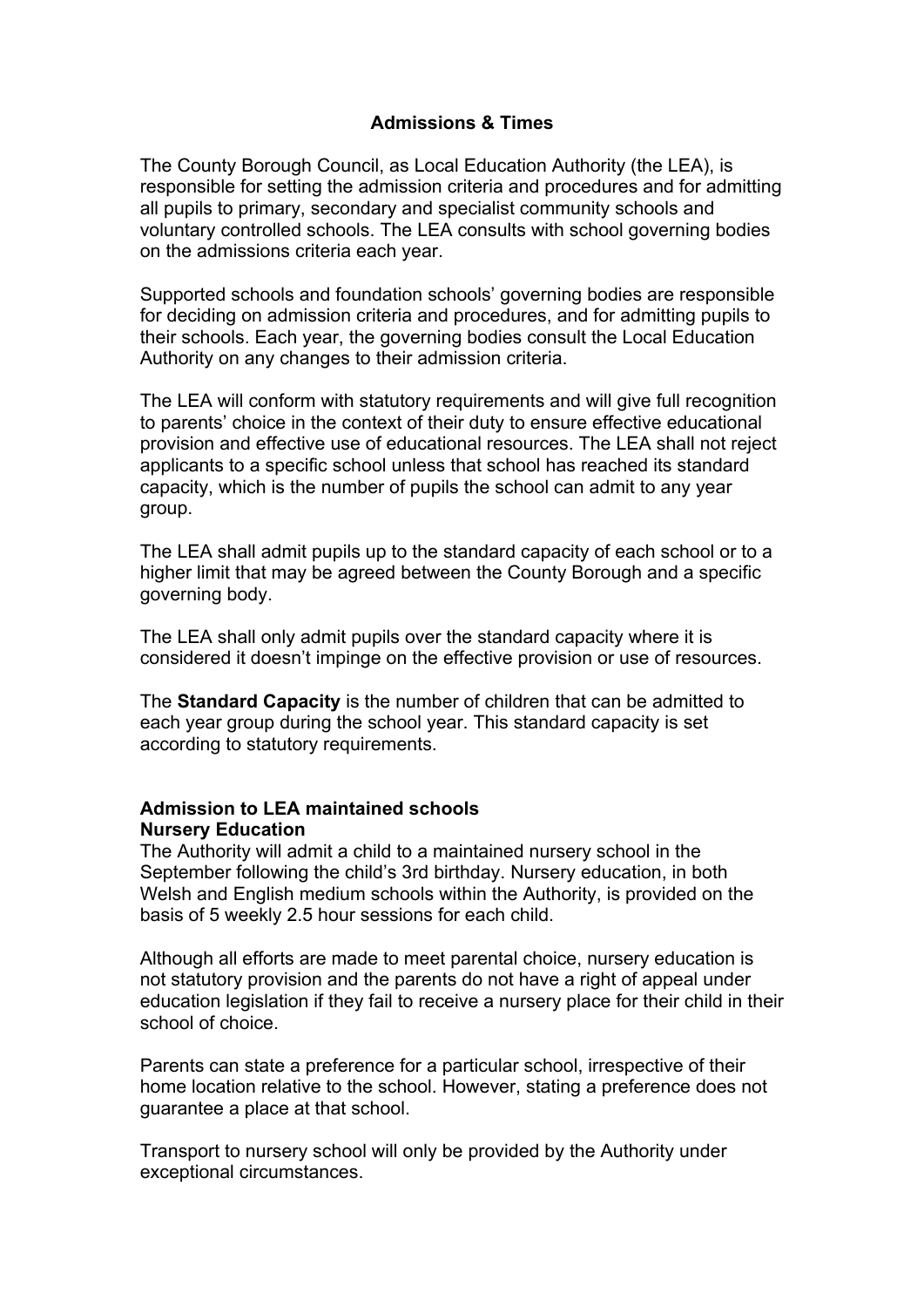If too many applications are made for places, they will be dealt with using the criteria.

**When deciding on the 'nearest suitable school', the Authority will only accept the pupil's home address and not the address of the childminder or grandparents, for example. Parents may be asked to provide official documentation as proof of their home address.**

A school place may be withdrawn if the information provided on the application form is fraudulent or misleading.

Application forms for nursery school admission are available on the Wrexham Council website (www.wrexham.gov.uk) or from the Contact Centre in town. They will be available after the Christmas holidays preceding the year the pupil is allowed to start at nursery school. Parents may be asked to provide official documentation as proof of their child's / children's date(s) of birth.

# **The admission of a child to a nursery class or unit at a particular nursery or primary school does not guarantee a subsequent place at that school.**

If parents consider making an application for a place for their child/ children at the school, you are more than welcome to visit the school during the day. Please contact the school to make an appointment.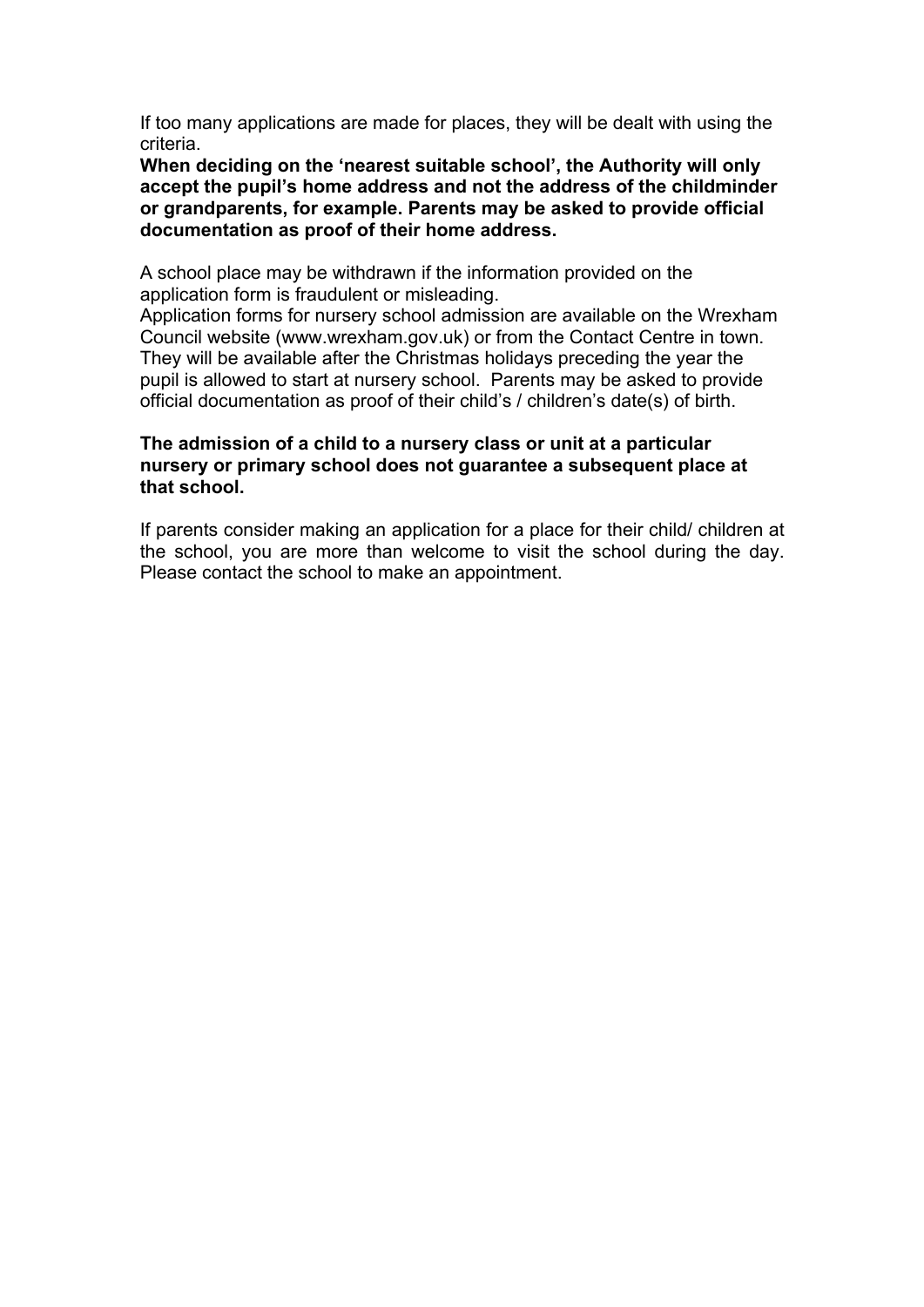

## **TERM DATES 2020-2021**



OPENS: WEDNESDAY, 3rd SEPTEMBER 2020 CLOSES: FRIDAY, 23 OCTOBER 2020 OPENS: MONDAY, 2 NOVEMBER 2020 CLOSES: FRIDAY, 18 DECEMBER 2020



| <b>OPENS:</b> | <b>TUESDAY, 5 JANUARY 2021</b> |
|---------------|--------------------------------|
| CLOSES:       | FRIDAY, 12 FEBRUARY 2021       |
| <b>OPENS:</b> | MONDAY, 22 FEBRUARY, 2021      |
| CLOSES:       | FRIDAY, 26 MARCH 2021          |



| TUESDAY, 13 APRIL 2021      |
|-----------------------------|
| <b>MONDAY, 3 MAY 2021</b>   |
| <b>FRIDAY, 28 MAY 2021</b>  |
| MONDAY, 7 JUNE 2021         |
| <b>FRIDAY, 16 JULY 2021</b> |
|                             |

#### **IN SERVICE TRAINING DATES**

1 & 2 SEPTEMBER 2020 4 JANUARY 2021 22 FEBRUARY 2021 26 MARCH 2021 19 & 20 JULY 2021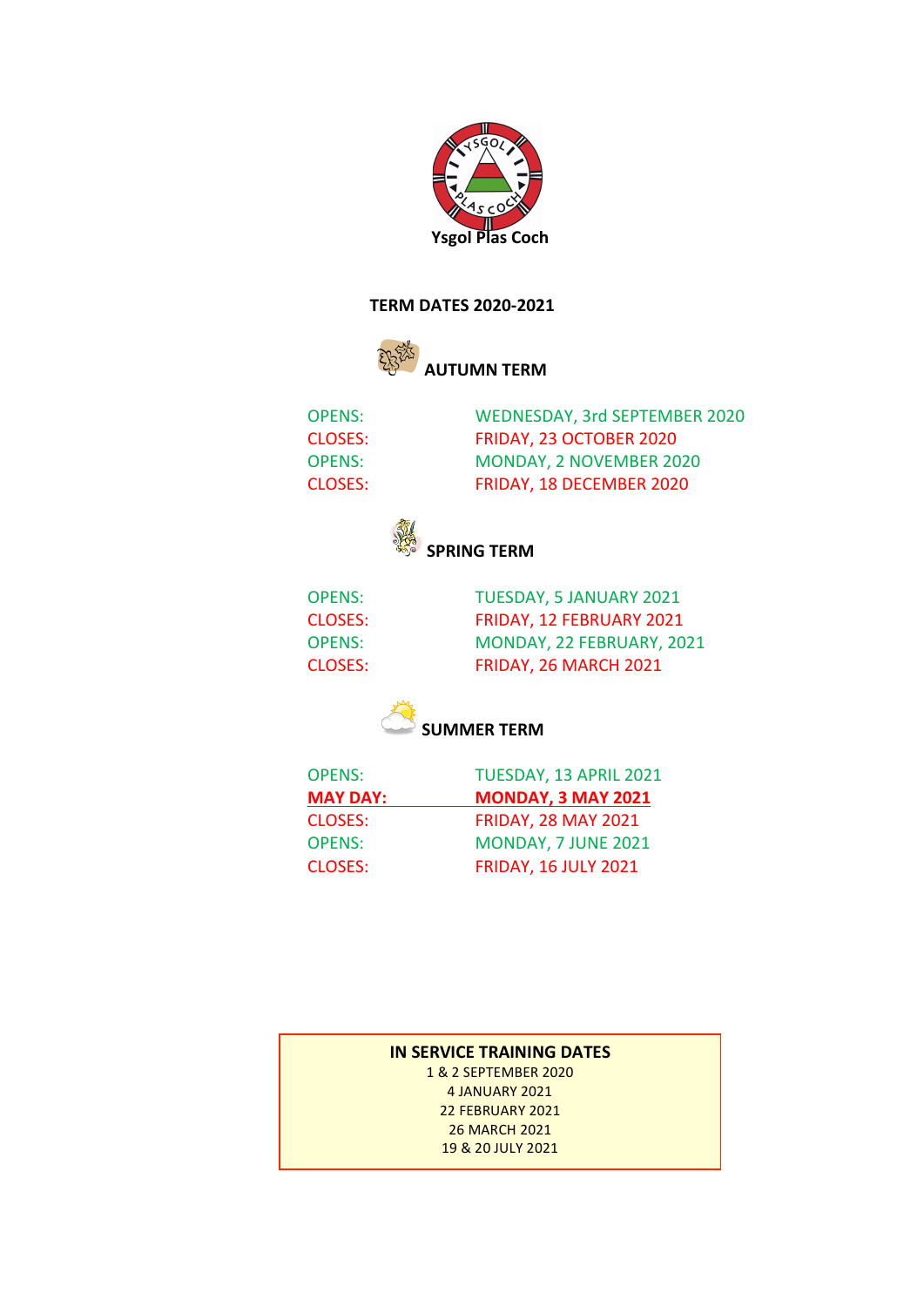# **Daily School Times**

| <b>SESSION</b>      | <b>TIMES</b>               |                  |                  |                                    |
|---------------------|----------------------------|------------------|------------------|------------------------------------|
|                     | <b>NURSERY</b>             | <b>RECEPTION</b> | <b>YRS 1 A 2</b> | <b>JUNIOR</b><br><b>DEPARTMENT</b> |
| <b>Registration</b> | 9:00                       | 9:00             | 9.00             | 9.00                               |
| <b>Session 1</b>    | Varies during the          | 9:15             | 9.15             | 9.15                               |
| <b>Break</b>        | morning                    | Varies           | 10.30            | 10.45                              |
| <b>Session 2</b>    | The morning                | Varies           | 10.45            | 11.00                              |
| Lunch               | session ends at<br>11:30am | 12:00            | 12:00            | 12.15                              |
| <b>Session 3</b>    |                            | 1:00             | 1.00             | 1.15                               |
| <b>Break</b>        |                            | Varies           | 2.30             | 2.20                               |
| <b>Session 4</b>    |                            | Varies           | 2.45             | 2.30                               |
| <b>End of Day</b>   |                            | 3:30             | 3.30             | 3.30                               |

- **Some break / lunch times may change during the year**
- **Children should not arrive at school before 8.50am unless they arrive by bus or attend breakfast club.**
- **Teachers will be on yard duty at 8.50a.m, however the school can't accept responsibility for children (apart from those travelling by bus or attending the breakfast club) who arrive before 8.50a.m or at school after 3.30p.m.**

In an ordinary week, the teaching times are:

| <b>Key Stage 1</b> | Key<br>Stage 2 |
|--------------------|----------------|
| ∠∪.                |                |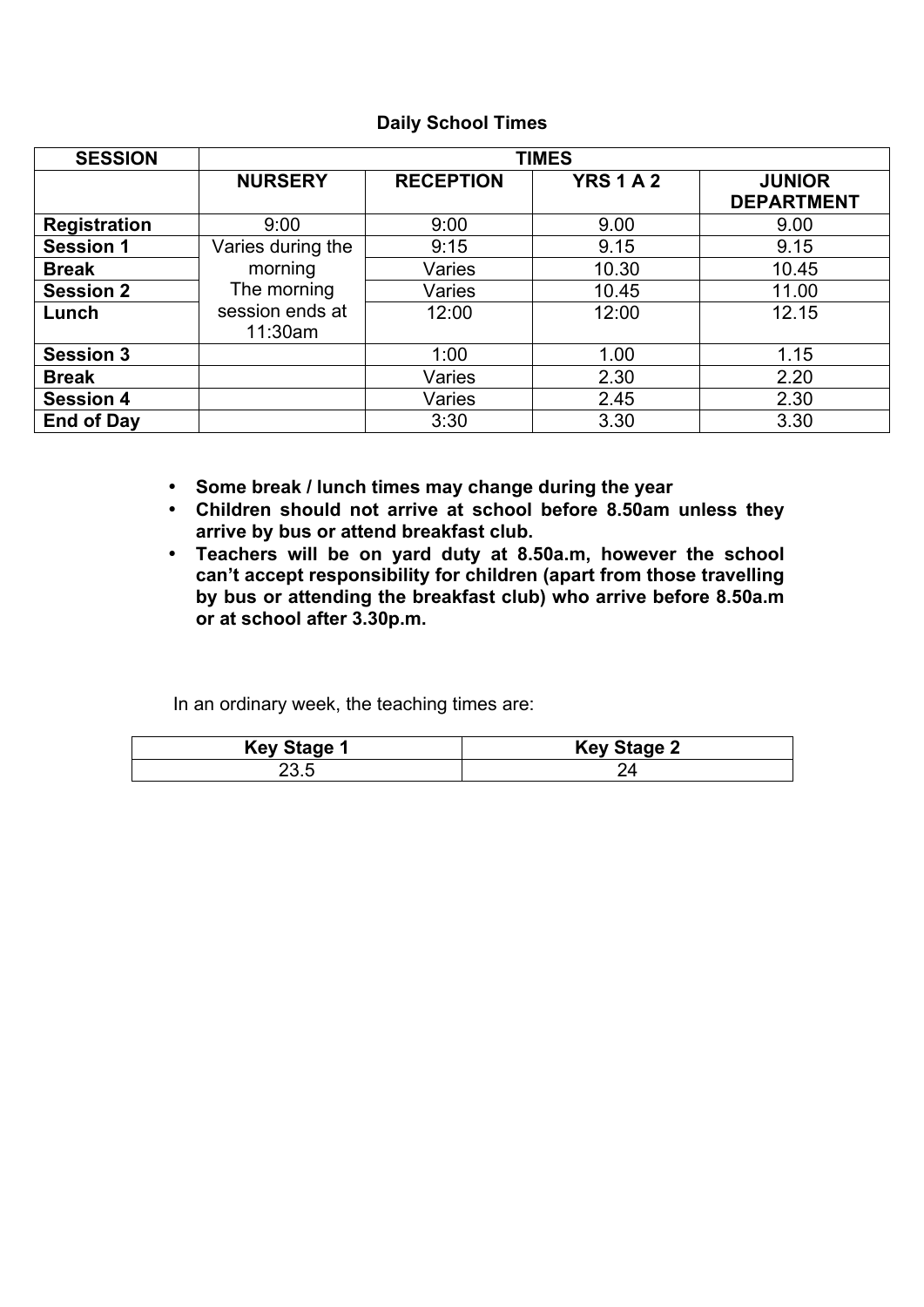# **School Staff 2020-21**

| <b>School Senior Management Team</b>              |                                 |
|---------------------------------------------------|---------------------------------|
| <b>Headteacher:</b>                               | Mr. Osian Jones                 |
| <b>Deputy Headteacher:</b>                        | Mr Geraint Rhys Jones           |
| <b>Foundation Phase Leader:</b>                   | <b>Miss Carys Williams</b>      |
| <b>Junior Section Lead:</b>                       | Mr Geraint Rhys Jones           |
| <b>ALN / Behaviour Coordinator:</b>               | Mrs Cheryl Vaughan              |
| Teachers:                                         |                                 |
| <b>Early Years Unit (Nursery &amp; Reception)</b> | Mrs Sian Rogers                 |
|                                                   | Miss Elain Roberts(0.5) & Miss  |
|                                                   | Llio Hughes (0.5)               |
|                                                   | <b>Miss Sian Moreton</b>        |
| Years 1 & 2 (Gwenfro)                             | Mrs Catrin Higgitt (0.8) & Mr   |
|                                                   | Gareth Hughes (0.2)             |
| Years 1 & 2 (Dyfrdwy)                             | <b>Miss Carys Williams</b>      |
| Years 1 & 2 (Clwyd)                               | <b>Miss Bethan Morris</b>       |
| Years 3 and 4                                     | Mrs Ffion Yaxley-Murray (0.8) & |
|                                                   | Mrs Angharad Parkes (0.2)       |
| Years 3 and 4                                     | Mrs Sian Wyn                    |
| Years 3 and 4                                     | Miss Elen Mostyn                |
| Years 5 and 6                                     | Mr lestyn Jones                 |
|                                                   | Mr Geraint Jones / Mrs          |
|                                                   | <b>Angharad Parkes</b>          |
|                                                   | <b>Miss Rebecca Scott</b>       |
| <b>Additional Learning Needs</b>                  | Mrs Cheryl Vaughan              |
| <b>Junior Department PPA</b>                      | Mrs Rhian Booth                 |
| <b>Foundation Phase PPA</b>                       | Mrs Carys Hughes                |
|                                                   |                                 |

# **Nursery and Reception Teaching Assistants**

Miss Paula Richardson Ms Ceinwen Williams Miss Chloe Oldland Mrs Jayne Williams Miss Morfudd Austin (& the Catch Up intervention programme / specific literacy support) Mrs Gemma Allen Miss Sarah Birch

# **Yrs 1 & 2 Teaching Assistants**

Mrs Kerry Edwards (Clwyd) Miss Gemma Hughes (Dyfrdwy) Miss Ceri Jones (Gwenfro) Mrs Nicola Edwards (1 to 1)

#### **KS2 Teaching Assistants**

Mr Alan Rogers (Catch Up intervention programme) Mrs Rhian Booth (& ALN individuals & groups)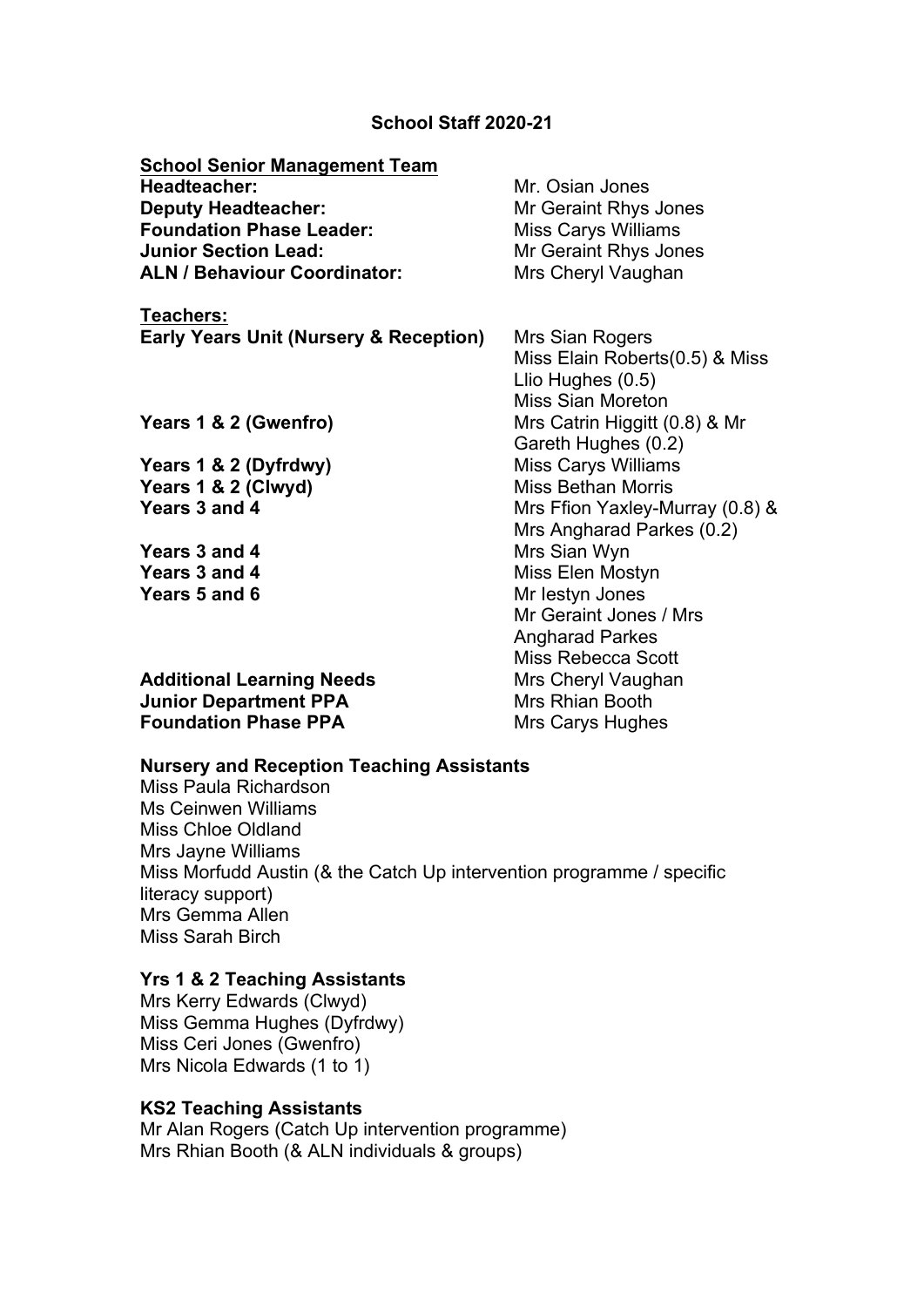# **ELSA Assistant (emotional support) & ALN individuals & gropus)**

Mrs Helen Jones

# **Secretary / Administration**

Mrs Eleri Owens Mrs Tracie Smith

# **Caretaker**

Mrs Julie Benton

# **Cleaners**

Various – under WCBC

# **Cooks (under WCBC)**

Various – under WCBC

## **Lunchtime Assistants**

Mrs Donna Breese Mrs Jayne Evans Mrs Jane Challinor

# **Breakfast club staff**

Ms Ceinwen Williams Mrs Tracie Smith Mrs Gemma Allen Mrs Jayne Williams (part-time) Mr Alan Rogers Miss Eleri Davies Mrs Helen Jones (part-time)

# **After School Club Staff**

Mr Alan Rogers Mrs Alison White Mrs Donna Breese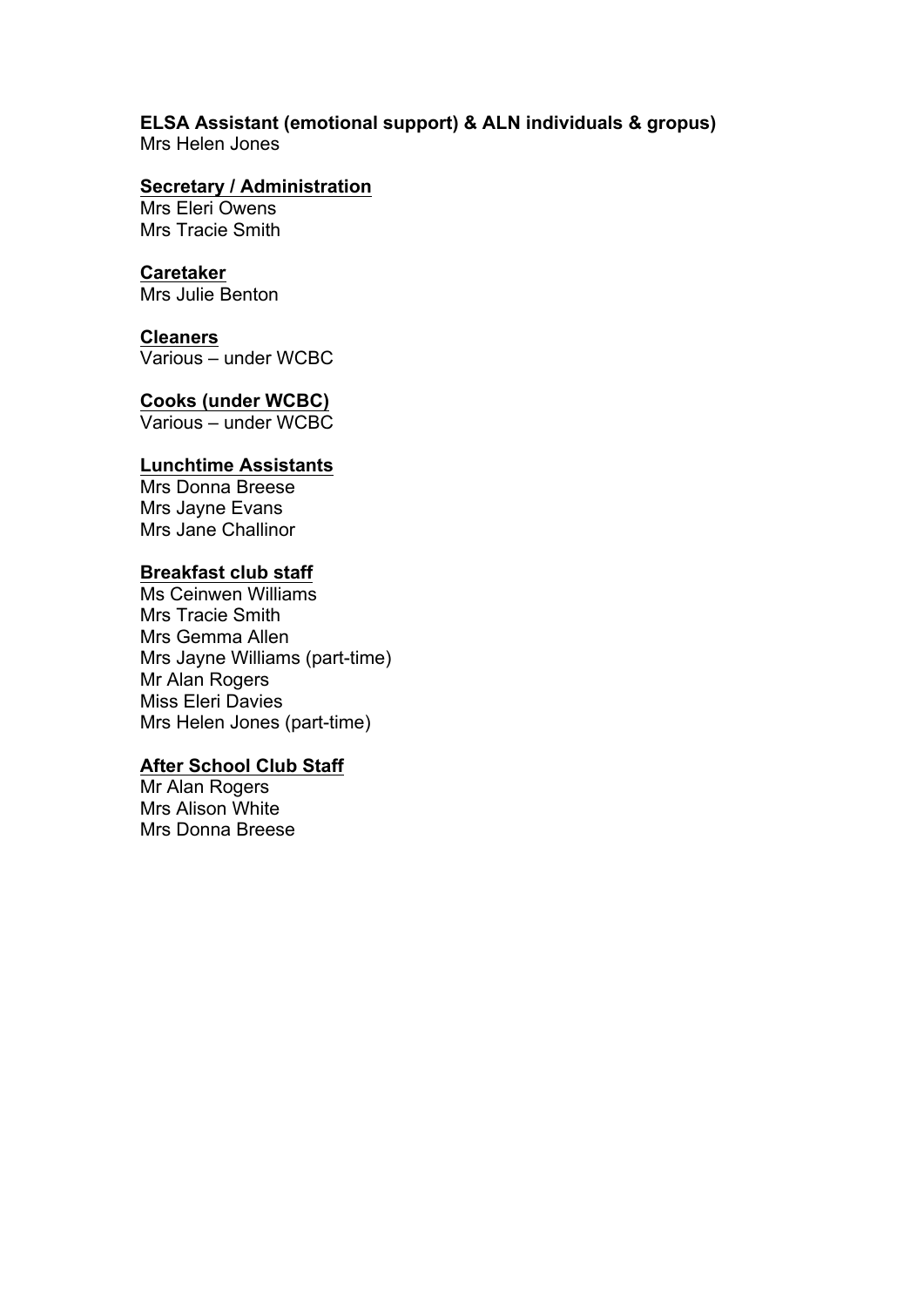# **The Governing Body**

**The current governing body was formed in October 2013. It's a body that governs Ysgol Plas Coch & Ysgol Bro Alun, both schools forming part of the federation. Governors sit for a period of 4 years. This is the current membership of the body but it's liable to change during the academic year as the terms of various governors come to an end.**

**Chair:** Mr Andrew Parry (Legal) **Vice-chair:** Mrs Jane Angharad (Parent at Plas Coch) Mr Steffan Morris (Parent at Plas Coch) Mrs Siân Bostock (Parent at Plas Coch) Mrs Rachel Durnell (Legal) Miss Ffion Hughes (Bro Alun Teaching Staff) **Vacant** (Bro Alun ancillary staff) Mr Alan Rogers (ancillary Staff Plas Coch) Miss Rebecca Scott (Plas Coch Teaching Staff) Mrs Margaret Jones (LEA) Mrs Gwenfair Jones (Gwersyllt Community Council) Mrs Wendy O'Grady (Rhosddu Community Council) Mrs Bethan Roberts (LEA) Mrs Rhodd Arnold (LEA) Mrs Becky Holmes (Parent at Bro Alun) Mrs Jenny Foulkes-Hanmer (Parent at Bro Alun) Mrs Andrea Jorgensen (Parent at Bro Alun) Mrs Wendy O'Grady (Rhosddu Community Council) Mr Marc Jones (LEA) Mr Osian Jones (Headteacher at Ysgol Plas Coch and Bro Alun)

# *Sub-committee Members (to be confirmed in September)*

#### *Staff Discipline and Dismissals Dismissal appeals and staff discipline*

Wendy O'Grady **Rhodd Arnold** Gwenfair Jones Siân Bostock

Bethan Roberts **Andrea** Jorgensen

#### *Pupil Discipline and Suspension Complaints*

Margaret Jones **Bethan Roberts** Rachel Durnell **Becky Holmes** Marc Jones **Marc Jones** Jenny Foulkes-Hanmer Steffan Morris Marc Jones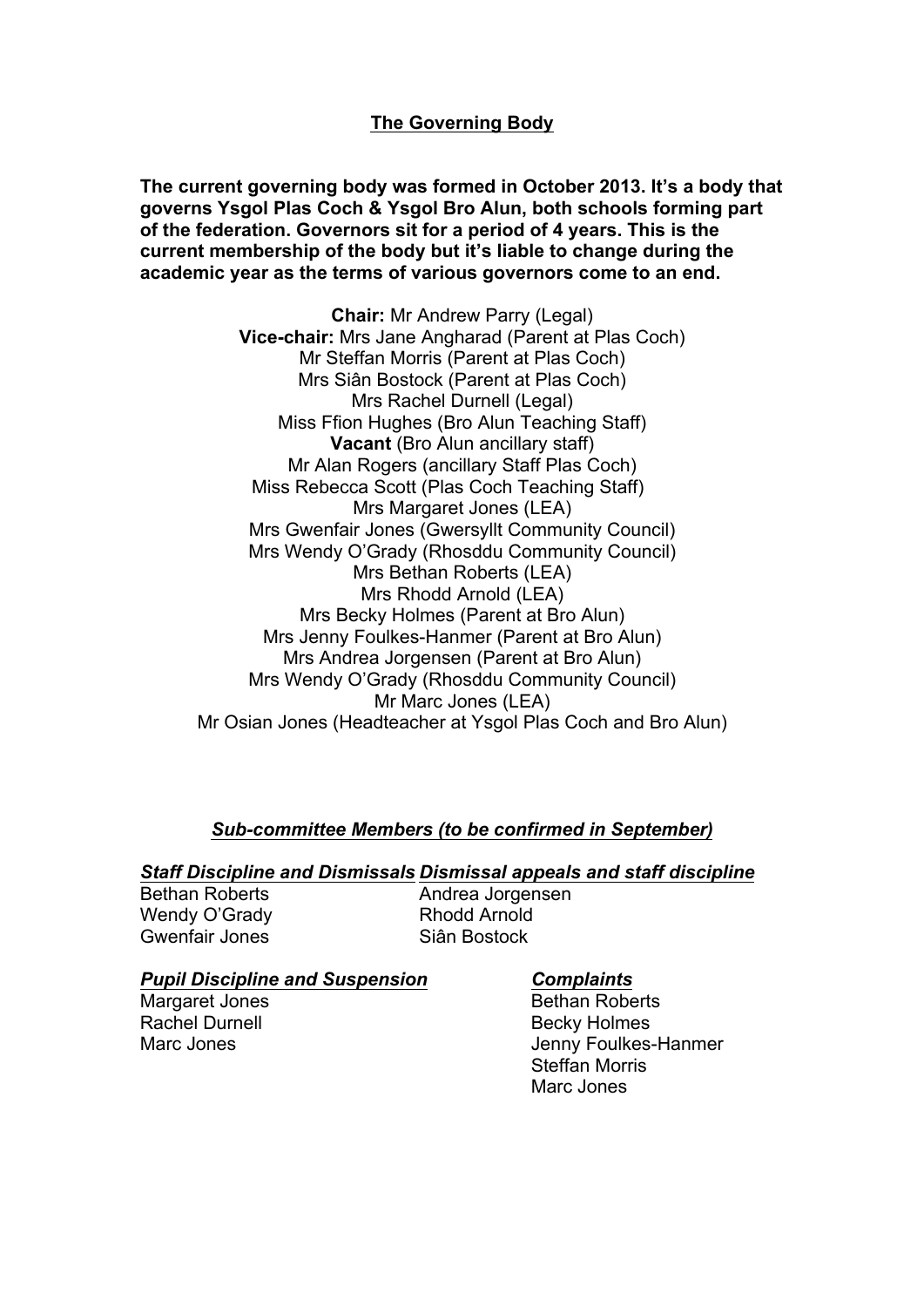#### *Performance Management the headteacher:*

Andrew Parry Jane Angharad Edwards GwE Representative

#### *Staffing and Staff Remuneration*

Andrew Parry Osian Jones Jane Angharad Gwenfair Jones

Margaret Jones **Jane Angharad** Andrew Parry **Steffan Morris** Gwenfair Jones Wendy O'Grady Osian Jones **Alan Rogers** Andrea Jorgensen Ffion Hughes

# *Finance Curriculum and Pastoral*

Rebecca Scott Osian Jones

#### *Site, Environment, Well-being, Health and Safety*

Ffion Hughes Andrew Parry Jenny Foulkes-Hanmer Jane Angharad Osian Jones Rebecca Scott

#### *Community*

Rachel Durnell Wendy O'Grady Andrew Parry Marc Jones Gwenfair Jones Osian Jones

#### *Link Governors*

*Additional Learning Needs:* Steffan Morris *Child Protection:* Siân Bostock *Health and Safety:* Jenny Foulkes-Hanmer

# **The federation's governing body buys in the LEA's advisory and clerical governance service.**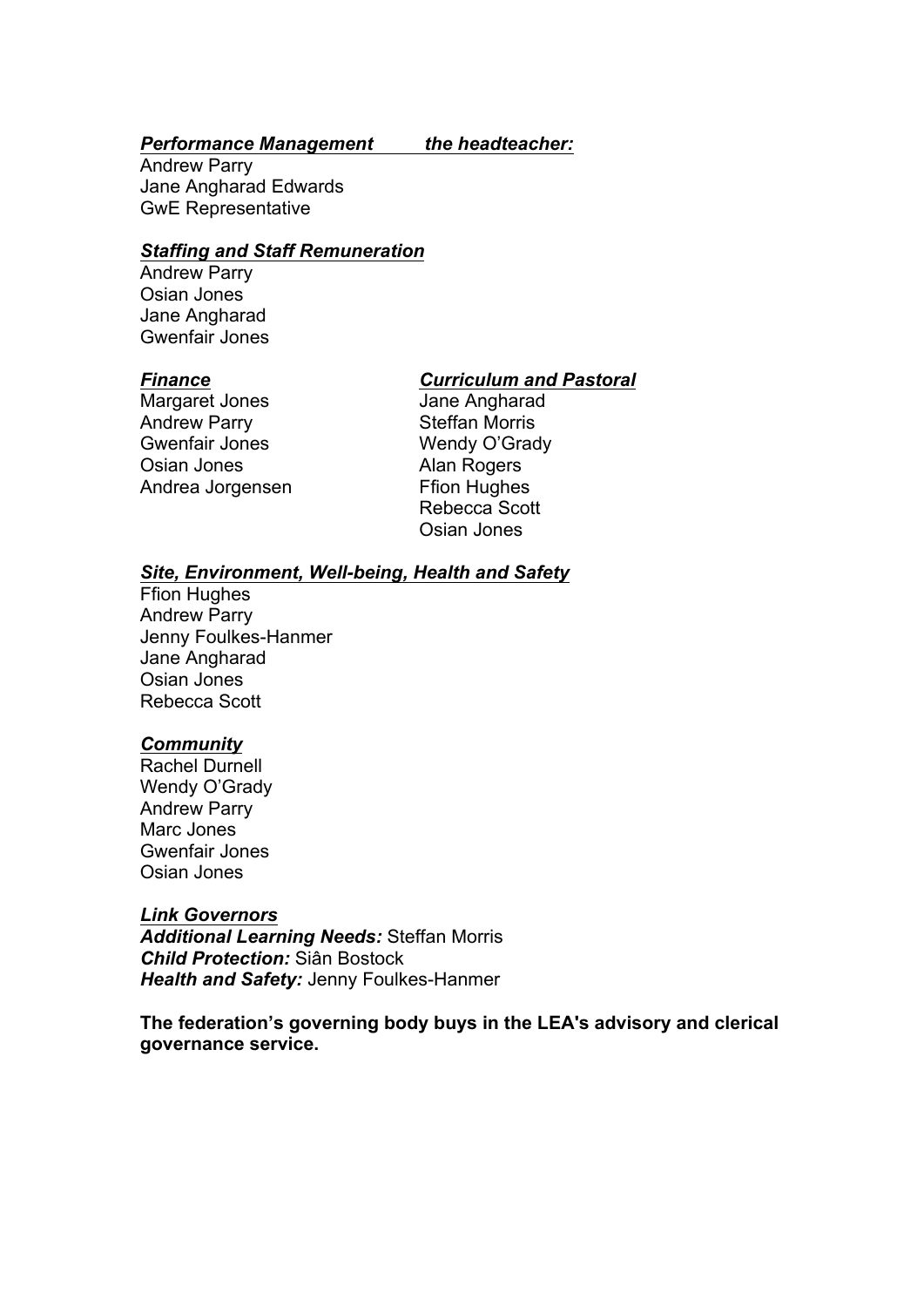# **School Organisation 2020-21**

The school has been organised into Foundation Phase (Nursery, Reception, Yr 1 & Yr 2) & Key Stage 2 (Yrs 3, 4, 5, 6) departments

In September 2019 the pupils will be grouped to register as stated below. Pupil numbers are as they stand  $-$  these could change during the year as some leave and as new pupils arrive.

| <b>Teacher</b>               | <b>Stage</b> | Year                   | Ages     | <b>Number</b> |
|------------------------------|--------------|------------------------|----------|---------------|
|                              |              | Group                  |          | <b>of</b>     |
|                              |              |                        |          | pupils        |
| <b>Early Years</b>           |              |                        | $3 - 5$  | 79            |
| Siân Moreton (Bers)          |              | <b>Nursery</b>         |          |               |
| Elain Roberts / Elin Morris  |              | and                    |          | $(34)$ M      |
| (Erddig)                     |              | Reception              |          | 45 D)         |
| Sian Rogers (Clywedog)       |              |                        |          |               |
| Catrin Higgitt & Llio Hughes | The          | <b>Yrs 1 &amp; 2</b>   | $5-6$    | 27            |
|                              | Foundation   | (Gwenfro)              |          | (13 Yr 1      |
|                              | Phase        |                        |          | 14 Yr 2)      |
| <b>Carys Williams</b>        |              | Years $1\overline{8}$  | $5-6$    | 28            |
|                              |              | $\overline{2}$         |          | (Yr 1 13      |
|                              |              | (Dyfrdwy)              |          | Yr 2 15)      |
| <b>Bethan Morris</b>         |              | Years 1 &              | $5-6$    | 28            |
|                              |              | 2 (Clwyd)              |          | (Yr 1 14      |
|                              |              |                        |          | Yr 2 14       |
| Sian Wyn                     |              | Yrs $3 & 4$            | $7 - 8$  | 26            |
|                              |              | (Glyndwr)              |          | (Yr 3 12      |
|                              | Key Stage 2  |                        |          | Yr 4 14       |
| Ffion Yaxley-Murray &        |              | <b>Yrs 3 &amp; 4</b>   | $7-9$    | 28            |
| <b>Angharad Parkes</b>       |              | (Llywelyn)             |          | (Yr 3 14      |
|                              |              |                        |          | Yr 4 14       |
| Elen Mostyn                  |              | <b>Yrs 3 &amp; 4</b>   | $7-9$    | 24            |
|                              |              |                        |          | (Yr 3 13      |
|                              |              | (Gwenllian)            |          | Yr 4 11       |
| <b>Rebecca Scott</b>         |              | Yrs 5 8 6              | $9 - 11$ | 25            |
|                              |              | (Coed Ywen             |          | (Yr 5 11      |
|                              |              | Owrtyn)                |          | Yr 6 14       |
| lestyn Jones                 |              | <b>Yrs 5 &amp; 6</b>   | $9 - 11$ | 24            |
|                              |              | (Clochdy San<br>Silyn) |          | (Yr 5 10      |
|                              |              |                        |          | Yr 6 14)      |
| Geraint Jones / Angharad     |              | <b>Yrs 5 &amp; 6</b>   | $9 - 11$ | 27            |
| <b>Parkes</b>                |              | (Clychau               |          | (Yr 5 14      |
|                              |              | Gresffordd)            |          | Yr66          |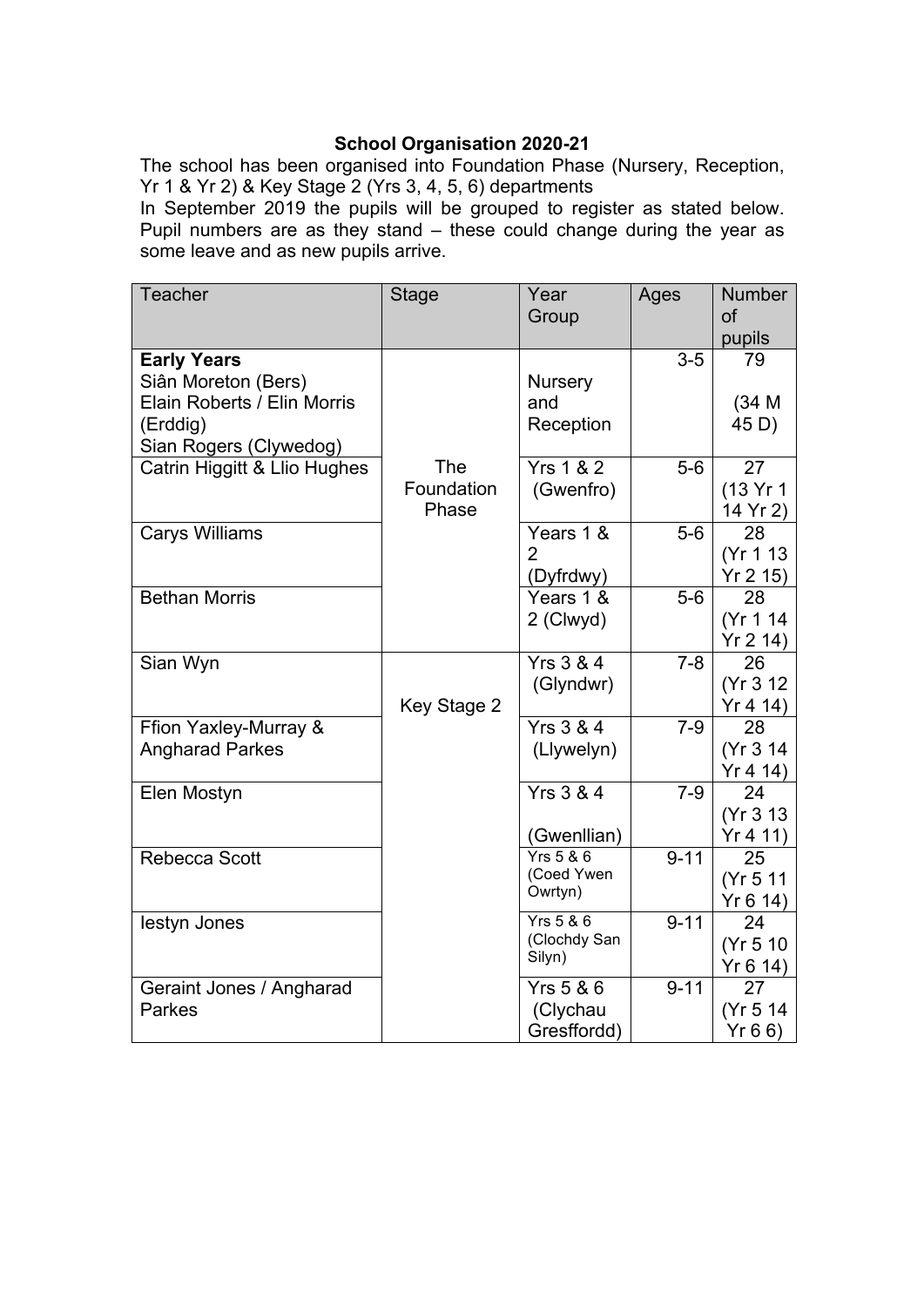Classroom teachers are responsible for teaching all aspects of the curriculum to their classes. Subject specialism can mean that your child may also be taught by other teachers.

| <b>Classroom</b><br>teachers         | The classroom teachers will use various styles to reflect<br>abilities, attainment and the children's interest levels.<br>Classroom arrangements and the transfer of the curriculum<br>will reflect what is appropriate to promote learning amongst<br>children at any time, age and context including whole class,<br>group or individual teaching. |
|--------------------------------------|------------------------------------------------------------------------------------------------------------------------------------------------------------------------------------------------------------------------------------------------------------------------------------------------------------------------------------------------------|
| <b>Subject</b><br>or<br>area leads   | In addition to their classroom responsibilities, all teachers<br>are responsible for specific aspects of the curriculum. The<br>roles of each subject lead will promote good practice, strive<br>for improvement, and play an important part in drawing up<br>the school development plan.                                                           |
| <b>Classroom</b><br><b>Assistant</b> | Classroom assistants are employed to support the teachers<br>by achieving various tasks during the day. The role of each<br>assistant is dependent on training and the experience<br>required to fulfil specific tasks.                                                                                                                              |
| <b>Senior</b><br>Managers            | The Head-teacher, Deputy Head and some of the more<br>experienced teachers have additional<br>responsibilities<br>relating to whole school matters.                                                                                                                                                                                                  |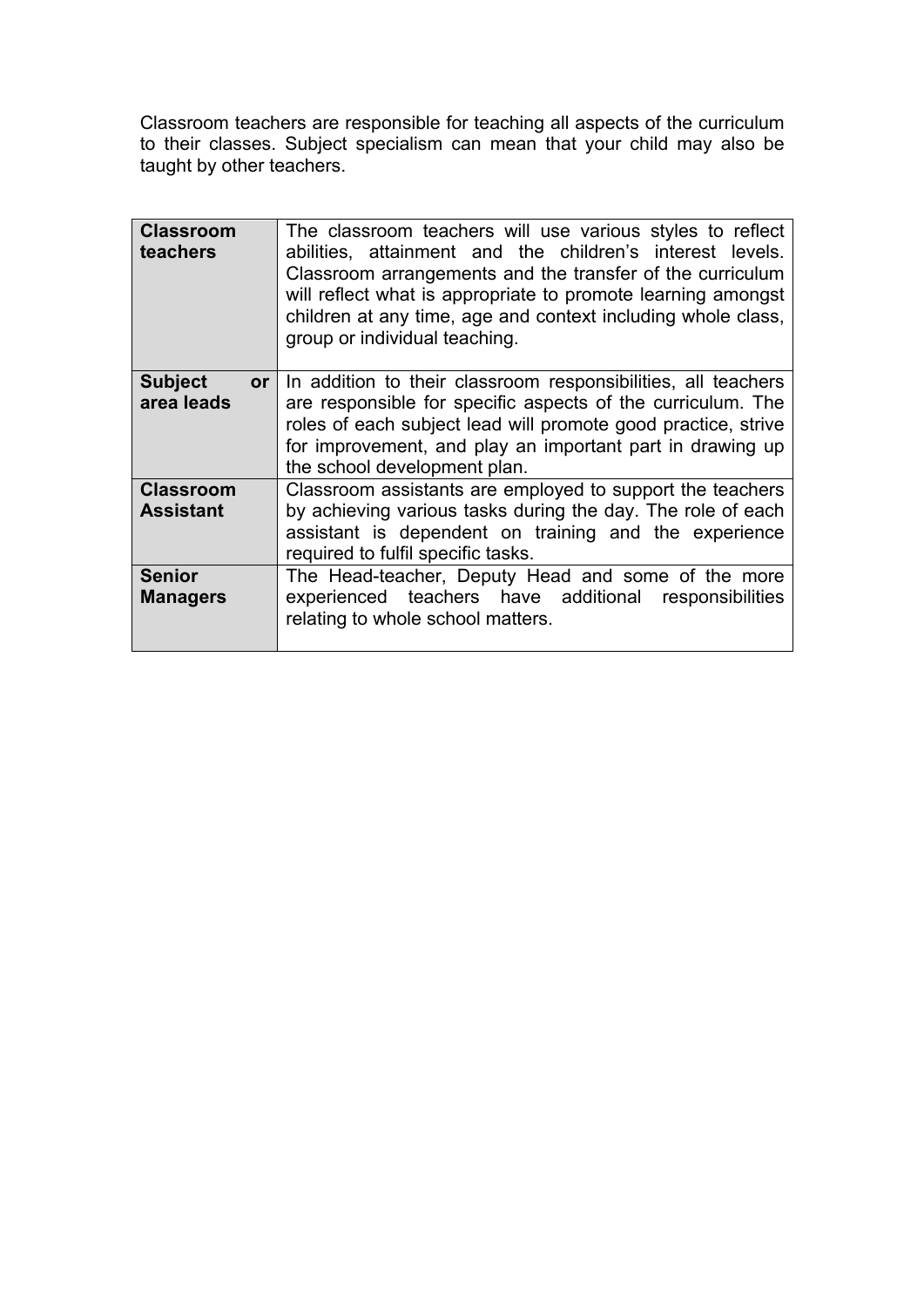# **The National Workload Agreement**

You may be aware that changes have been made in schools as a result of the National Agreement on Raising Standards and Tackling Workloads.

# **What is the National Agreement?**

- The National Agreement was drawn up to support the raising of standards within schools.
- It aims to do this by allowing teachers to spend more time teaching by releasing them from other functions and recognizing that other adults working in schools can make a valuable contribution to teaching children.

# **Who decided on these changes?**

- The Governors, employers and some of the unions signed this agreement.
- Every school and Governing Body have to implement the changes according to the act.
- From September 2005, the teachers had the right to plan, prepare and assess within the school day – PPA Time.

# **What does PPA stand for?**

- Planning, Preparation and Assessment (PPA) time is provided so that teachers can plan, prepare and assess the work of pupils.
- It has to be provided during the school day.
- This will reduce the huge amount of work teachers currently do after school.

# **What will your child be doing during the teacher's PPA time?**

- The pupils will complete activities that form part of the school curriculum.
- At Plas Coch, pupils will be taught by a teacher or Level 4 Assistant during the classroom teacher's PPA time.
- The Headteacher and Governing Body will ensure that the standard of teaching is maintained.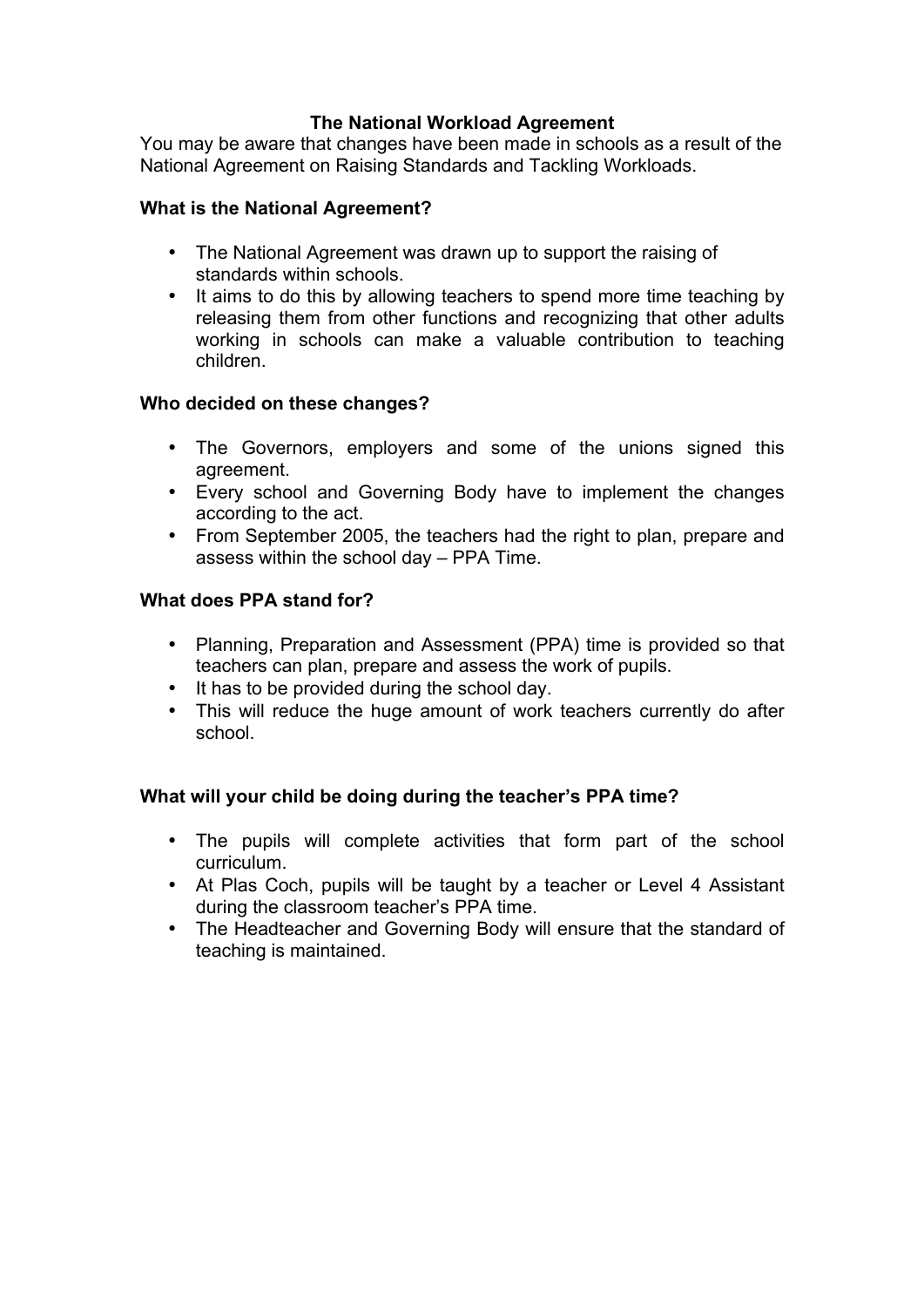# **The Pupils**

#### **School Council**

Our School Council has been formed of elected representatives from each class from Year 2 to 6.

The council will meet at least once every half term to discuss the matters raised by the children regarding school development.

There are also various sub-committees / councils formed from amongst pupils e.g. eco, digital wizards, language ambassadors

## **School Rules**

In this school, rules are kept to a minimum while those we have aim to assist to make life more enjoyable for everyone, as they relate to the safety and wellbeing of pupils. These are supported by school's **"Golden Rules"**. We aim to encourage each child to have a feeling of self-discipline, self-respect and respect towards others and their properties.

**Movement** around the school should be quiet and organized particularly in corridors and foyers where accidents can happen.

**During school hours** no children can leave school without permission. Parents can pick up their children for medical appointments etc. but should provide prior warning. Parents are asked to contact the office when collecting or returning their child.

We ask children not to wear **jewellery** with the exception of watches and if earrings must be worn, they should be restricted to "studs".

Pupils **should not** bring chewing gum, mobile phones, Ipods (or similar devices) or computer games to school unless the classroom teacher has requested they do so.

We ask pupils to follow **instructions** at the first request. We ask pupils to keep their voices to an appropriate level during school activities. We will instruct the pupils not to use their hands, feet, objects of harmful remarks towards others.

The children are aware of the school's active **no littering** policy and we ask that adults encourage and display adherence to this policy.

**Courtesy and consideration** needs to be displayed in all behaviours and situations. The Headteacher or relevant staff will investigate all incidents of antisocial, threatening behaviour or bullying at once in accordance with our behaviour and anti-bullying policies.

.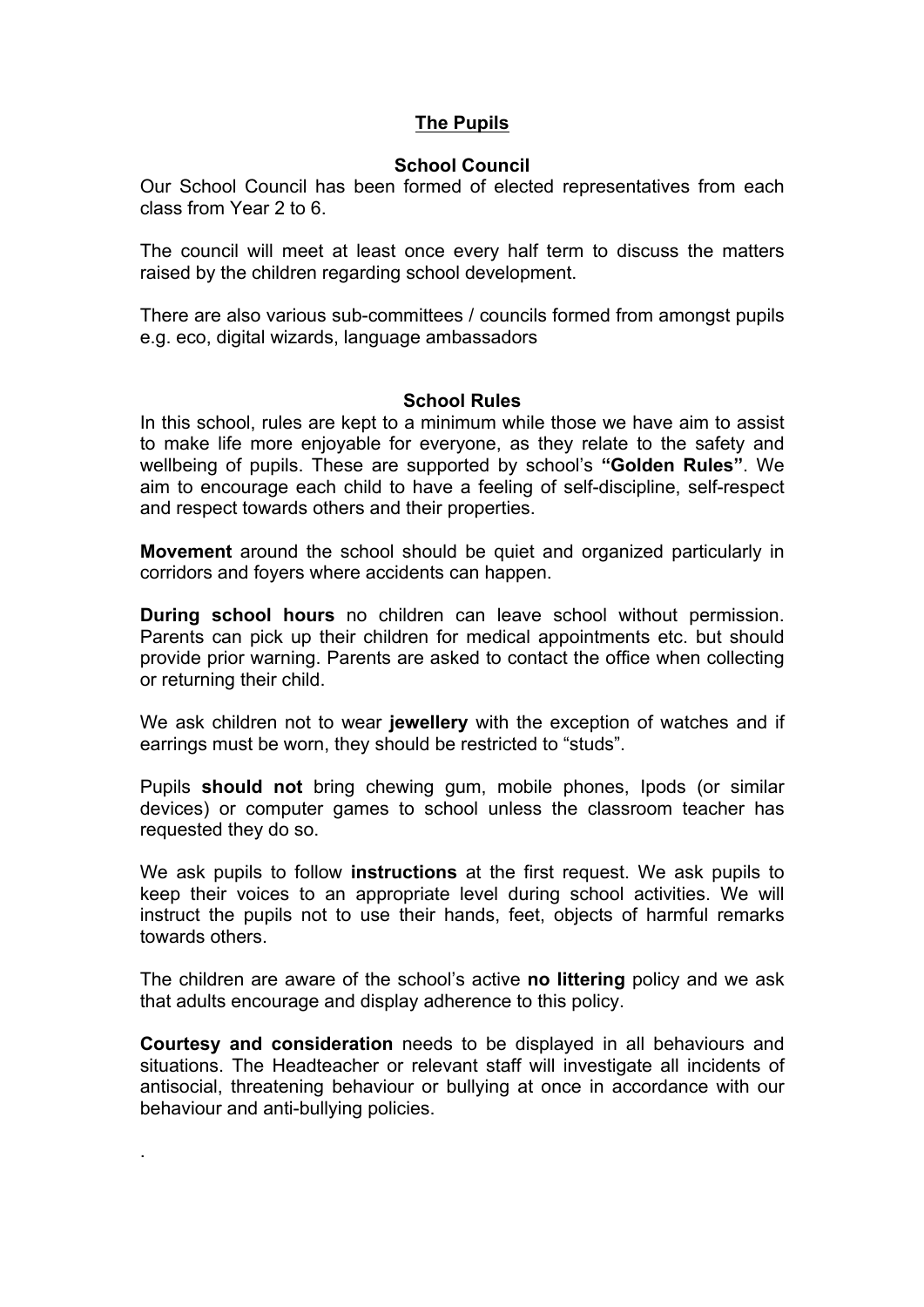No one is allowed to interfere with the property of other pupils. Any property should have the owner's name on it.

Pupils will receive information on any modification of the rules during assembly or through the School Council. Parents will be informed via letter.

All school staff are encouraged to **help and remind** pupils to adhere to the rules.

## **Lunchtime Behaviour**

During lunchtime, the pupils will be supervised by **Lunchtime Supervisors.** We expect pupils to show them the same respect and courtesy as is appropriate and expected by all other school staff.

**Lunchtime Supervisors** have been trained to help the pupils to enjoy their lunchtime and have access to various resources whatever the weather. The school has invested money to buy appropriate equipment for all pupils.

The **Lunchtime Supervisors** are aware of our behaviour management methods and will follow Golden Time guidance in the same way as the teachers.

#### **Results**

All pupils are aware of the result of unacceptable behaviour and this will lead to losing Golden Time.

To promote acceptable behaviour, the school has adopted the Golden Time system. Nine golden rules were established and if any child breaks one of the golden rules, they will receive a first time warning, but if a golden rule is broken a second time, their name will go into the file and the child will lose part of the Golden Time. If any child was to miss three consecutive Golden Times, the behaviour coordinator will have a chat with the child. If Golden Time is missed three times after the chat, a letter will be sent home and the parents will be called in to discuss the situation. As good behaviour is an essential factor of educational success, we expect the full cooperation of parent in dealing with any problems.

We will **contact the parents** by letter or phone calls at once in cases of intentional damage or regular offending. If persistent poor behaviour exists, the cooperation of parents is essential and their support is required to deal with the issue. We expect a positive response and full cooperation in dealing with behavioural problems.

In **extreme cases** where all efforts have failed or a case of serious misbehaving e.g. attacking a member of staff, the Headteacher has the right to **exclude** a pupil for a short or fixed time or permanently. Wrexham LEA and Welsh Government procedures will be followed if this is necessary.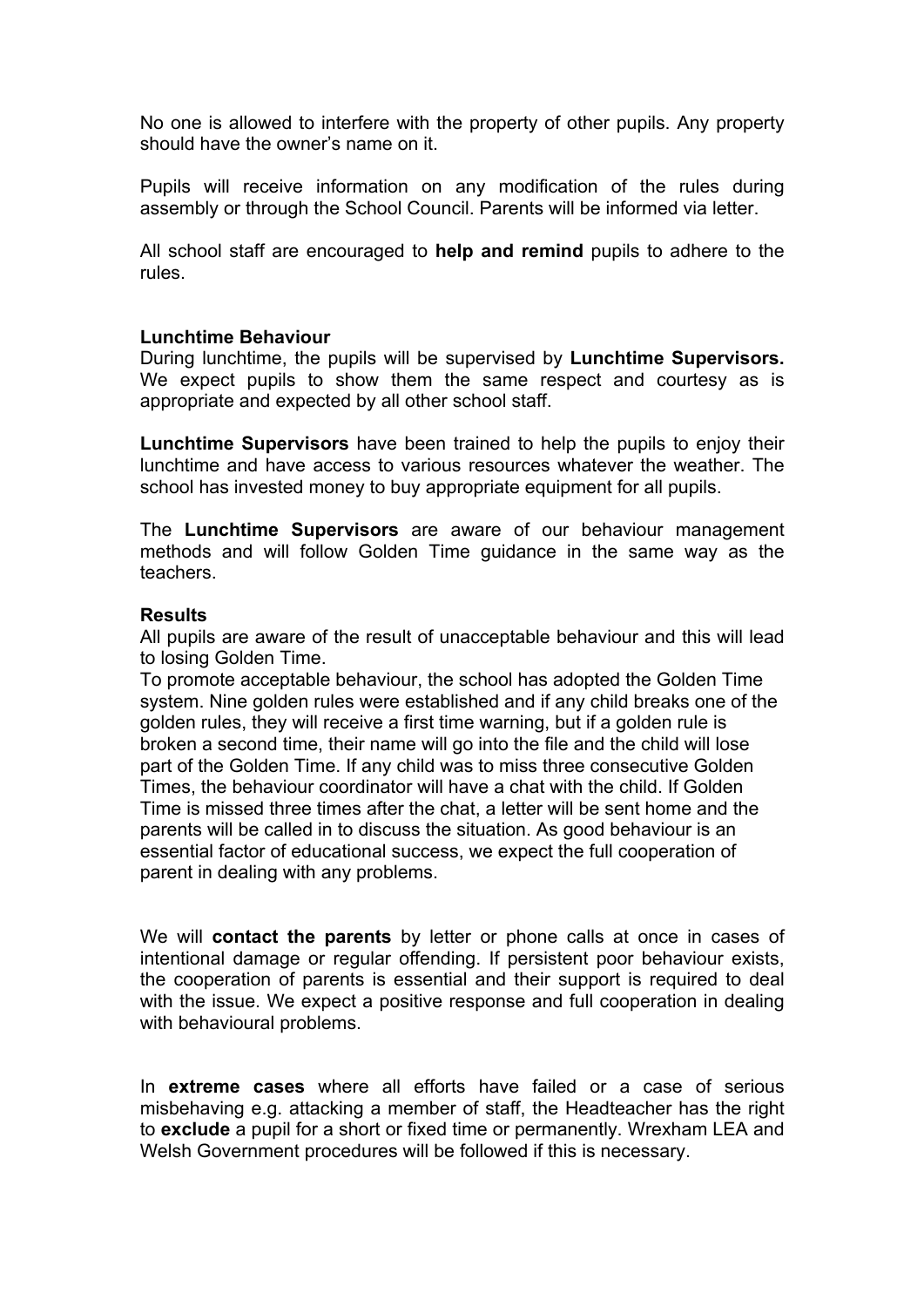We regularly encourage pupils to make the right decisions and provide them with opportunities to reflect on their actions.

#### **School Uniform**

We will encourage pupils to wear school uniform as we believe it contributes towards the school ethos by promoting better behaviour and foster a feeling of belonging amongst pupils.

A school uniform is used by all pupils and is welcomed by them majority of parents. They are available to buy from Forrester Sports in Mold or on their website on www.monkhouse.com. The polo shirt, jumper and cardigan include the school badge.

This is the uniform we would like pupils to wear within school walls.

Black or grey trousers Green polo shirt Red jumper Black shoes Red cardigan Grey or black skirt Red/ white Gingham frock

Occasionally children lose a part of their uniform. Could you assist us to find any article of clothing by ensuring that **your child's name** is clearly marked on each item?

We will place any piece of clothing found in the **missing items box** and the content of the box will be regularly displayed to the whole school.

**Earrings** should not be worn to school due to health and safety reasons. If one must be worn, it should be a "stud", but they must be taken off for physical education activities.

An effort will be made to allow all children to go out and play during all break times. It is therefore essential that they wear warm coats during winter months and consider safety in the sun during summer months.

The above details are available in the school uniform policy which is reviewed every three years (last review in October 2019).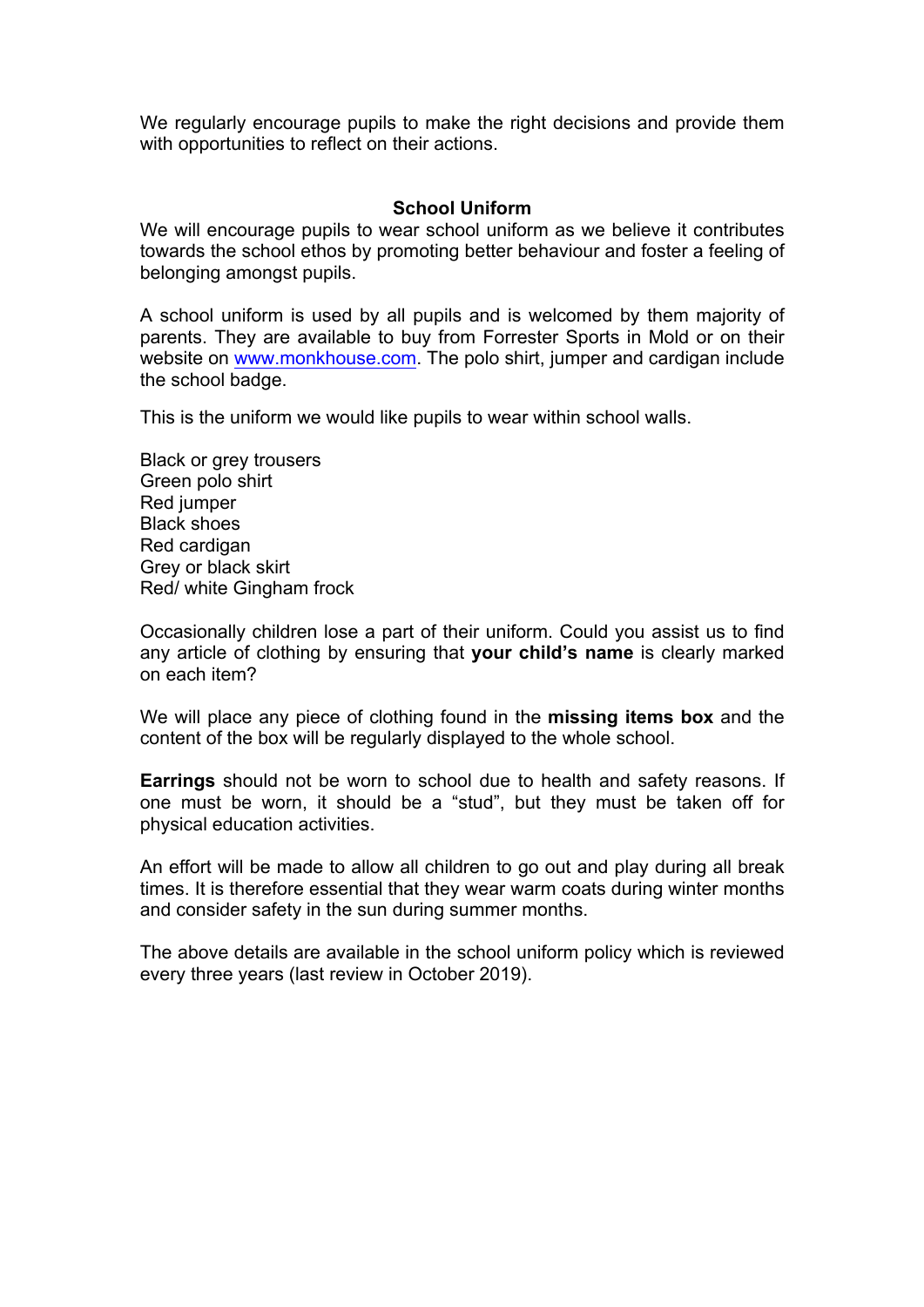# **The Breakfast Club**

The breakfast club is available for every child and parents can bring their children to school between 8.05am & 8.45am. Following WCBC's system, a £1 fee per child is charged if attending between 8:05am & 8:25am. The club is free of charge to anyone attending between 8:25am and 8:45am. The children are supervised by breakfast club staff. **Children attending the breakfast club must take breakfast.** The Welsh Government provide free and healthy breakfasts to every child that wishes it.

Further details are available from the school office.

## **After School Club**

The school run a daily After school club between 3:30 & 5:25 The children are supervised by club staff and light refreshments and a range of activities are offered indoors and weather permitting, outside. A fee is charged depending on the amount of time they attend. Please contact the school for details on cost.

## **Transfer**

Transfer from primary to secondary school is an important stage in every child's life.

The school aim to make the transfer as smooth as possible by:

- arranging a period for Year 5 & 6 children to visit secondary school to meet staff.
- arrange additional periods for a group of children that may require more support than others to settle in (induction group)
- arrange a Technology day for Year 5 children at secondary school at the end of the summer term.
- encourage the continuation of the curriculum, teaching methods and classroom arrangements;
- every Year 6 pupil at Morgan Llwyd feeder school attend a three day course at the Urdd centre at Glan-llyn where they will have an opportunity to meet every child transferring with them to secondary school.

The transfer from cylchoedd meithrin, nurseries etc. to the school's Nursery class is also extremely important. Nursery class staff will visit establishments during the summer term to facilitate the process of starting children at the school. Parents evenings take place for parents of children who are about to start at Nursery and Reception class in early June each year. The children will also have an opportunity to spend some time at the school to become accustomed to the school during the transfer week in June.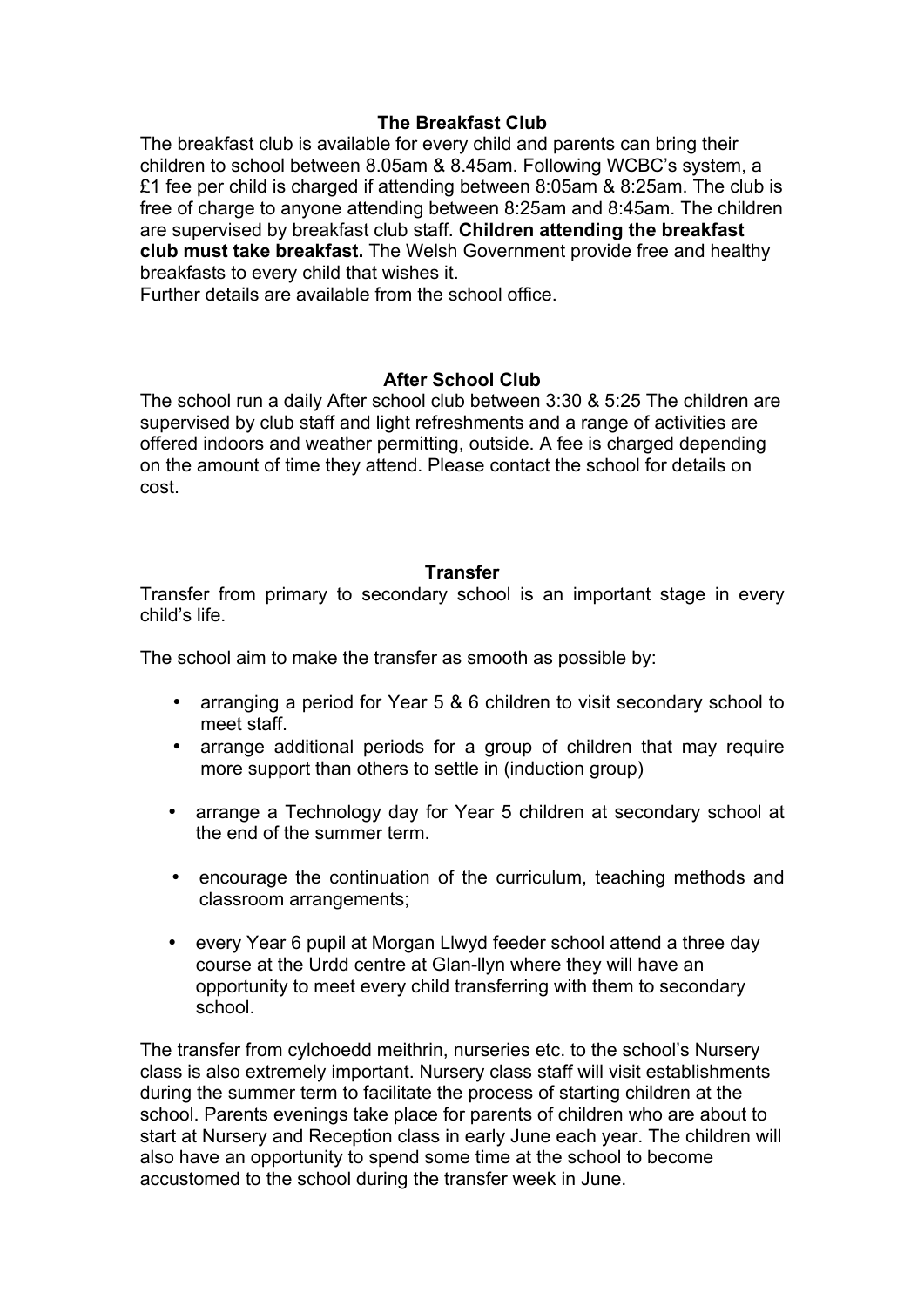We will also make every effort to ensure that the transfer from another school to Plas Coch is as smooth as possible, maintaining contact with the previous school and working with the Council's school admissions department.

# **The Curriculum The National Curriculum and Study Programme**

# **Structure of the National Curriculum**

By law, it is compulsory for every maintained school, to provide a curriculum including Religious Education as well as the National Curriculum for Years 3 to 6 and the Desirable Outcomes for the Foundation Phase.

# **National Curriculum Subjects**

In addition to Religious Education, your child will have the opportunity to study the following subjects.

| <b>Core Subjects</b>      | Welsh, English, Maths, Science                                                                                                                                                |
|---------------------------|-------------------------------------------------------------------------------------------------------------------------------------------------------------------------------|
| <b>Foundation Courses</b> | Technology, Science and Communication, Physical<br>Education, History, Geography, Music, Art, Design<br>and Technology, Personal and Social Education,<br>Global Citizenship. |

# **Key Stages and Assessment Arrangements**

The National Curriculum has been arranged into four Key Stages. At the end of each Key Stage in every subject, the pupils' performance standards are noted in outcomes / level descriptions which progress increasingly. The Foundation Phase outcomes run from 1 to 6 while levels have a range from 1 to 8 and higher.

The pupils are assessed at the end of each Key Stage and their progress will be measured in relation to National Curriculum standards and the Study Programme noted in the level descriptions. At this school, the teacher's assessment forms the basis of the assessment as well as the use of standard tests.

The parents of Year 2 and 6 pupils will receive information on their child's outcome / level in the annual report.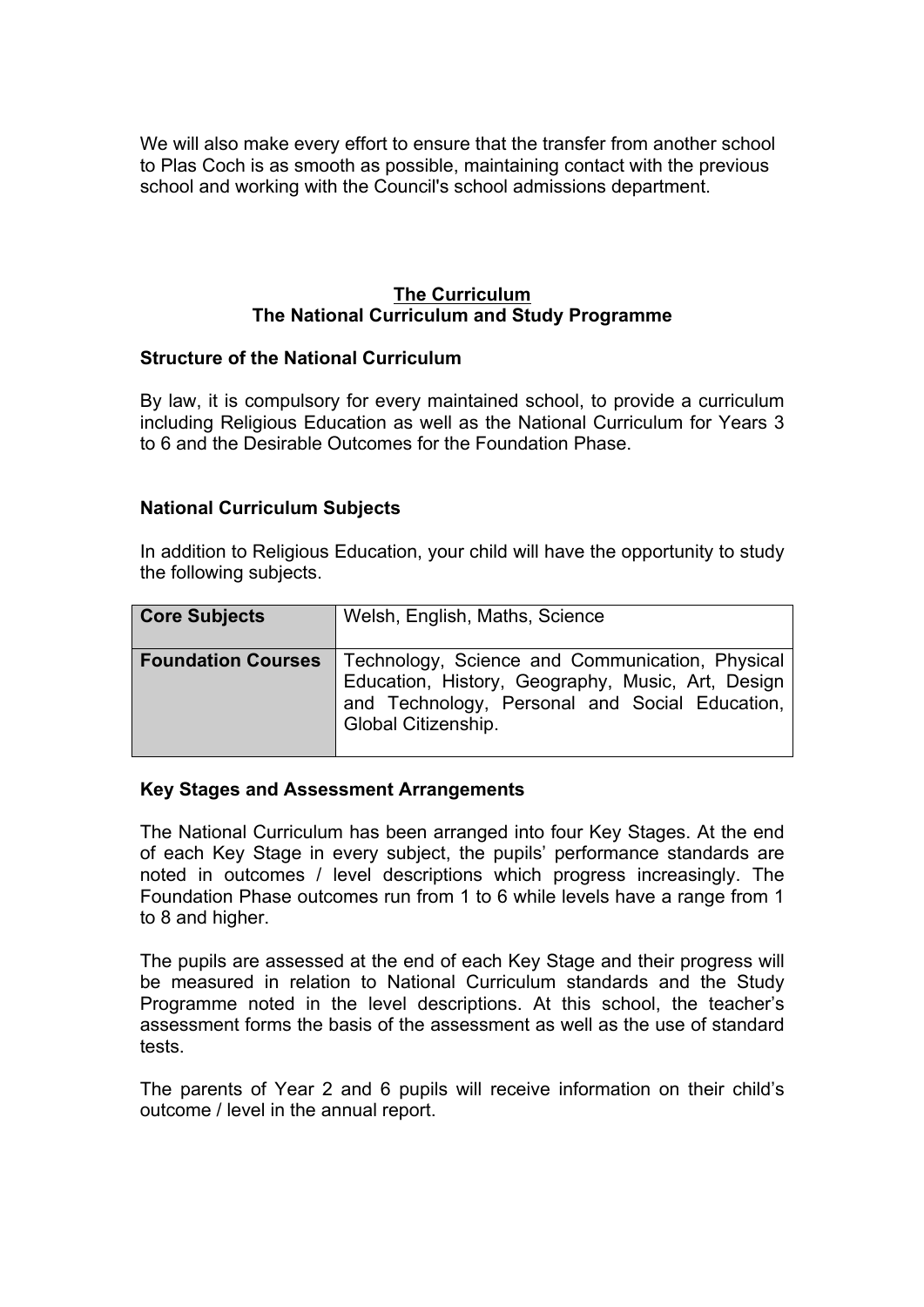| <b>Key Stage</b>            | Ages     |            | <b>Year Group</b>                   | <b>Expected Level</b> |
|-----------------------------|----------|------------|-------------------------------------|-----------------------|
| The Foundation  <br>l Phase | $3 - 7$  | <b>vrs</b> | Nursery,<br>Reception, Yrs<br>1 & 2 | Outcome 5             |
| K.S. 2                      | $7 - 11$ | <b>vrs</b> | Yrs 3,4,5 & 6                       | Level 4               |

# **The School Curriculum**

The **curriculum** is the range of subjects taught to pupils. This school provides an extensive, balanced and integrated curriculum which challenges and stretches every child, promoting fully the development of each individual irrespective of their age or ability.

Every child will have a range of activities which provide them with the opportunity to grow, not only academically but also socially and physically. We will provide opportunities to develop personal skills such as cooperation, tolerance, independence and organization. Some subjects are taught separately while others are occasionally part of a theme with teaching methods varying according to the class, group or individual.

The school has timetables and policies that outline the way subjects will be taught and when. The work plans for each subject provide the teachers with a clear structure. Policies and work plans are regularly reviewed.

Thorough planning, record keeping and assessments by teachers ensure a full coverage and transfer of the curriculum and they are supported by the subject coordinators within the school. There are subject coordinators for each National Curriculum subject. The subject coordinators will further their skills and knowledge by attending courses, arrange resources and monitor work within their subject throughout the school.

High priority is placed on developing Key Skills, namely literacy, numeracy and information technology, and this is done across all curriculum subjects.

# **Literacy and Numeracy Frameworks**

From September 2013 onwards, it became statutory for every school to put in place literacy and numeracy frameworks, using them as the foundation for all teaching. The frameworks were announced by Welsh Government with the aim of improving the skills of children and young people in both aspects. The school has put in place the frameworks, providing opportunities for the children to use the skills across the curriculum. As part of the frameworks, each child from Yrs 2-6 will sit statutory tests each May. The test results provide a picture for parents and the school on the children's literacy and numeracy standards. In Yrs 2 & 6, the results are used as evidence when deciding on children's attainment.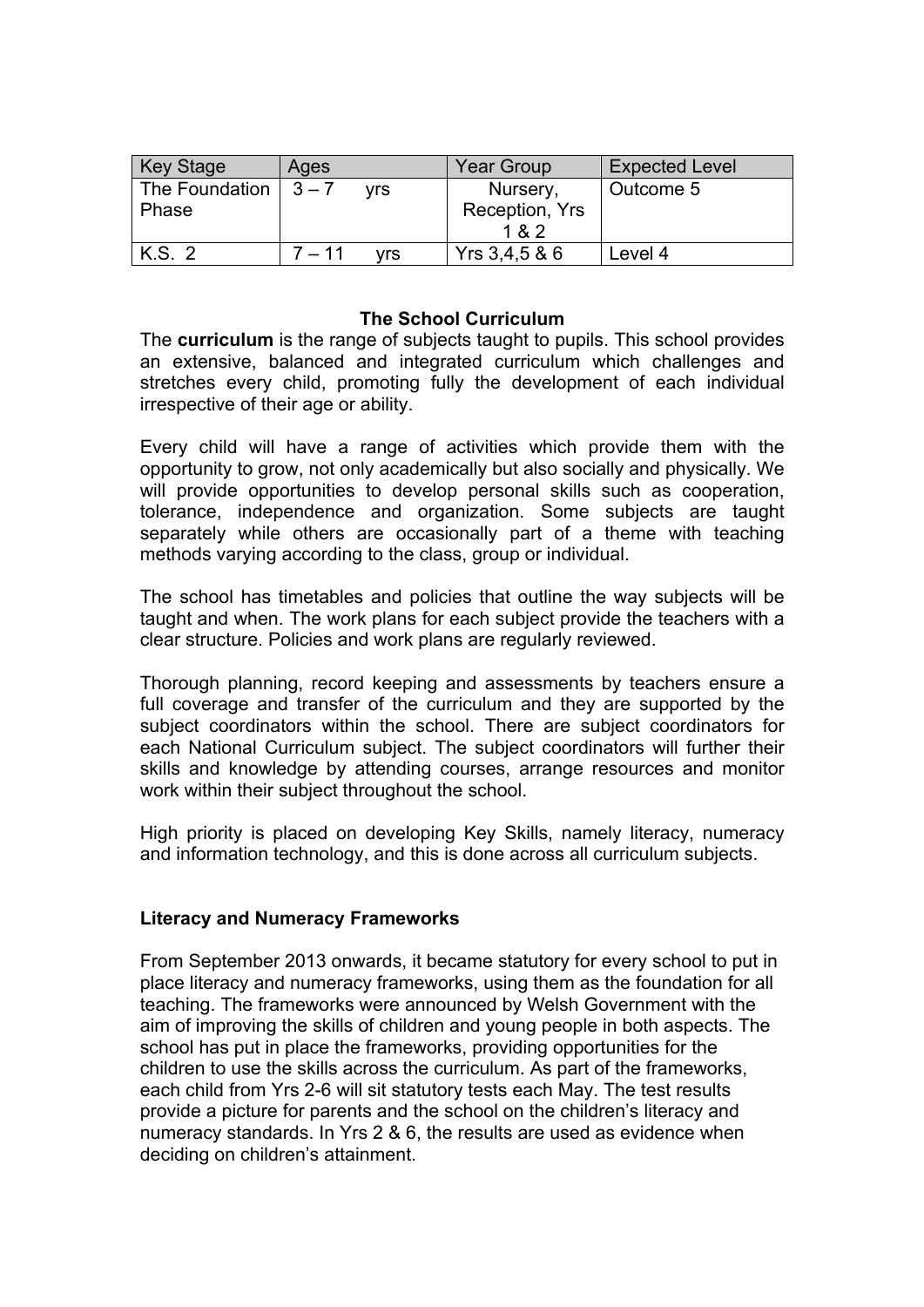The tests are gradually being replaced by personal assessments and the school will conduct these at least once a year.

# **Digital Competency Framework**

Since September 2016, the school has started to plan for the implementation of the digital competence framework. The framework aims to provide opportunities for pupils to improve their digital skills across a range of areas.

## **Language – Welsh and English**

A good command on language is essential to a child's full development and leads to success not only at school but also later in life.

Literacy permeates the whole curriculum and listening and reading, and reading and writing skills are relevant across the board.

## **Reading**

Reading is taught throughout the school using a range of methods and techniques. Children are lead to appreciate the significance of print, developing visual vocabulary with a good knowledge of phonics as well as encouragement to make an informed guess. Where appropriate, pupils are regularly asked to read a piece of text as individuals, groups and as a class. Children are encouraged to take books home with them. Each child has a Reading Record and we expect every parent to listen to their children reading and make notes in the record booklet as well as the teachers. Parents are encouraged to read to their children and listen to them reading.

As the children progress through school, they will extend the range of reading materials, reading to themselves and learning to discuss characters, plots and what they like with other pupils.

The majority of children become fluent readers and we aim to extend their reading and investigative skills into more challenging, stimulating and varied subjects.

#### **Writing**

Emergent writing leads at a later stage to a more structured form which provides a regular opportunity for pupils to write for a different purpose and different audiences.

As they become more familiar with writing conventions, we will introduce them to familiar spelling patterns as well as simple punctuation, capital letter and appropriate spacing between letters.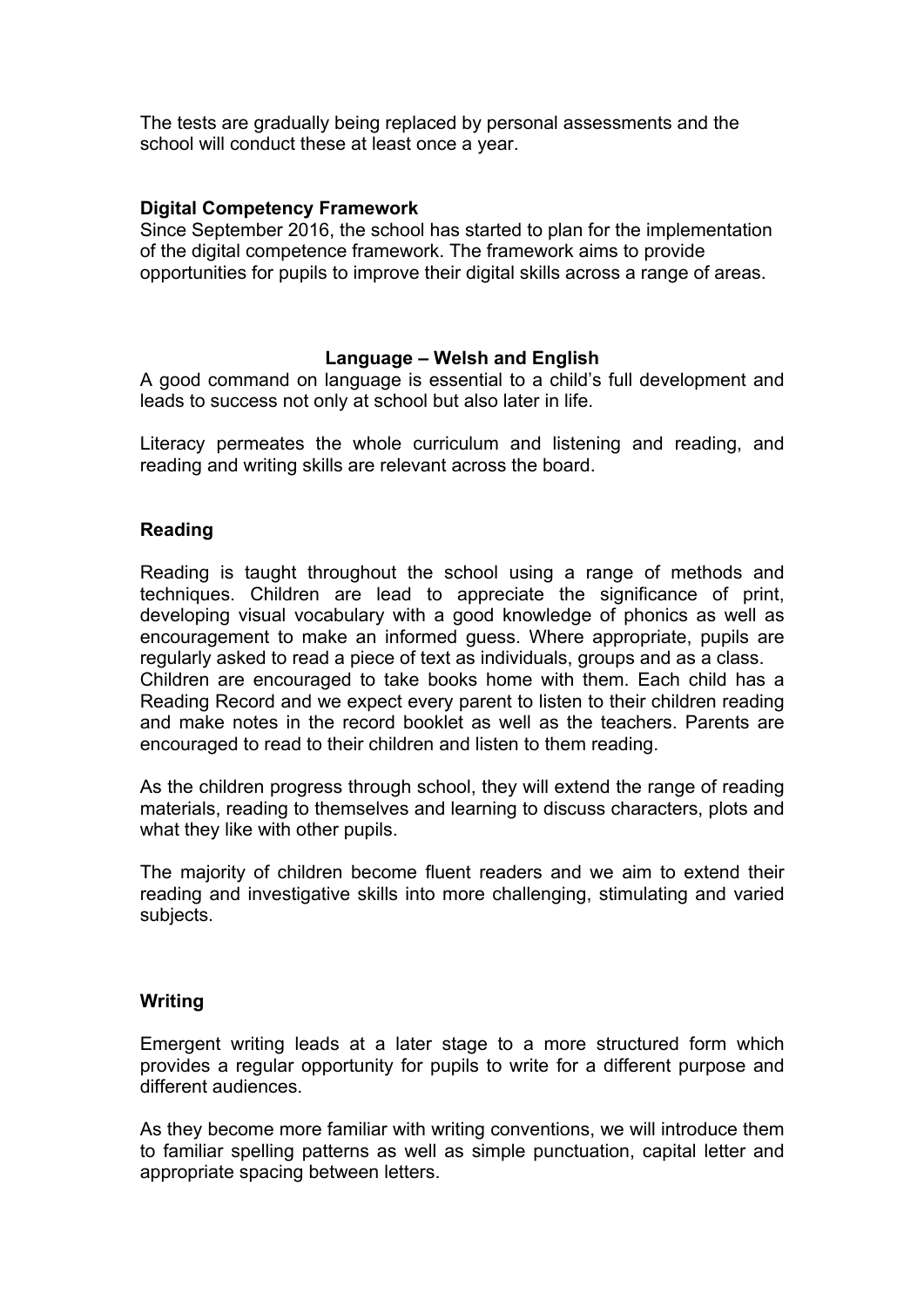Children are taught to concentrate on the appearance and sound of words, and they are encouraged to Look, Say, Cover, Write and Check as they learn to spell. They are taught to identify words within words, word families, rhyme and pattern. They are also taught how to use a thesaurus and various dictionaries.

Handwriting is taught but providing appropriate guidance and concentrate on joined up writing rather than printing.

As the pupils' writing develops, they are encouraged to revise and re-draft their work, placing an emphasis on clarity and meaning as well as the skill of punctuation and consistency in tense and spelling.

Due to the emphasis placed on sentence construction, grammar, punctuation, spelling and handwriting, we ask parents to provide support to their child with any writing or spelling homework. Encourage your child to write sentences with some of the spelling words so that they start understanding the meaning of the word and through this strengthen sentence structure.

# **Listening and Speaking**

We aim to develop confidence, self-respect and the skills of pupils, allowing them to express themselves effectively and appropriately. We believe that children should be able to listen and respond attentively and thoughtfully to others, showing respect and tolerance to their point of view

The children will take part in various activities for various audiences such as reading out loud, group discussions, drama activities, presentation to class, taking part in the school assembly and any presentation to parents.

#### **Maths**

We believe that maths is accessible to all and we hope through our maths teaching, that our pupils will enjoy maths activities with confidence and success. Pupils are given an opportunity to gain essential skills and knowledge in mathematical situations they are likely to encounter in their lives.

Maths lessons have a specific framework, usually for around an hour every morning. They will start with oral mental maths drawn up to reinforce varied maths skills including counting, the four rules, time and measures. The main part of the lesson will be used to reinforce, practice and extend previous work or to present a new subject. The lesson with finish with an opportunity to discuss what was achieved during the lesson.

Work is planned to encourage children to develop confidence and competence with numbers and measures. They gain an understanding of the counting system, a series of calculation skills and the ability to solve problems in various contexts. Wherever possible, their mathematical intelligence is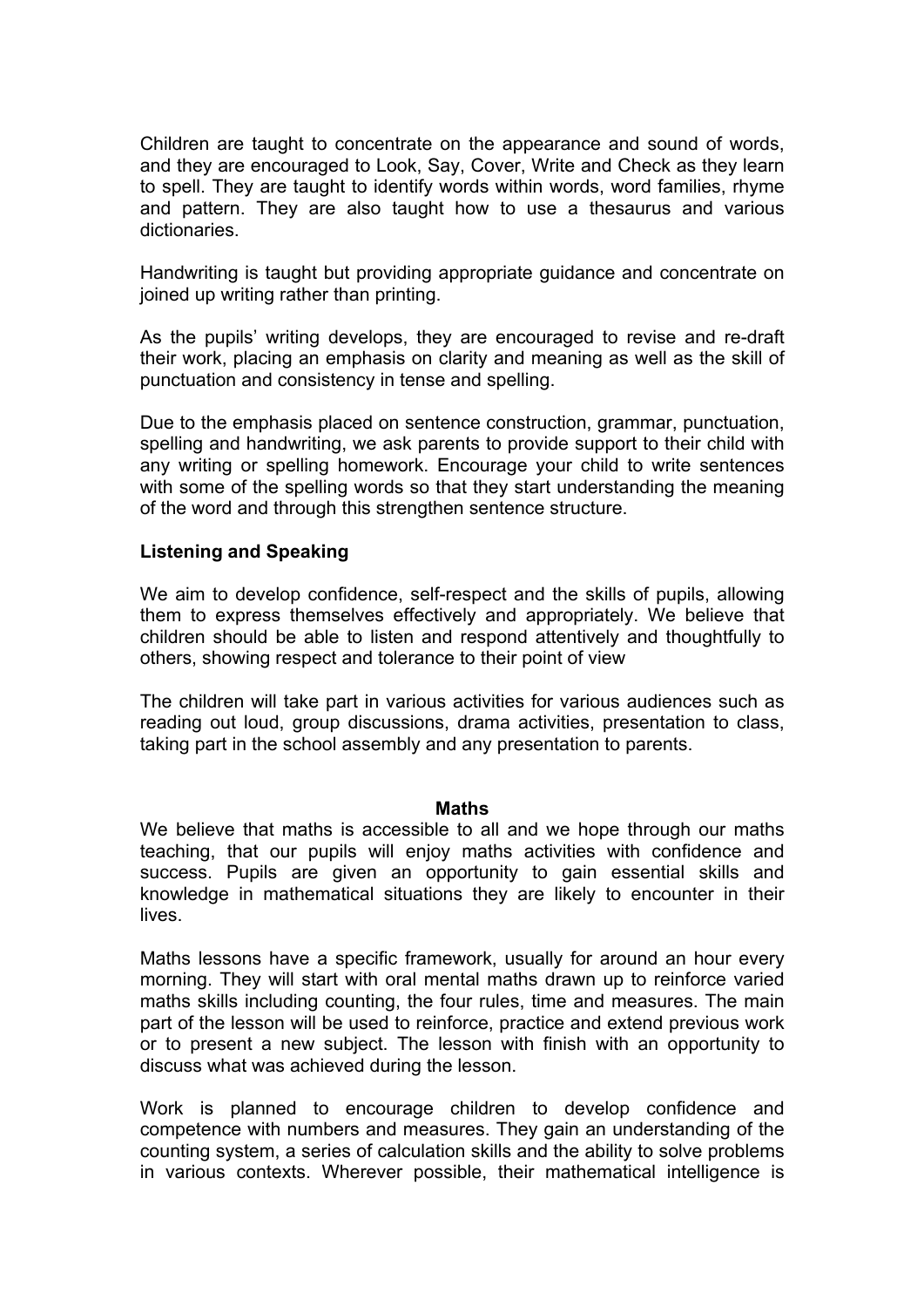developed through practical activities. Maths relates to pupils looking for a pattern and relationships to solve practical and hypothetical problems, doing so by analysing and communicating information and ideas.

The Maths National Curriculum incorporates four areas including:

- Numbers,
- Measures and money,
- Shapes, opportunity and movement,
- Handling Data

Children are encouraged to discuss their work, ask questions and make predictions based on experience. Initially, the work will be practical, learning to solve problems by using tangible materials. Later on, there is an opportunity to discuss numbers, use equipment, learn to measure and compare measurements using standard and non-standard units, arrange and distribute shapes, notice patterns and recording results.

Maths is used to analyse and communicate information and ideas. Everyone needs it to tackle a range of practical tasks and real life problems. Maths is very important due to its widespread use in every day work situations and it can also be key in other areas of the curriculum.

#### **Science**

Science is recognized as the fourth core subject alongside Welsh, English and Maths and it provides an exciting and pleasurable way to practice the skills gained in the three other core subjects.

Science at this school provides an opportunity for children to examine, discover and investigate the environment surrounding the classroom, school ground, the home and the wider environment.

Science education is aimed at increasing knowledge and understanding of the natural world and the world adapted by man. They increasingly develop knowledge and understanding of scientific concepts through practical activities. Science can be introduced as part of a theme.

In addition to developing scientific knowledge, we aim to introduce scientific processes to the children by teaching the skills of observation, distribution, grouping, comparing, asking questions, predicting, proving, searching for a pattern or relationship, analysing, evaluating, comparing and recording through investigation.

The gradually develop these skills, which allow them to tackle new problems and consider real situations with increasing confidence and make decisions based on previous experience.

Pupils are taught and encouraged to use scientific language to discuss and explain their results to others.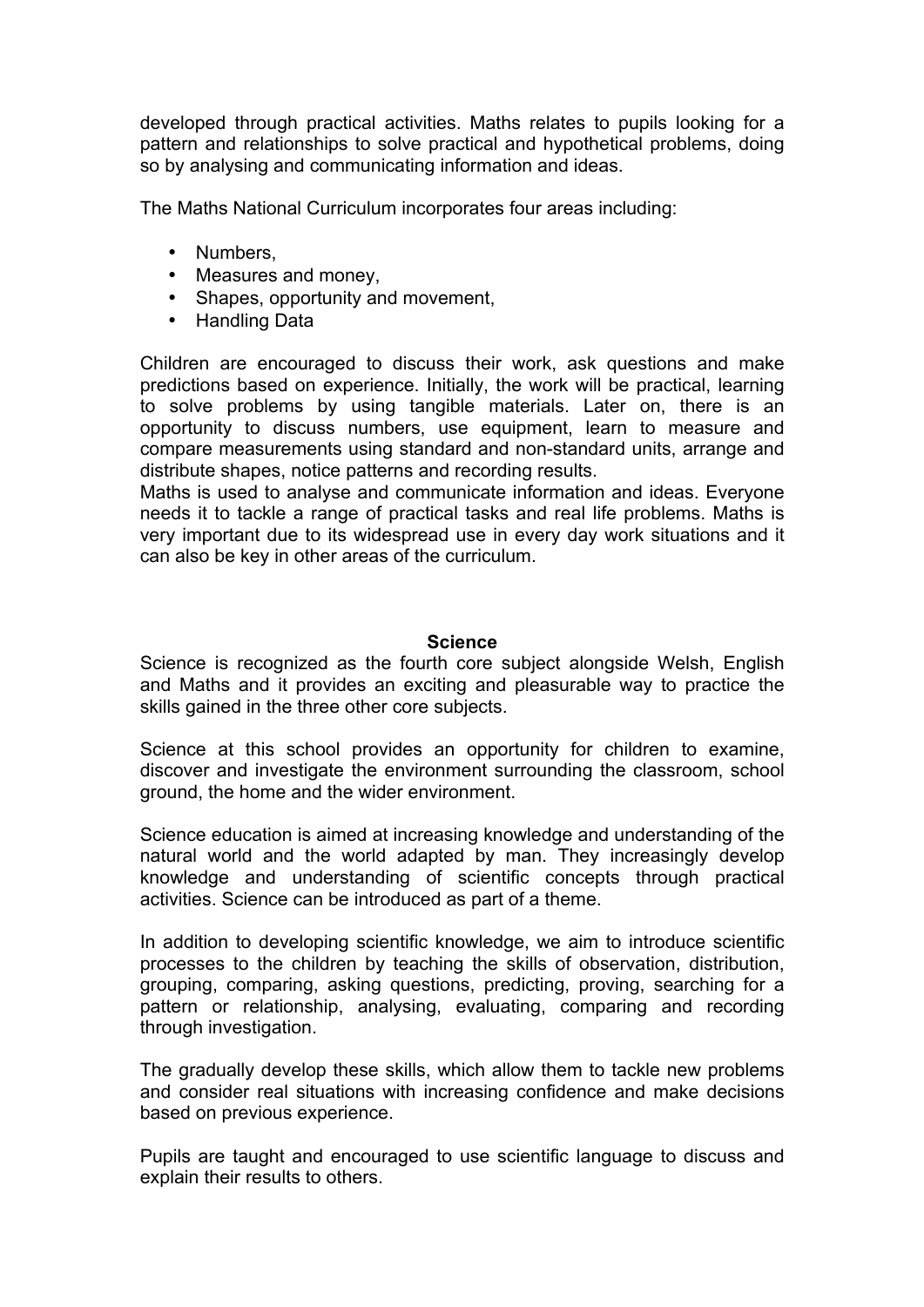Pupils are made aware of the dangers of using and handling some materials and living things. Teachers and classroom assistants are aware of current health and safety advice.

They should be able to relate scientific information to everyday life, use appropriate equipment safely and confidently.

#### **Information and Communication Technology**

The term I.C.T. includes the use of any equipment that allows users to communicate or discuss information electronically.

I.C.T. increasingly impacts our lives and as a school we recognise its importance as a National Curriculum subject but also its importance across the curriculum.

Our aim is to direct and assist children to use I.C.T. purposefully and enjoyably. I.C.T. provides the children with a tool that allows them to learn and investigate.

The children use I.C.T. to examine and solve problems across a range of topics. They teach how to communicate and discuss various information including text, graph, picture and sound as well as using I.C.T. to manage, monitor and model.

We aim to strengthen the children's practical skills and their ability to adapt the skills to solve problems.

This school's I.C.T. provision includes a computer in every classroom as well as a number of laptops and IPads. All computers are linked to the internet.

No child will be allowed to use the internet or send e-mail unless the parents provide permission by completing the appropriate form. There will be no unsupervised use.

See also the above note on the digital competency framework.

# **Design & Technology**

Design and Technology is a practical problem solving subject with an emphasis on finding answers to real tasks and situations.

The children will have the opportunity to use various appropriate materials, tools and equipment and will be taught to use them safely and wisely.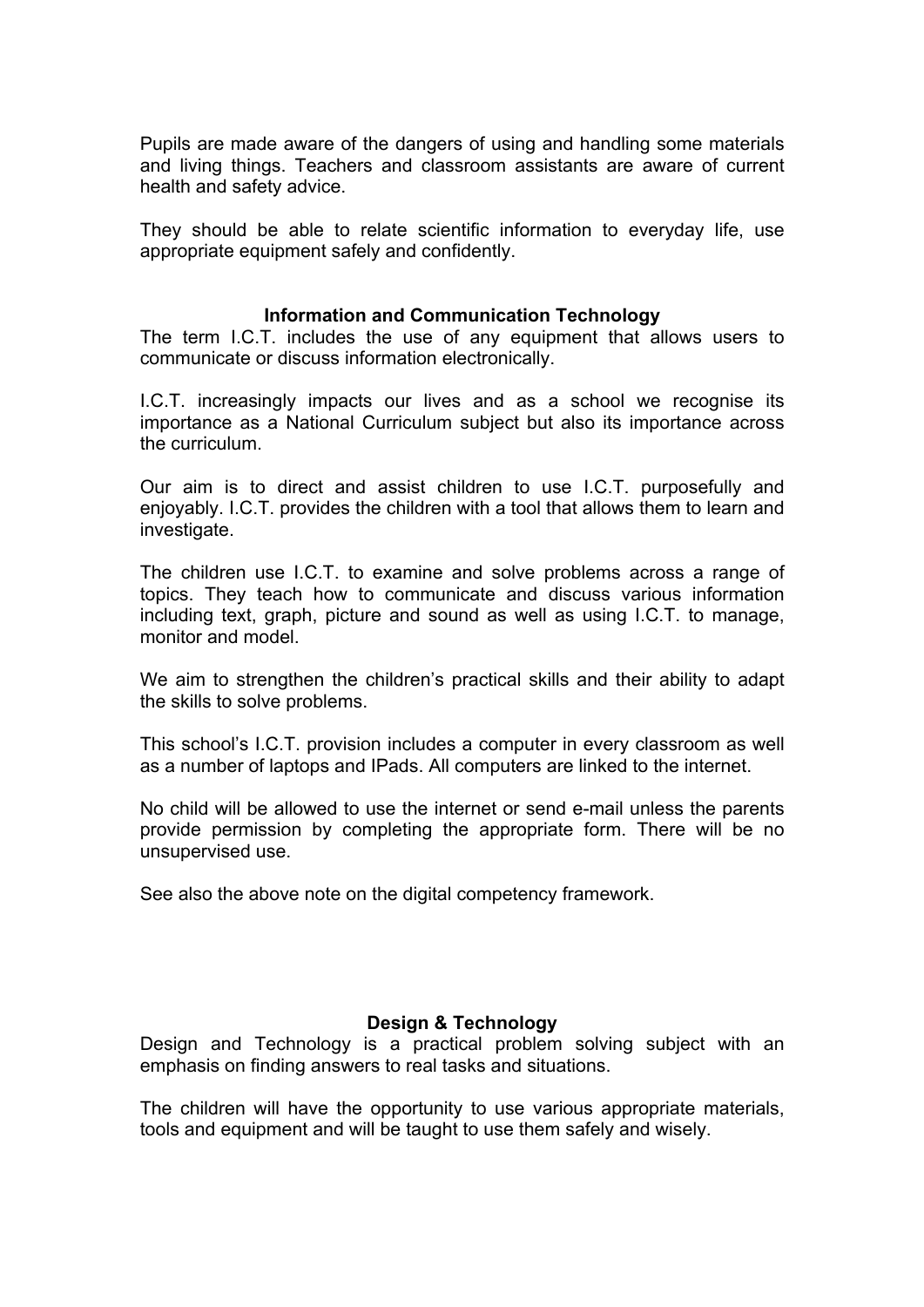Design and Technology relates to food technology including, preparation, cooking and tasting as well as textiles, structures and mechanics.

Not only is there a close connection between Design and Technology and Science, Maths, Art and I.C.T, but it also has a significant contribution to make to the development of the child's creative and aesthetic experiences.

One of the aims of D.T. is to promote the development of the mind and the creative use of materials which makes D.T. an enjoyable subject, although it can at times become messy.

D.T. relates to investigating, designing, creating and evaluating products in order to develop information and understanding.

All activities are relevant to the children's age and ability.

Extensive use is made of equipment, materials and a range of building packages. This may include a glue gun, scissors, knife, hammer and electrical components as well as raw food, glass, wood and fibres.

Considerable care is exercised when teaching this subject. An effort is made to provide sufficient supervision as children use relevant equipment.

The health and safety of pupils is vitally important and appropriate guidance have to be followed when using some equipment, materials and glue.

#### **History**

The history curriculum gives the children an awareness of a timeline from the early ages to the current day.

The pupils will look at how people lived through the different periods of history and the various influences that impacted on their lives.

At Plas Coch, the emphasis is on the History of Wales including local studies.

The teaching includes discussing artefacts, documentation and illustrations to differentiate between the old and new using reference material to select relevant information.

An important part of historical enquiries is to gather evidence as well as the ability to deduce information from real sites and artefacts. Because of this, educational visits are arranged to historic sites.

From an early age, children will learn from their experiences and close family. A basic understanding of life in the past will develop from folk law and stories about famous people.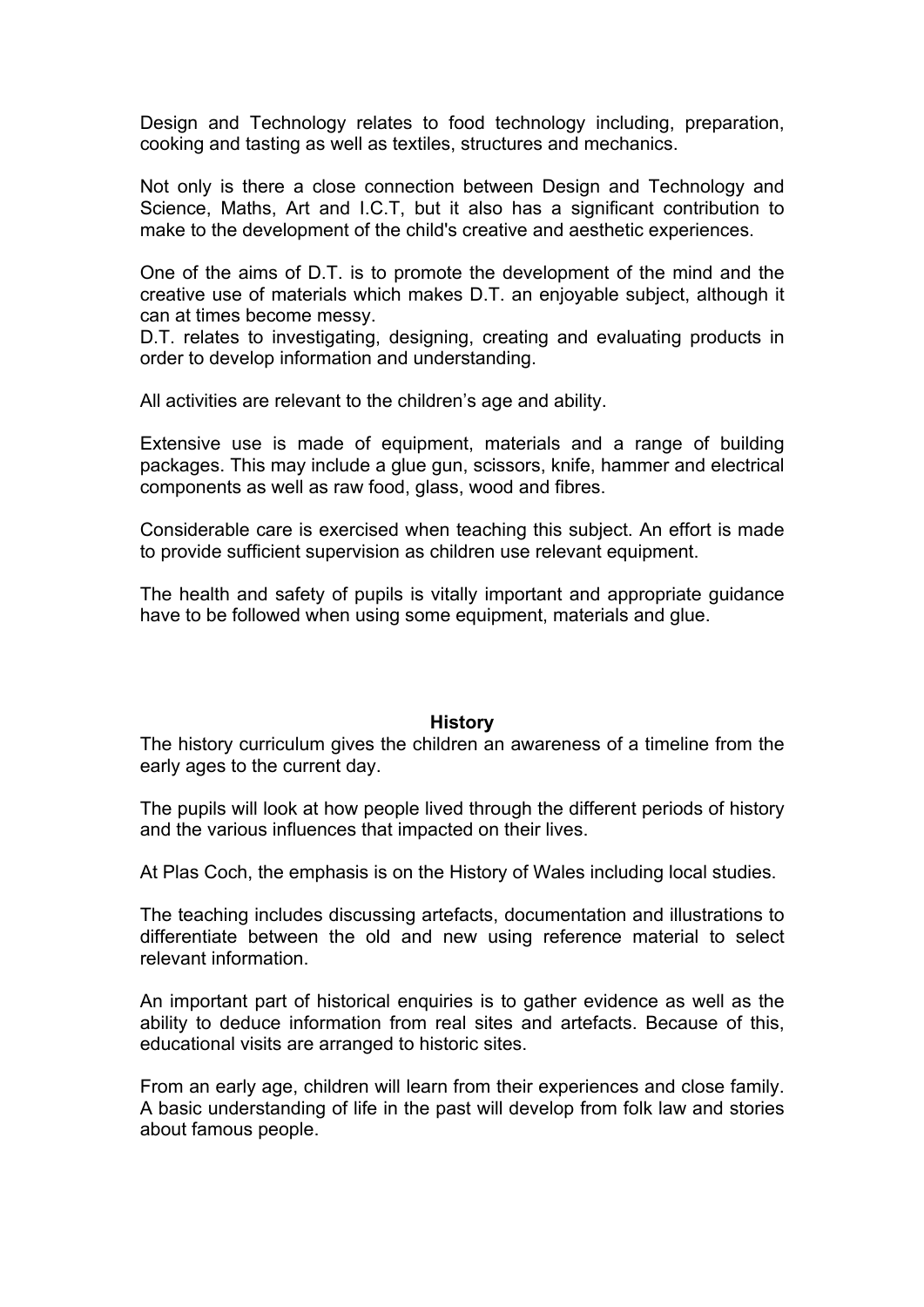In the Foundation Phase, the pupils develop an awareness of how the past was different to the current day by studying themes such at Homes, Toys, Travelling etc. In addition, they will study people and local and national events as well as other countries.

The main skills being developed are awareness of time and the ability to put events in order as well as gaining historical knowledge.

In Key Stage 2, we will build on the knowledge, understanding and skills gained in the Foundation Phase. The children will be assisted to develop an understanding of the periods studied as well as considering changes over time.

## **Geography**

We believe that Geography relates to stimulating the pupils' interest in their surrounding environment as well as fostering respect and wonder at the beauty of the world around them.

Geography helps children to understand and respect their surrounding and its relationship with the rest of the world by learning about places and people's interaction within these places.

Geography provides a means of enquiring, observation, exploration and descriptions of the Earth's features, the various neighbourhoods and the influences that are created by studying the weather and its effects, jobs, travel, economic activities and landscape features in a range of places.

By studying Geography, children can start responding to questions such as:

- What kind of place is it?
- What makes it like this?
- How does it compare to other places?
- How is it different, how is it similar?
- How has this place changed, what could happen in future?

The children will have an opportunity to:

- Develop and apply a wide range of skills and appropriate geographic terminology.
- Observe, describe and compare places and their characteristics.
- Provide an explanation about the observations and discussing the geographic linkages.
- Record their ideas logically.
- Become aware of places outside their local area.
- Examine and identify changing and contrasting geographic patterns and what their relationship is with the human and physical process.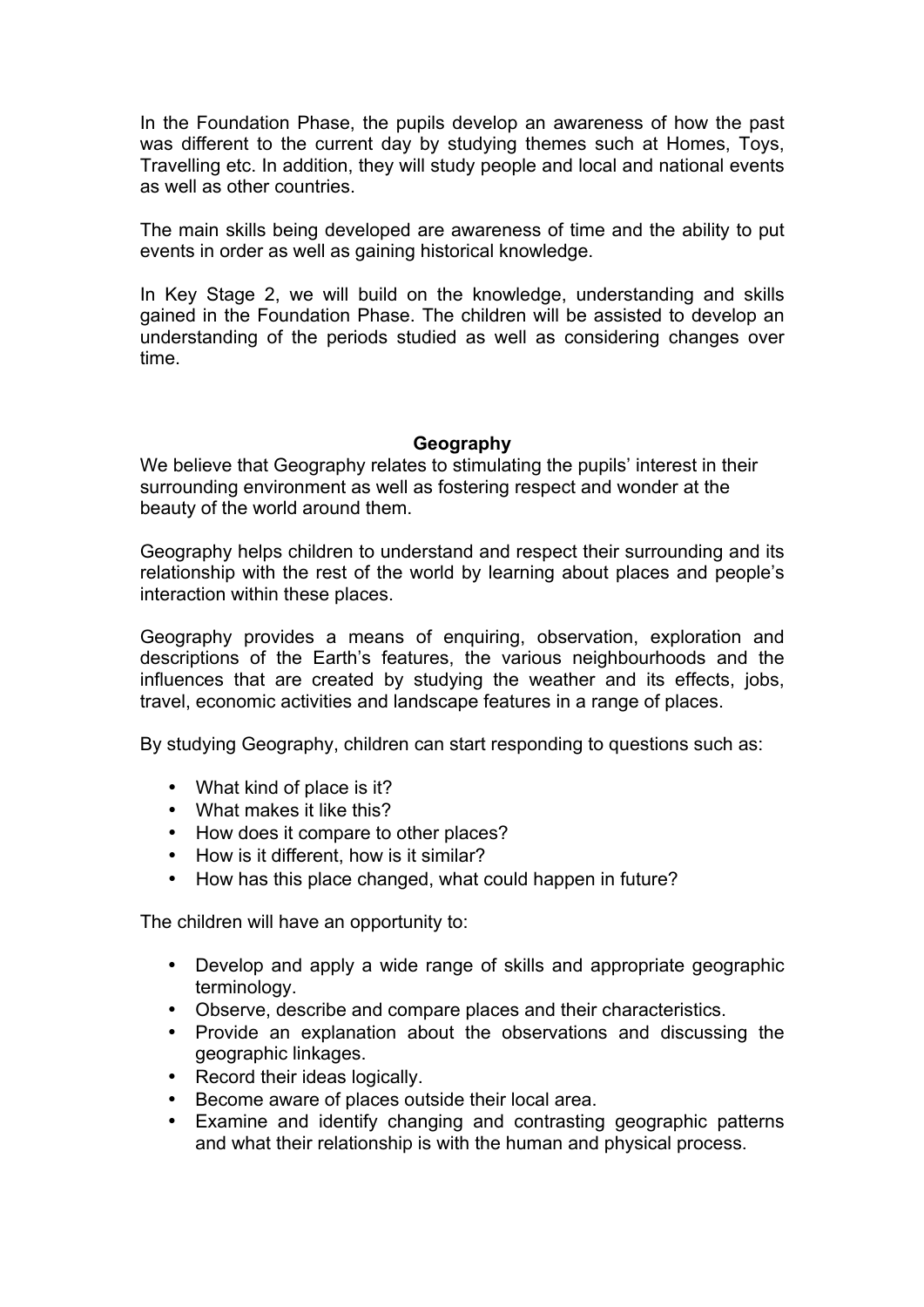Geography in both Key Stages are based on field work, classroom activities and may relate to educational visits where appropriate.

**Art** 

Art can be a lovely means of developing visual and creative minds and as a school, we believe art is something to enjoy and an opportunity to express ourselves.

Art fosters a sense of purpose, achievement and success and encourages self-respect at the same time.

Children in both Key Stages will have the opportunity to examine Art by using various materials, tools, methods and techniques using their experience, memory and imagination to express themselves.

The pupils will be taught as individuals, a group or whole class.

They are encouraged to discuss their work with others and research art history, artists and art workers.

There are three main parts to the Art curriculum: understanding, creating and investigating.

Through art, children can experiment, explore and develop their creative awareness and aesthetics. The children can produce two and three dimensional work using a range of skills including drawing, printing, collage, textiles or clay.

Children are encouraged to take care and show respect towards their work and do their best at all times. All pieces of art made by the children are valued and we display examples of their work around the school.

The children's art work is important in order to create an interesting learning environment within the classroom and displays provide a means of displaying work in other areas.

#### **Music**

The school will offer a wide range of musical activities.

In both Key Stages, the pupils will have an opportunity to: Perform, Compose and Evaluate.

Musical concepts will be taught within activities where the children are encouraged to explore, experiment and create their own music.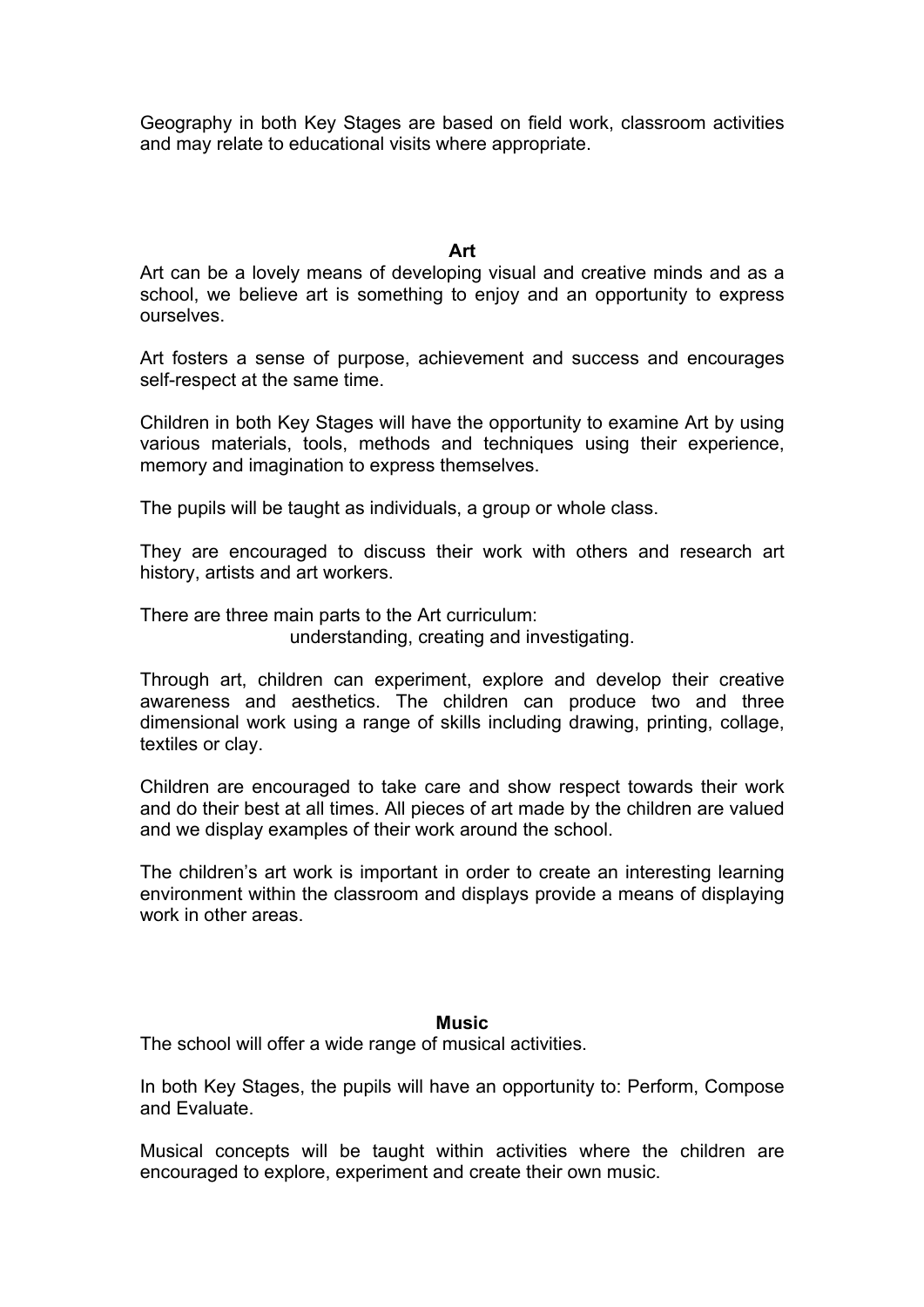These opportunities expand their knowledge and understanding of musical elements: pitch, speed, quality, texture, dynamics, build-up and silence.

Children are encouraged to perform to others within the class, at assembly and in various concerts and eisteddfodau.

Some children will have an opportunity to play musical instruments, the cornet, violin, cello, harp, clarinet or flute and will receive lessons from peripatetic teachers who visit the school on a weekly basis. The school does not currently charge for these lessons.

For further information about the peripatetic lessons, please contact the office.

## **Physical Education**

Physical Education is an important part of the school curriculum. It uses movement as a means of learning and expression, which allows children to develop both physically and creatively.

It contributes to young children's education by promoting physical activities and a healthy way of life.

Children have an opportunity and are encouraged to take part in various sports activities.

In the Foundation Phase, the children have an opportunity to take part in sports, dance and gymnastics activities.

In Key Stage 2, children have an opportunity to take part in sports, dance and gymnastics activities as well as outdoor activities, swimming and athletics.

Physical Activity takes place in the hall, on the school yard or on the school filed where physical competency and coordination are developed. All pupils will have to change to appropriate dress for Physical Education and any earrings or jewellery should be removed in case of accident.

The hall is used for floor, dance, drama and gymnastics activities where children will have the opportunity to work with large and small equipment. The field is used for rounders, football, cricket, athletics and hockey while ball, netball and tennis skills are developed on the school yard.

Basic skills are developed in small groups before moving on to team games. We arrange team sports between local schools.

At Plas Coch, swimming lessons are offered to Year 4 in the Autumn Term, Year 5 in the Spring Term and Years 3 & 6 in the Summer Term (½ a term each)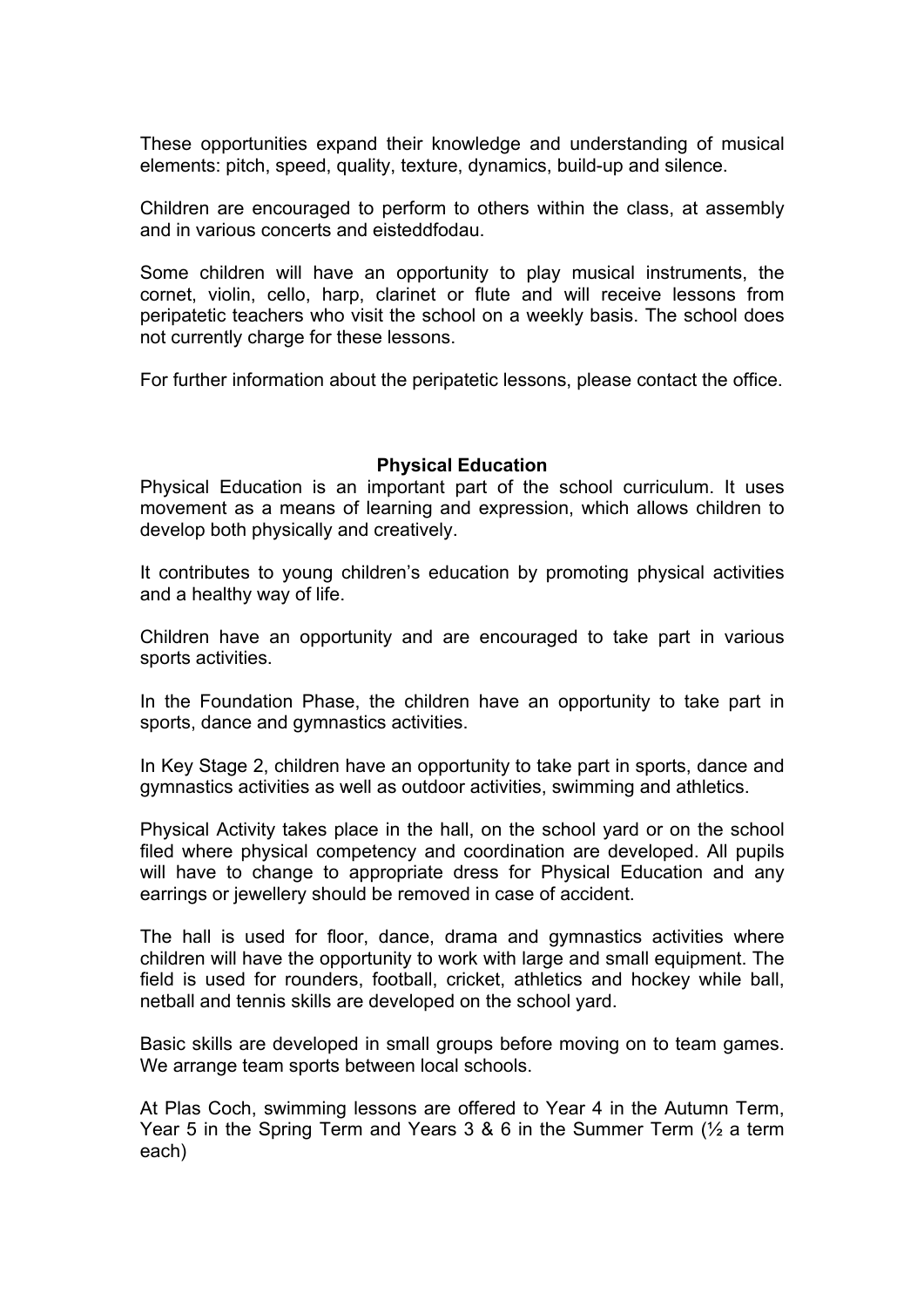In Key Stage 2, children have the opportunity to attend Gwersyll yr Urdd, Glan-llyn near Bala, where they have the opportunity to take part in various outdoor activities such as Canoeing, climbing, orienteering and hill walking. This is a very enjoyable course for both children & staff.

Our aim is to promote a healthy lifestyle through physical activities and introduce the children to the enjoyment and success that comes to their part by taking part in sport.

## **Religious Education**

Although Religious Education isn't an element of the National Curriculum, it's a compulsory part of the school curriculum.

The Religious Education curriculum is based on the Wrexham Agreed Syllabus. Our work plans provide a broad and moral education for the children which allows them to become aware of the world's religions with an emphasis on all aspects of Christianity.

We will encourage children to develop their awareness of life experiences, and the way their religion differs to others.

In both Key Stages the pupils' knowledge, understanding and awareness of Christianity and other religions are developed ensuring sequential and meaningful experiences.

The themes of Religious Education will complement work in many other areas.

The children will examine religion whilst voicing their experiences and feelings through discussion, literature, stories from around the world, drama, dance, workshops, writing, art, worship and singing leading to the way others voice their feelings.

Through Religious Education we aim to encourage respect, tolerance and empathy towards belief and other customs.

Our services are non-denominational and will often relate to different aspects of the Christian Faith as well as other beliefs and moral matters.

Children are encouraged to take part in classroom services. Local religious leaders and visitors will occasionally be invited to lead assembly. Assemblies to celebrate a festival or special occasions will take place as required.

We hope that every child will take part in all aspects of school life, however if parents wish, they can take their children out of an act of worship, religious training or an element of it. If that is their wish, parents should contact with the Headteacher and other arrangements will be made for their child during such periods.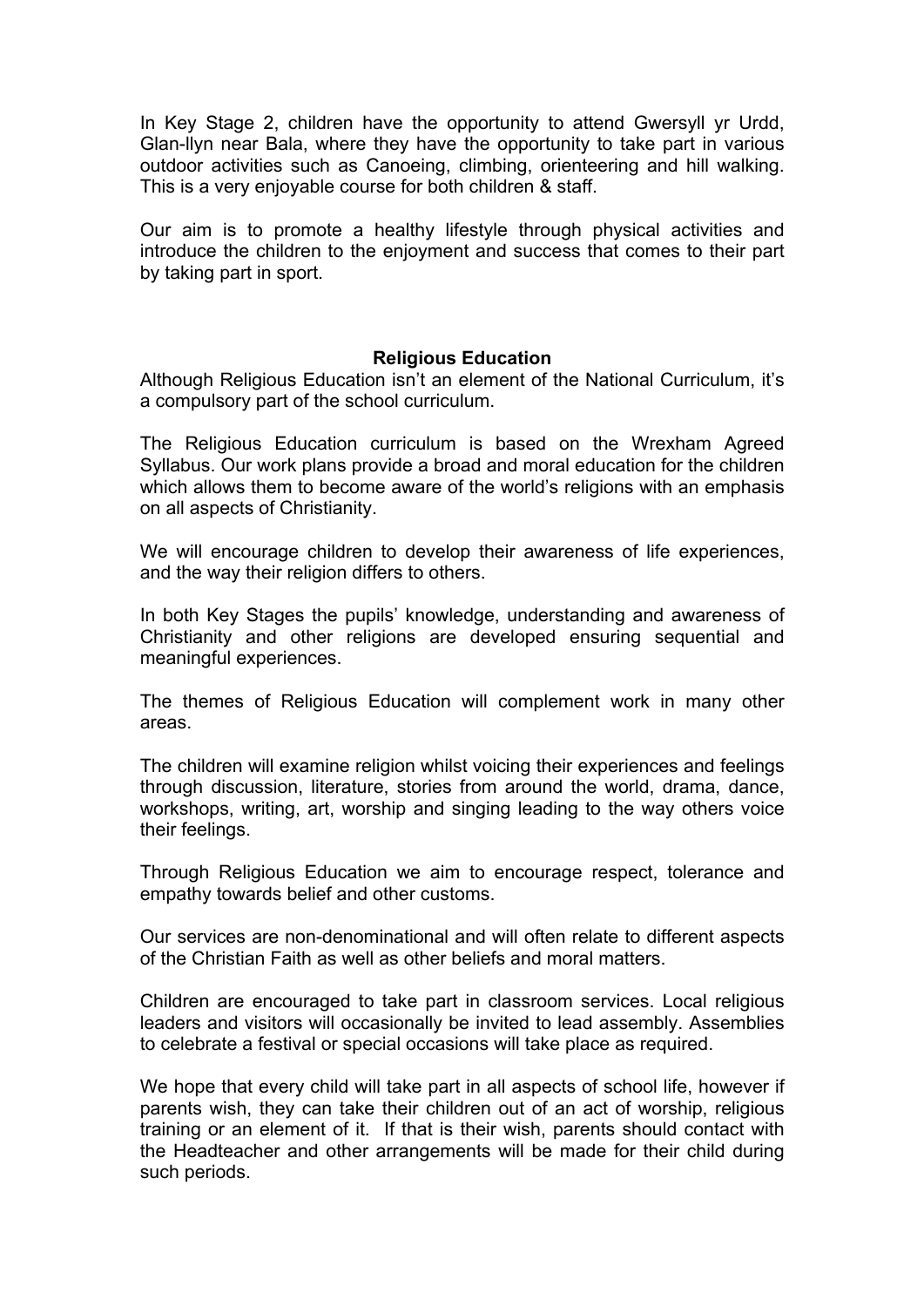# **Social and Personal Education**

The aims of Personal and Social Education relate to those key matters which prepare children to understand and take care of their lives now, in their teens and as adults.

We are hopeful that this school's ethos which emphasises a caring and considerate atmosphere of support to develop respect towards individual, appreciate everyone's success and encourage an approach that will allow children to make a positive contribution to the community and live harmoniously with others.

A policy and work plans have been developed for the whole school.

The aim of P.S.E. is to provide additional opportunities for children to expand their understanding about their bodies and how they work, personal hygiene, diet, how to keep healthy, use / misuse of drugs and the impacts of smoking and alcohol. The children will become aware of an unhealthy lifestyle, how it can be made healthy and their personal responsibility to achieve this.

The healthy eating programme assists with this process but we ask that all adults help us not only to educate the children but also ourselves.

The children will have an opportunity to discuss sensitive matters during circle time and they will listen, understand and show empathy towards their peers. Teachers and support staff will lead the discussion carefully and will provide advice or suggestions to individuals or a full class.

The discussion topics can include provoking, bullying, loneliness, separation, bereavement, cancer, fears, dependency, divorce, vandalism, theft or lying.

During the year, the school will respond to the needs of others and we will support both local and national charities.

This can relate to sponsored activities or a day without school uniform with the children making a voluntary contribution.

# **Sex Education and Drugs Education**

We will promote all aspects of health and safety and teach the importance of a healthy lifestyle. Sex Education and Drugs Education is a natural part of Personal and Social Education.

# **Sex Education**

At this school, Sex Education can be direct or a topic that naturally comes up in the curriculum, or is brought up as a question from a child.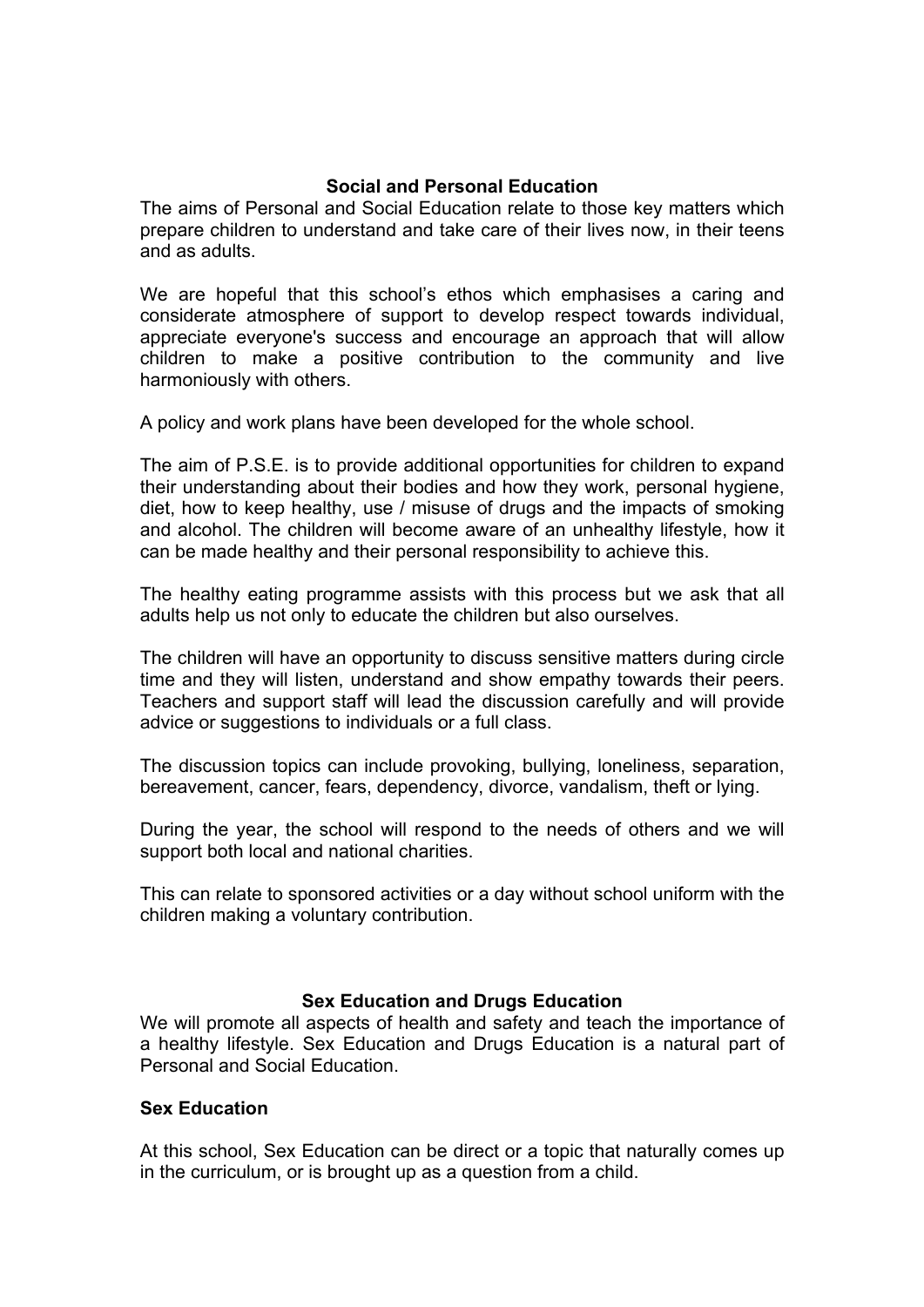On each occasion, the classroom teachers or outside agencies deal with this area sensitively and carefully, giving consideration to family life, a loving relationship, respect towards others and the moral framework of society.

Sex Education is partly a part of the Personal and Social Education framework and partly based on the needs of the Science National Curriculum.

The concept of conception is presented to the children and they are encouraged to use appropriate terminology for various parts of the body and to respect their bodies and others.

All lessons will consider age and needs, and they will be delivered in a way that's appropriate to the needs and understanding of pupils.

Year 6 pupils will be educated on the importance of family life and personal development, ensuring they have the appropriate information for youth and later on for adult life.

Parents have the right to take their child out of Sex Education lessons.

The school has a Sex Education Policy approved by the Governing Body.

# **Drugs Education**

The Police Contact Officer will provide assistance to the school and teachers to deliver this aspect of the curriculum and it will reflect the school's needs in a way that is sensitive and relevant to the children's age.

#### **Pupils with Additional Learning Needs**

At some point in their lives pupils will possibly need additional support with their education.

Our aim is to provide full access to the curriculum for every child, concentrating on what they are able to do rather than what they can't do. By doing so, we will improve our self-respect and expand our self-confidence to allow them to achieve their potential.

We will make an effort to identify children with learning difficulties as soon as possible as we believe that early identification with appropriate provision is vitally important to any child with special educational needs.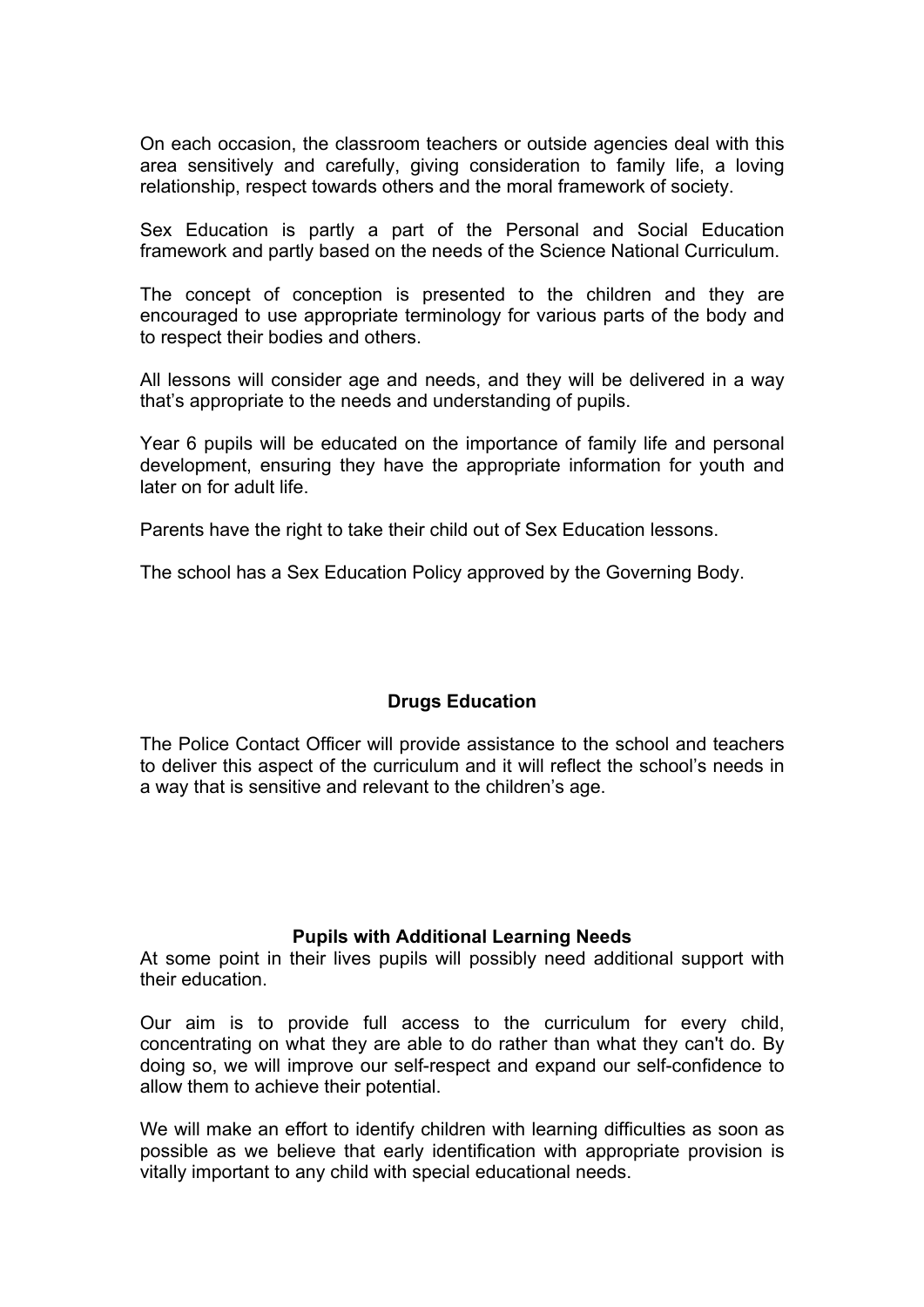The school will follow the national threshold for identifying special educational needs as noted in the Code of Practice for Special Educational Needs. Threshold levels were identified for School Concern, School Action, School Action Plus, and Statement of Special Needs. A part of the code asks us to record the names of those identified as requiring assistance. The Special Needs Register is confidential for those providing for the child.

If a child experiences learning difficulties which mean they require additional support, we will contact the parents as soon as possible to state our concerns. Beth classroom teacher, special needs coordinator and the Headteacher will discuss any concerns within the school.

There will be regular communication between the school and the home as it's vitally important that the involvement is a key part of any support programme.

There will be regular contact between the school and Language and Speech Services, the Educational Psychologist and any other relevant outside agencies.

All agencies will be part of the development and the result of the child's Individual Educational Plan (C.A.U.) or Behavioural Plan if that is the recommendation.

Pupils with in classrooms can receive the support of a Classroom Assistant if this is noted in their Statement.

#### **Looked After Children**

The school will give every possible assistance to looked after children. Wrexham LEA have arrangements to ensure that these children are admitted to schools (please see the admissions booklet for parents). We will deal with each child according to their personal requirements, ensuring that their educational, social and pastoral needs are given appropriate attention. The person responsible for looked after children at Plas Coch is Mrs Cheryl Vaughan and, in her absence, Mr Osian Jones.

# **The Foundation Phase**

The Foundation Phase includes Nursery, Reception Year 1, Year 2 classes. In these years, the children follow the "Foundation Phase Framework".

The Foundation Phase curriculum is developmental in the way it prepares children to enjoy learning. It follows a programme of carefully planned activities and is grouped under the following headings:

- Personal and Social Development
- Language and Literacy
- Maths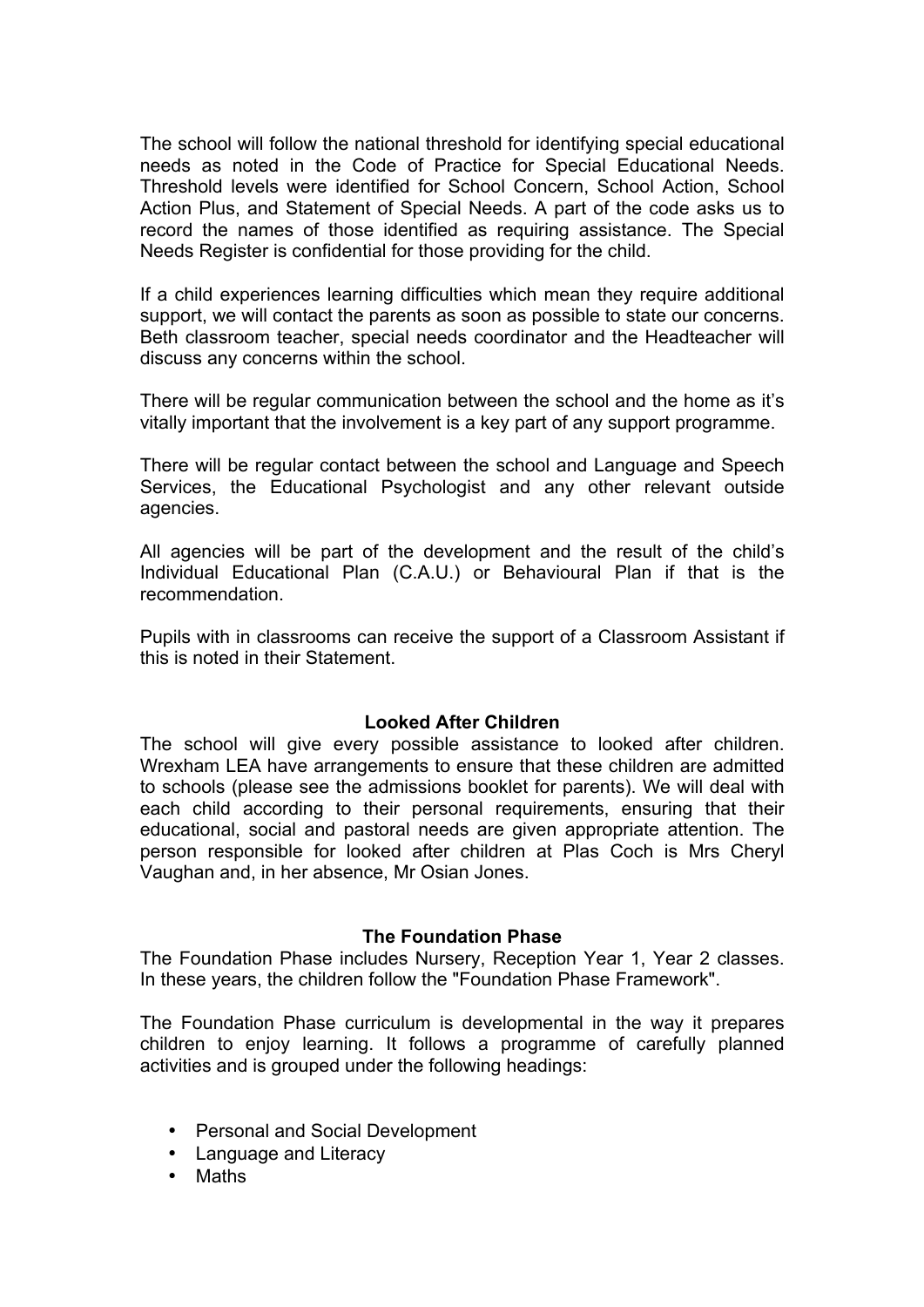- Knowledge and Understanding of the World
- Physical Development
- Creative Development

The pupils' education will be based on structured play and will cover the requirements of the Desired Outcomes.

# **Assessment, Record Keeping & Reports**

The school has an assessment and policy coordinator who provides a clear framework to the assessment, recording and reporting processes.

## **Assessment**

We believe assessment is an integral part of the educational process and in this school its purpose will be to support the child and the teacher to assess the impact of provision on learning experiences.

Assessment provides a means of gathering information on a child's progress, and reflects the areas requiring further attention. A range of assessment approaches are used allowing the teachers to adapt their teaching to meet the needs of the whole class.

Classroom teachers assess their pupils on a daily basis using informal methods as the children undertake various tasks during the day.

In addition to this, more formal tests are occasionally used.

In the Early Years, pupils are assessed according to the requirements of the Base Assessment which provides information to the teacher on the child's understanding of linguistic, numeracy and personol and social skills.

Year 2 and 6 pupils will form part of the detailed end of Key Stage assessment. Their achievement in Welsh, English, Maths and Science is supported and evaluated in relation to National Curriculum criteria and a performance level is given to them in each of the core subjects.

The results of the teachers' assessment at this school in the Foundation Phase and Key Stage 2 are included in this booklet.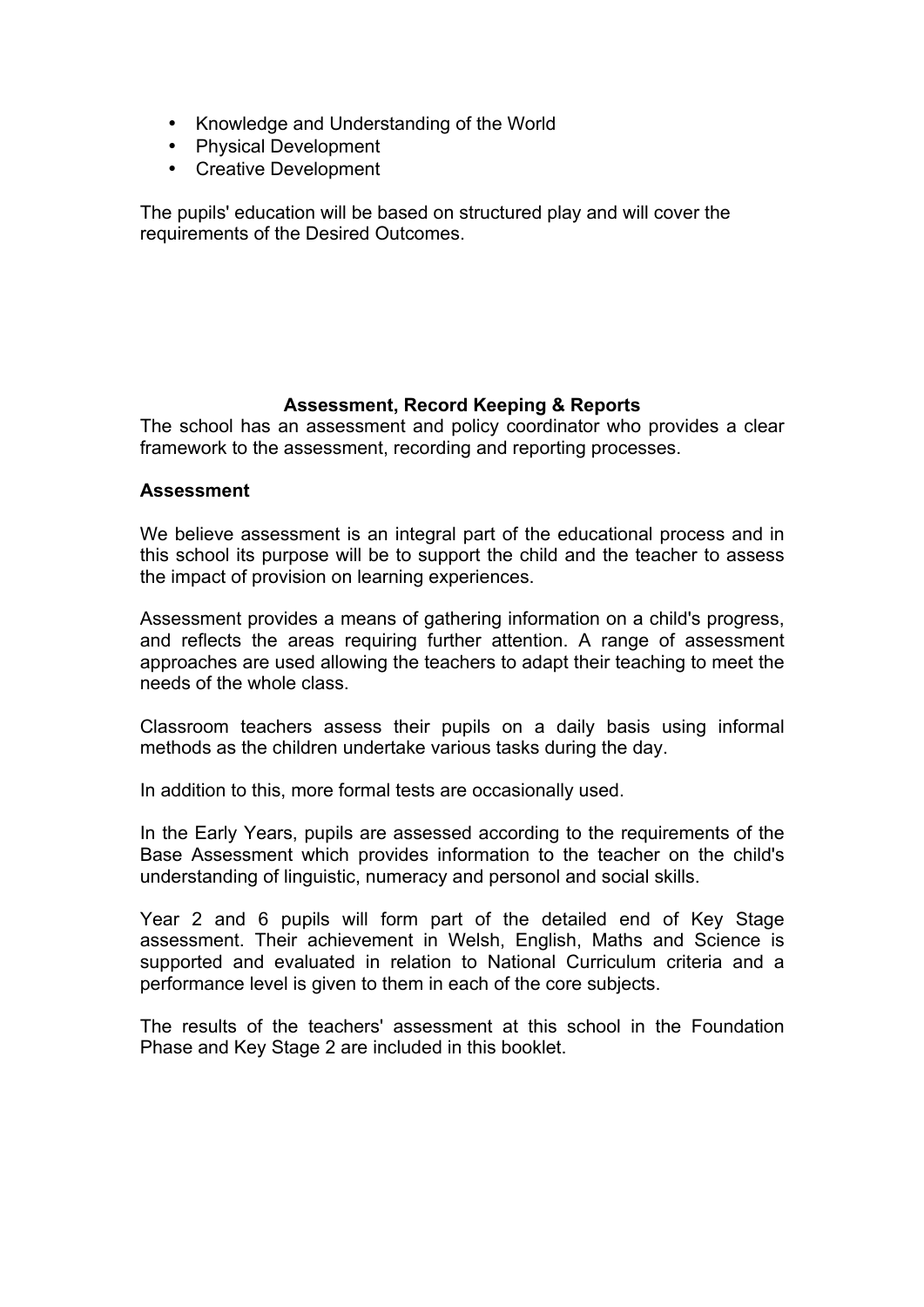#### **Homework**

The pupils' homework supports the work done in the classroom.

The type and size of the homework varies from one class to the other but it increases as the child progresses through the school.

Could you please encourage your child to develop a positive attitude towards homework by setting aside time at home to complete the tasks.

Children are encouraged to read every day. From the earliest age, they will bring a book home with them and we ask you to spend time listening to them reading it.

Spend time helping your child to learn life skills such as reading things around them e.g. road signs, labels etc. as well as writing letters, stories, notes, lists or direct them with maths on a daily basis.

We appreciate the help of parents to help their children to learn how to spell and times tables and the impact this has is certainly clear to see in their work at school.

## **Sports Activities**

During their time at Plas Coch, we aim to give every possible opportunity for every child to develop in different sports. We will endeavour to ensure two hours of Physical Education lessons are provided every week. To this end, we make use of the local tennis centre, the Gwyn Evans swimming pool in Gwersyllt and the Queensway Gymnastics Centre. Also, various extracurricular sporting activities are provided, some provided by school staff and others by companies from outside school. We compete in a range of sporting competitions and tournaments e.g. Urdd competitions.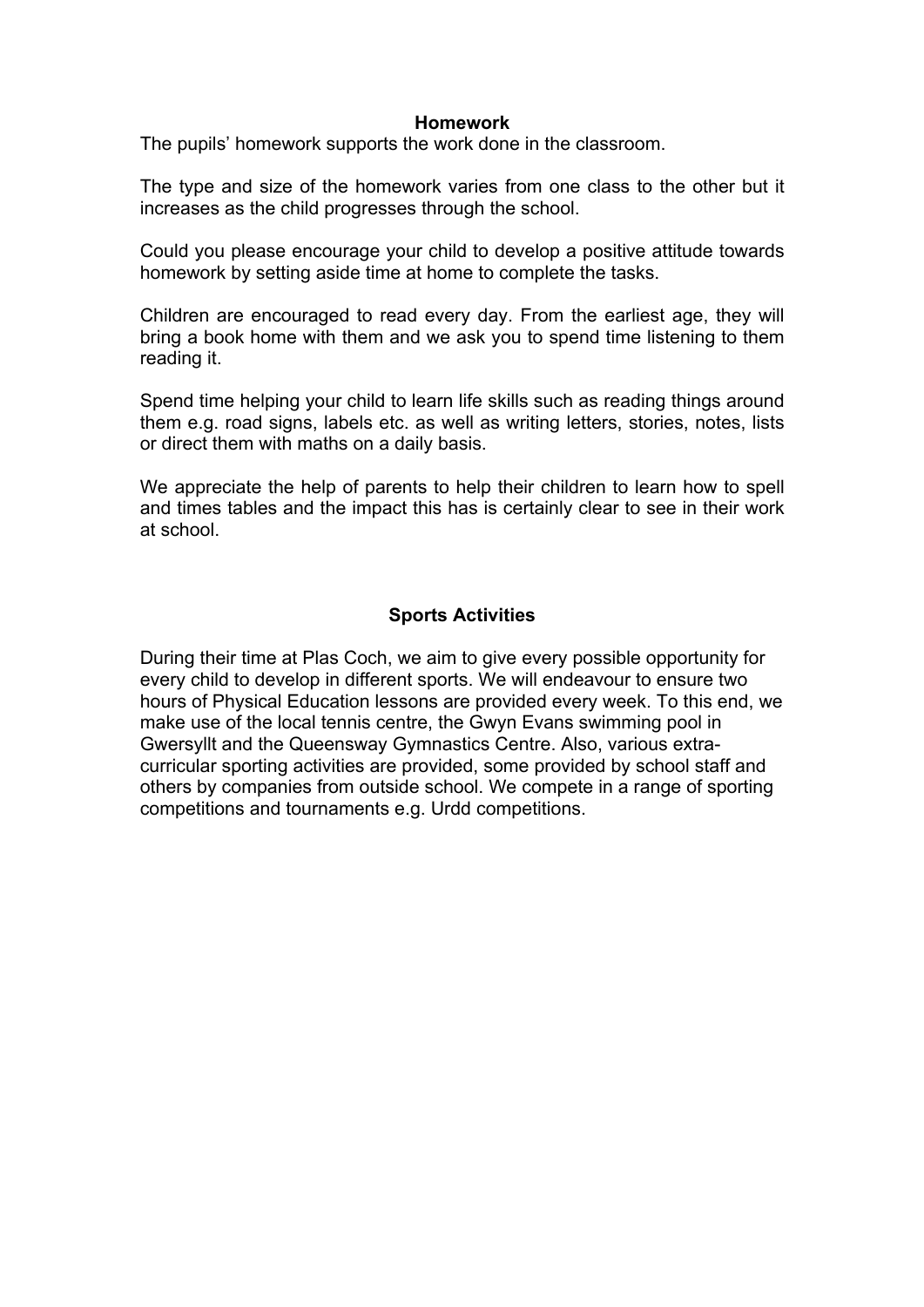# **IMPORTANT**

- 1. **The New Curriculum –** In September 2022, a new curriculum will become statutory for all schools in Wales. The new curriculum will be announced in January 2020. The school is in the process of experimenting, planning and developing the new curriculum in readiness for September 2022. The above information will change gradually over the coming period until September 2022.
- 2. **The New ALN CODE –** In September 2021, a new ALN CODE will become statutory for all schools in Wales. The school is currently preparing for the new code. The above information on ALN will be updated as required by the time the new code becomes operational.

**Contact the school if you require further information about any of the aspects above.**

**More details on the new Curriculum is provided below:**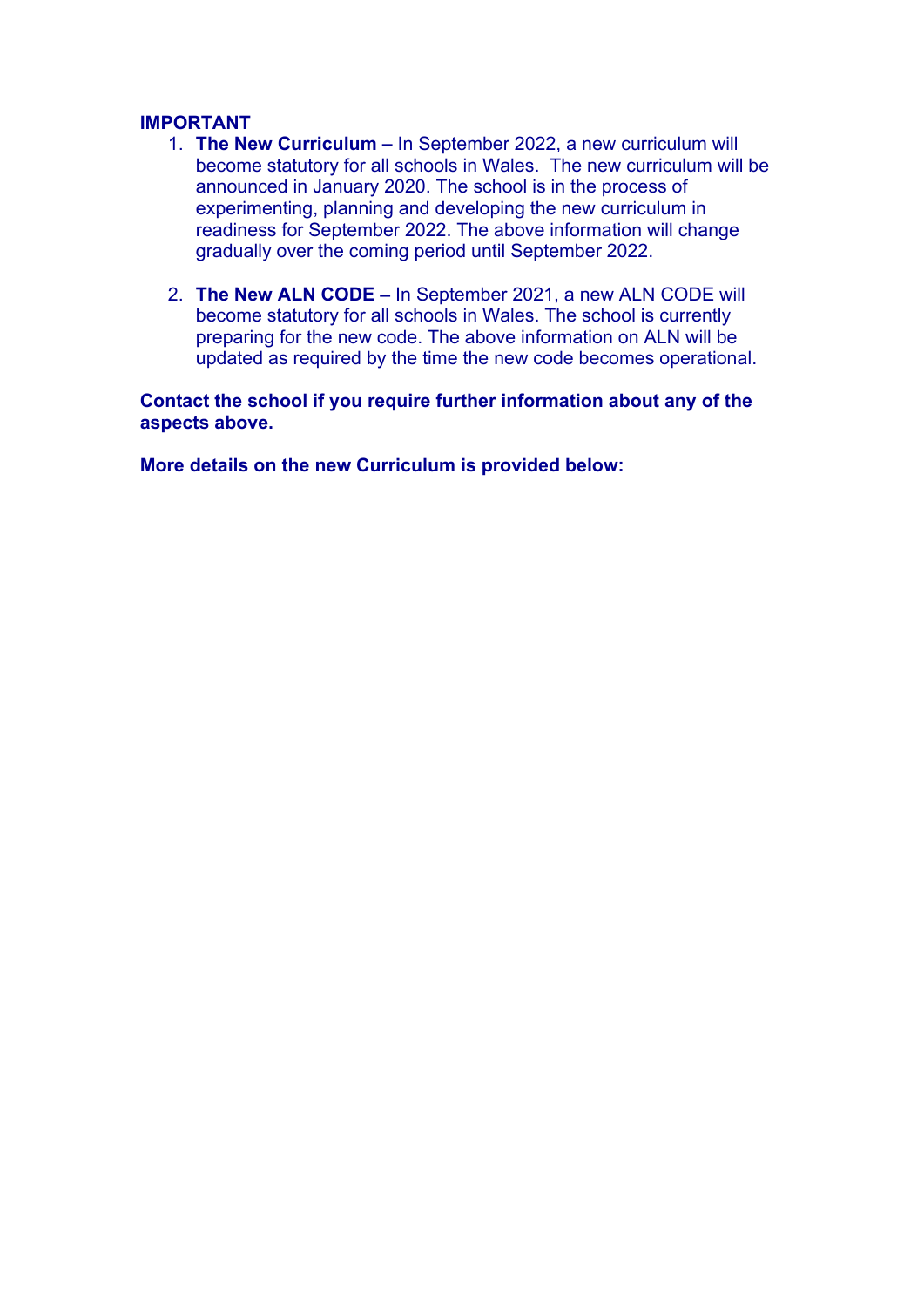#### **New Curriculum for Wales;**

# **'Our national mission in Wales is to raise standards, raise the attainment of all children and ensure we have an education system that is a source of national pride and public confidence.'**

## Kirsty Williams, Education Minister

# **Four aims will be at the heart of the curriculum.**

These support the curriculum to encourage children and young people to be:

- ambitious and capable learners
- enterprising, creative contributors
- ethical, informed citizens
- healthy and confident individuals

#### **The new curriculum will be 'inclusive, broad, balanced and challenging'.**

It will have six Areas of Learning and Experiences for children ages 3-16 yrs:

- Expressive arts
- Health and Wellbeing
- Humanities
- Languages, literacy and communication
- Maths and numeracy
- Science and technology

#### **'Rich experiences' are essential for intensive learning.**

It will be important to consider the range of experiences already available for learners in all school communities; consider how best to apply them, build on and improve them; and what new experiences can be offered to support the four aims. Promoting learners' experiences is an integral part of learning but it's also an important aspect of raising aspirations.

# **In essence, the Pupil Offer relates to finding successful ways of**

# **sparking interest, stimulate increasing passion and confidence in our**

#### **children and young people.**

This curriculum relates to finding more effective ways of delivering the curriculum, communicate high expectations, raise an individual's aspirations and ambitions to succeed in everything they choose to do. It works with a wide range of partners to develop broad opportunities and activities which further horizons within and beyond the traditional classroom learning environment.

**Literacy and numeracy skills will be incorporated in a meaningful way in every school.**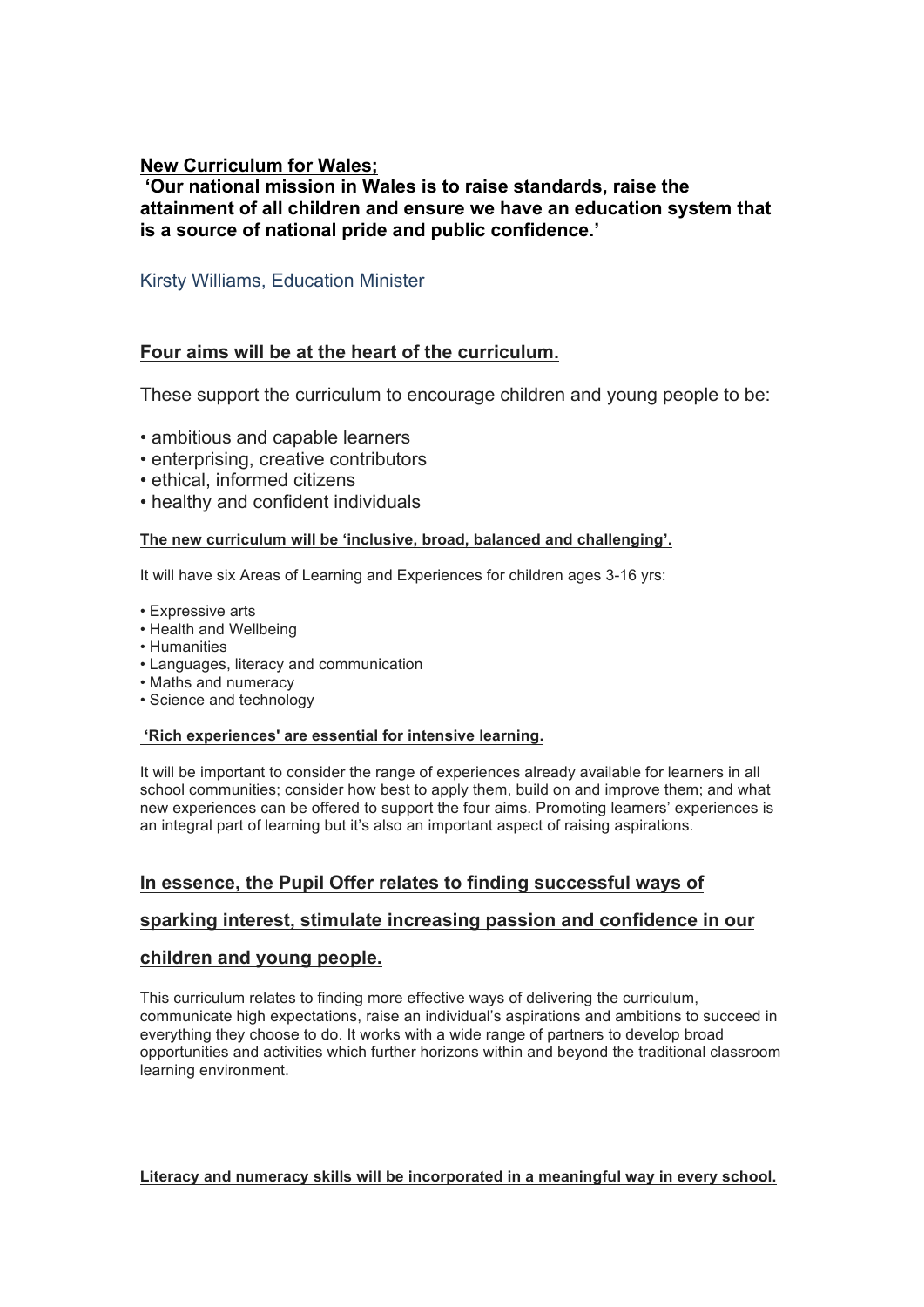Literacy, numeracy and digital competency are cross-curricular responsibilities for all practitioners. The focus will remain on literacy and numeracy as an essential prerequisite for the new curriculum.

**The Welsh language will remain a compulsory element of the curriculum.**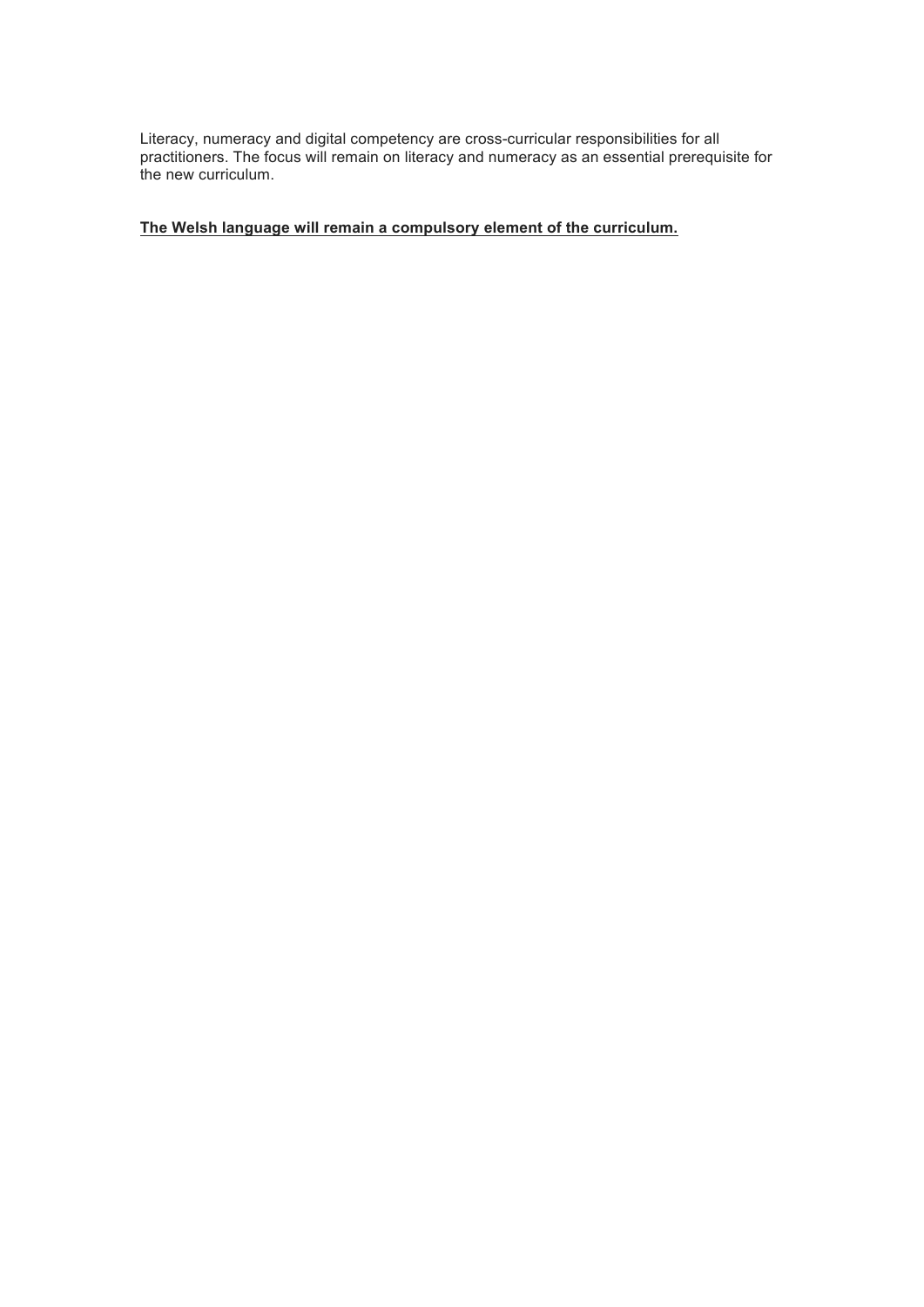# **Parents and carers**

# **Communication with the school**

We consider education to be a partnership between the home and the school and thus appreciate the parents' support and place a great emphasis on communication between the school and the home.

Good communication is an important element of an effective school.

If required, **teachers** are available to discuss any problems with the parents. The start of the day can be very busy, therefore it would be easier if parents could make arrangements to meet them at the end of the day.

If you wish to see the **Headteacher** to deal with a matter that isn't vitally important, you may have to make an appointment. We will deal with important matters straight away.

We will provide you with information on **your child's progress** and if there are any concerns, we will contact you straight away.

**Parents evenings** will be held during the first two terms and we then provide a **written report** in the third term.

The school website, app, Facebook and Twitter will be regularly updated, providing you information on any incidents or developments.

Occasionally a parent will inform us of **head lice.** When this happens, we will contact all parents in the class by **standard letter** asking them to check their children's hair, and if you find head lice, we ask you to administer the appropriate treatment. **No information will be given about the child's name.**

Each year, the Governing Body publish their **Annual Report** which outlines the school's progress. Every parent is invited to attend the annual meeting to discuss the report's content.

Three members of the Governing Body will be **Parent Governors**, and general matters can be discussed with them.

We expect parents to contact the school, following the above process, if they have any concerns. The school has a formal complaints process which is shared with parents in the package circulated when the children start at school.

**Parents are asked to follow the above if there is concern /complaints and not to use social media as a way of complaining about the school / staff / events. The school has procedures to deal with inappropriate use of social media by parents and carers.**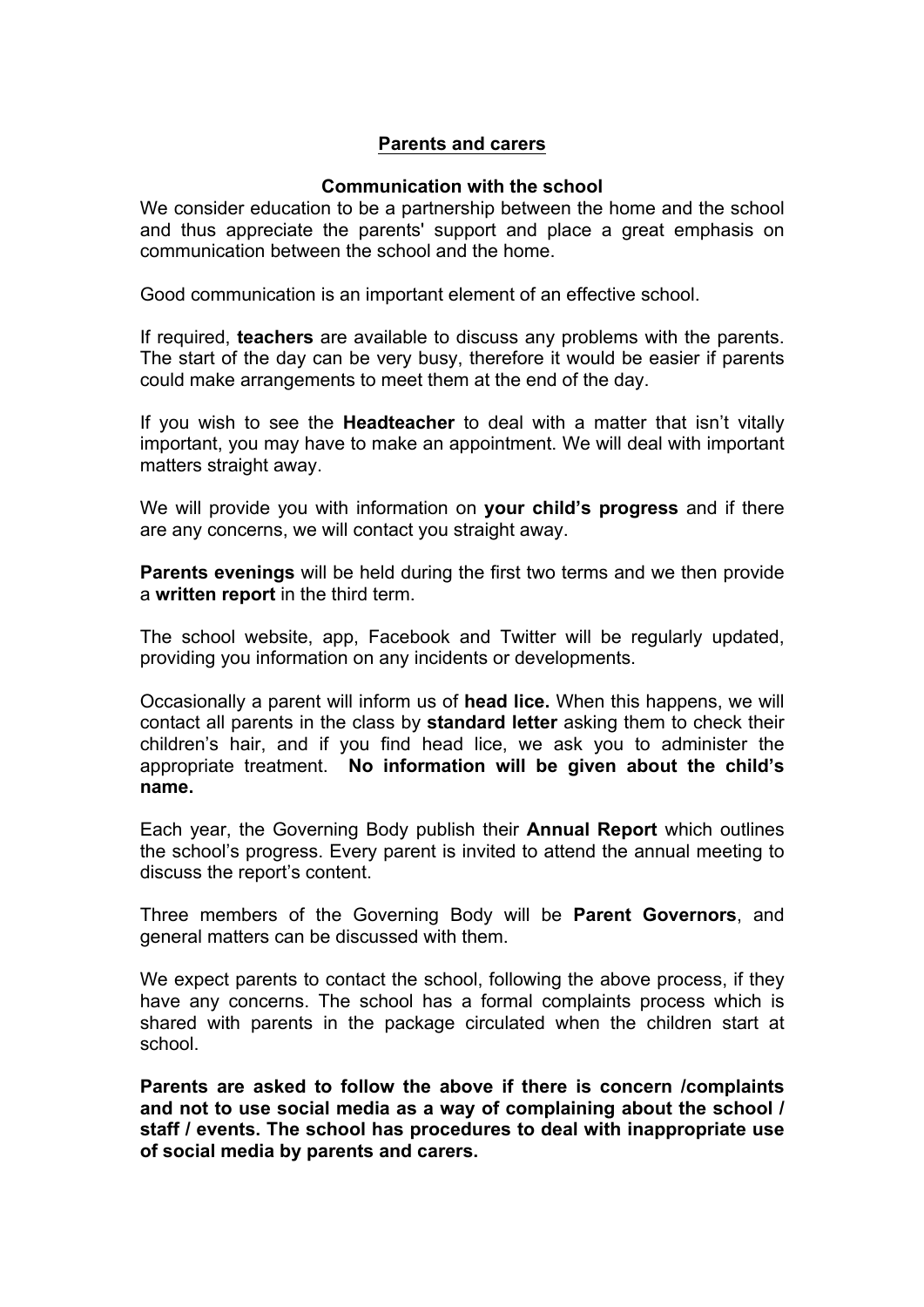We also ask that parents contact the school to state if anything has happened at home that's likely to affect their child at school. Any information will be treated confidentially and it will only be shared with relevant staff.

# **Our aim is to have a successful home to school relationship through cooperation and understanding.**

## **Attendance, Absence and Illness**

**The school has a comprehensive attendance policy which explains the importance of attendance procedures. The policy is based on WCBC's policy and is available to view on the school's website. We urge you to read this.**

We ask that everyone ensures that their children are at school punctually because anyone arriving late will be registered as absent without authority.

Authorised absence includes illness, medical, dentist, bereavement related absences or any family circumstances including holidays. All other absences are unauthorised absences and it's essential that they are published in the annual report, the School Booklet and the Governing Body's Annual Report.

| Whole school attendance (2019 - 20) | 95.7%           |
|-------------------------------------|-----------------|
| <b>Authorised Absences</b>          | to be confirmed |
| Unauthorised absences               | to be confirmed |

We ask that parent try to arrange holidays during school holidays. If this isn't possible, a holiday form can be obtained from the school office or on the school website. The Headteacher can give a child the right to have **ten** days of holiday during the school term within an academic year. **The headteacher is entitled to decline this right and the absence would therefore be marked as unauthorised.** The headteacher will also consider the pupil's attendance and any relevant matters. Any holiday of more than ten days will be recorded as unauthorised unless the headteacher has approved this under special circumstances.

We have to record and describe any absence amongst pupils. Could you please contact the school on the first morning (using the automated phone system) if your child is going to be absent so that we know the reason for their absence from school. If we haven't received a call / message by 9:30am, we will contact to see why the child isn't in school. Since September 2014, the LEA has the right to hand out a financial penalty if there are more than five days of unauthorised absence in a term. We will work with Education Social Workers to ensure punctuality and attendance.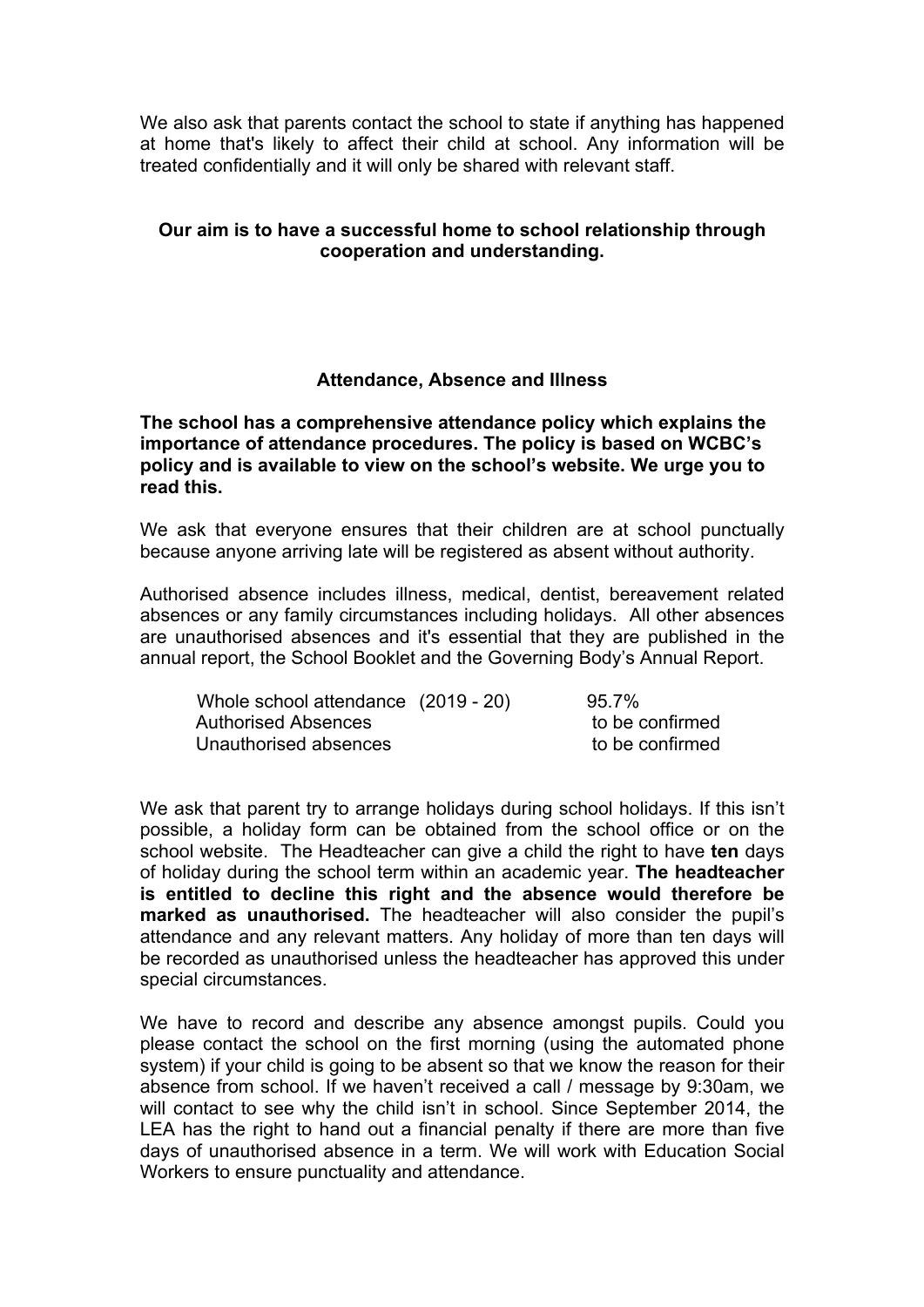If your child becomes ill or has an accident at school, we will contact the parents. As a result, it's important we have an emergency phone number to contact you. Additionally, parents will have to complete a medical form and information annually.

Children displaying symptoms of illness should be kept home. It's unwise to send them back to school too early after they've been ill. If the illness is infectious, you should contact the school. If your child is receiving medical treatment which is likely to have an impact on their performance, you should contact the school to inform us.

If medicine needs to be administered to a child during the day, the school has a policy for administering medicine, and by following this policy, staff can administer medicine **provided the parents have completed the relevant medical approval form beforehand.**

| <b>Illness</b>           | <b>Period of Infection</b> | <b>Recommended</b><br><b>Exclusion Period</b> |
|--------------------------|----------------------------|-----------------------------------------------|
| Chicken pox              | $11 - 21$ days             | 6 days                                        |
| <b>Diphtheria</b>        | $2 - 5$                    | As permitted by doctor                        |
| <b>Measles (Rubella)</b> | $14 - 21$                  | 7 days                                        |
| <b>Glandular Fever</b>   | $33 - 49$                  | As permitted by doctor                        |
| <b>Hepatitis A</b>       | $15 - 50$                  | 7 days                                        |
| Impetigo                 |                            | Until start of treatment                      |
| <b>Measles</b>           | $10 - 15$                  | 7 days                                        |
| <b>Meningitis</b>        | $2 - 10$                   | As permitted by doctor                        |
| <b>Mumps</b>             | $12 - 21$                  | As permitted by doctor                        |
| <b>Head Lice</b>         |                            | <b>Until start of treatment</b>               |
| <b>Scabies</b>           |                            | Until start of treatment                      |
| <b>Scarlet Fever</b>     | $2 - 5$                    | As permitted by doctor                        |
| <b>Shingles</b>          |                            | 7 days                                        |
| <b>Tuberculosis</b>      | 4 - 6 weeks                | Until statement of no<br>infection            |

**Infectious Illness, Skin Disease and Minor Ailments** 

The above information is updated regularly and available from the school.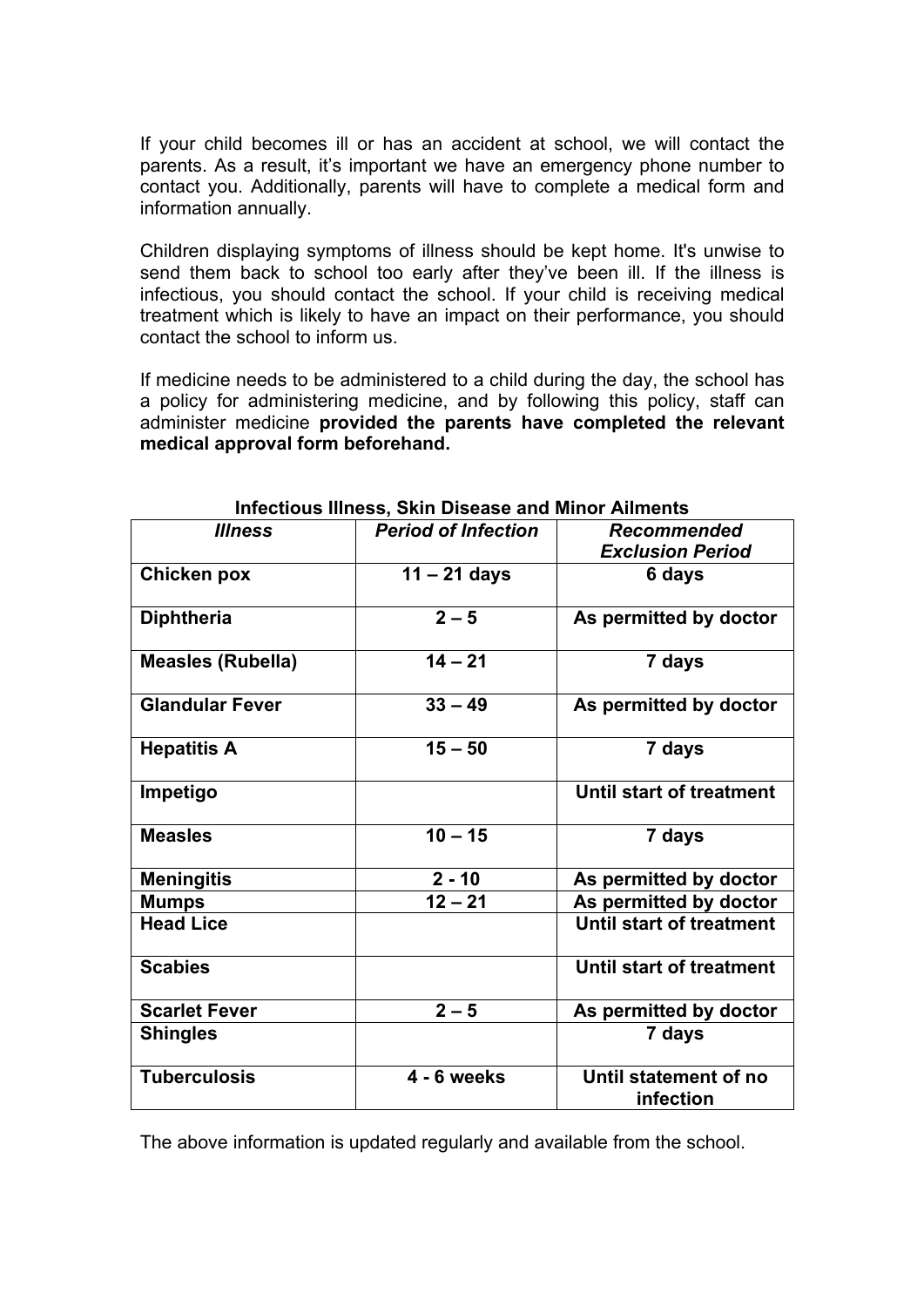# **Education Social Worker**

An Education Social Worker is employed by the Education Authority and they act as a contact between the school, home, child and the Education Authority.

They will provide support, explanation or advice on various issues that can impact on absences or the child's enjoyment at school.

The Education Social Worker regularly visits the school to monitor attendance and identify any patterns of absence or regular absences, contact will be made with the home.

They will discuss matters such as lateness, unauthorised absences and reasons for authorised absences with the Headteacher.

They will also discuss attendance improvement targets with the Headteacher. The Education Social Worker will listen to any concerns the school has about

the wellbeing of a pupil or pupils and will visit the home if required.

## **Educational Visits and the Charging Policy**

On many occasions during the academic year, educational visits will be arranged and educational performances will visit the school to educate and entertain the children.

Such visits or performances will often be relevant to a particular age group with the aim of reinforcing a theme or subject within the classroom. Educational visits broaden the curriculum and give meaning and purpose to their studies and in so doing stimulates their interests and sparks their imagination. Educational visits assist in encouraging and developing social skills and builds self-respect amongst individuals. We believe they make a valuable contribution to the promotion of lifelong learning amongst our pupils.

Due to the number of pupils, the school can't pay for the educational visits, we will therefore ask the parents to make a voluntary contribution.

No child will be prevented from attending an educational visit due to the inability to pay. However, the voluntary contribution must be sufficient to allow the visit to take place.

It's important to note that Government legislation states that a visit should not take place if all children are unable to go because some are unable to pay. If any parent is having difficulty with the cost of a visit, the problem should be discussed with the Headteacher. Any residential visits can be paid for in instalments and similar arrangements can be made in other circumstances if required.

The cost of any visit includes travel, transport, admission and insurance. Information on any visit is sent to parents and permission forms will have to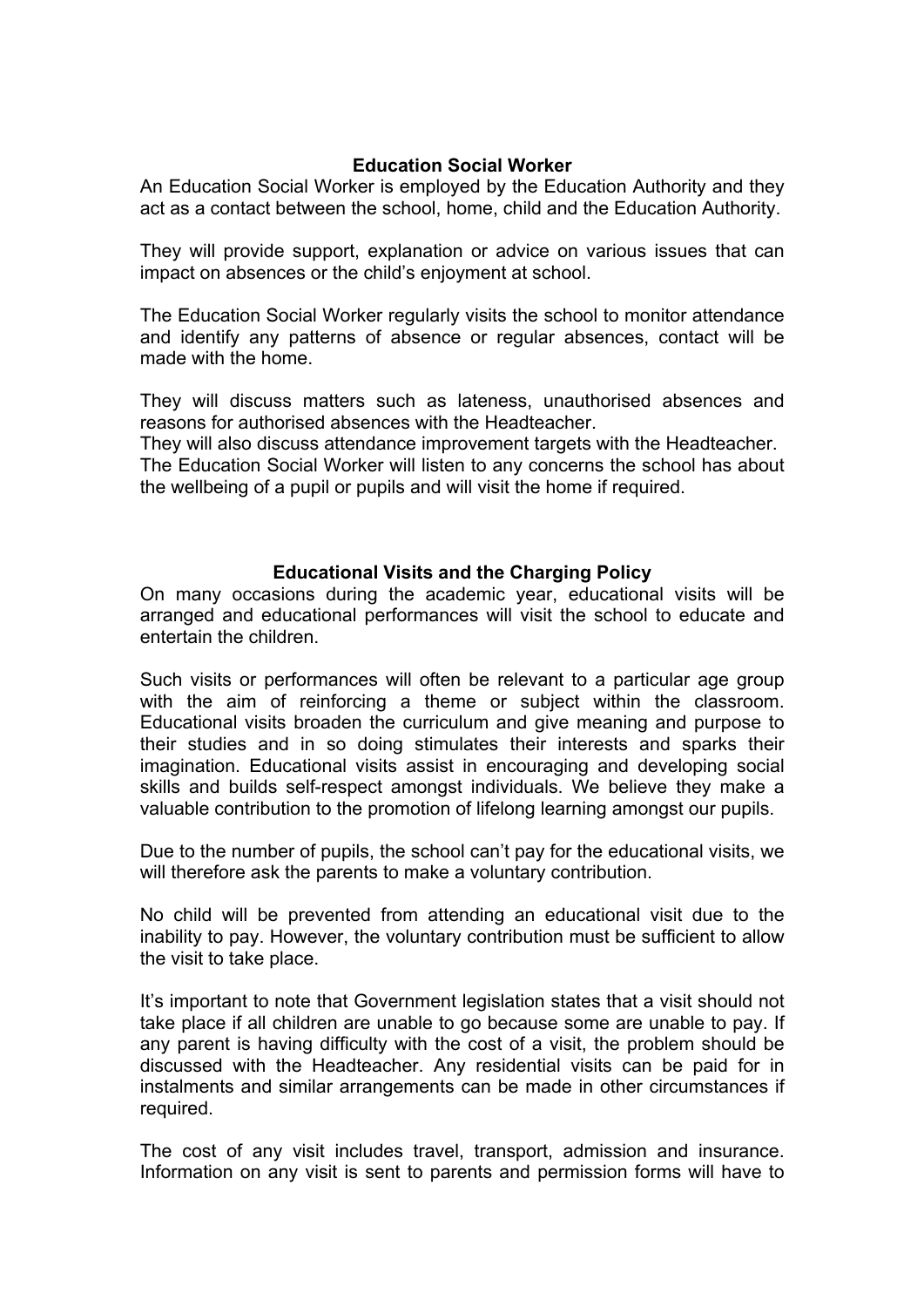be completed at the start of the year, suitable for the majority of visits throughout the year.

The school has a risk assessment for visits and all staff are aware of it. Additionally, all centres visited will also have a risk assessment.

Although the Authority has a Public Liability Insurance Policy, the school has an additional Insurance Policy for educational visits.

With all educational visits, the school will ensure that the child / teacher ratio meets the Authority's recommendations and with young children the ratio will be lower. We are thankful to the parent for their support during educational visits to ensure the appropriate ratio.

## **Complaints Procedure**

If there is an event where there is a suggestion, query or complaint relating to the school or one of its staff, we urge you to provide information to us as soon as possible. It's very hard for us to investigate an incident or problem that took place some time ago.

First of all, discuss the problem with your child's teacher, either at the start or at the end of the day. If you aren't happy with the result or have a more serious concern, make an appointment to see the Headteacher. This does not of course mean that an acceptable result will happen on all occasions, but it allows you and the school to better understand the nature of the problem.

We will do our best to resolve any problem but if your concern remains of if you are unhappy with the response of the teacher or the Headteacher, you should make an official complaint by following the process detailed in the school's complaints policy. A summary of the procedure is given to parents when children start at school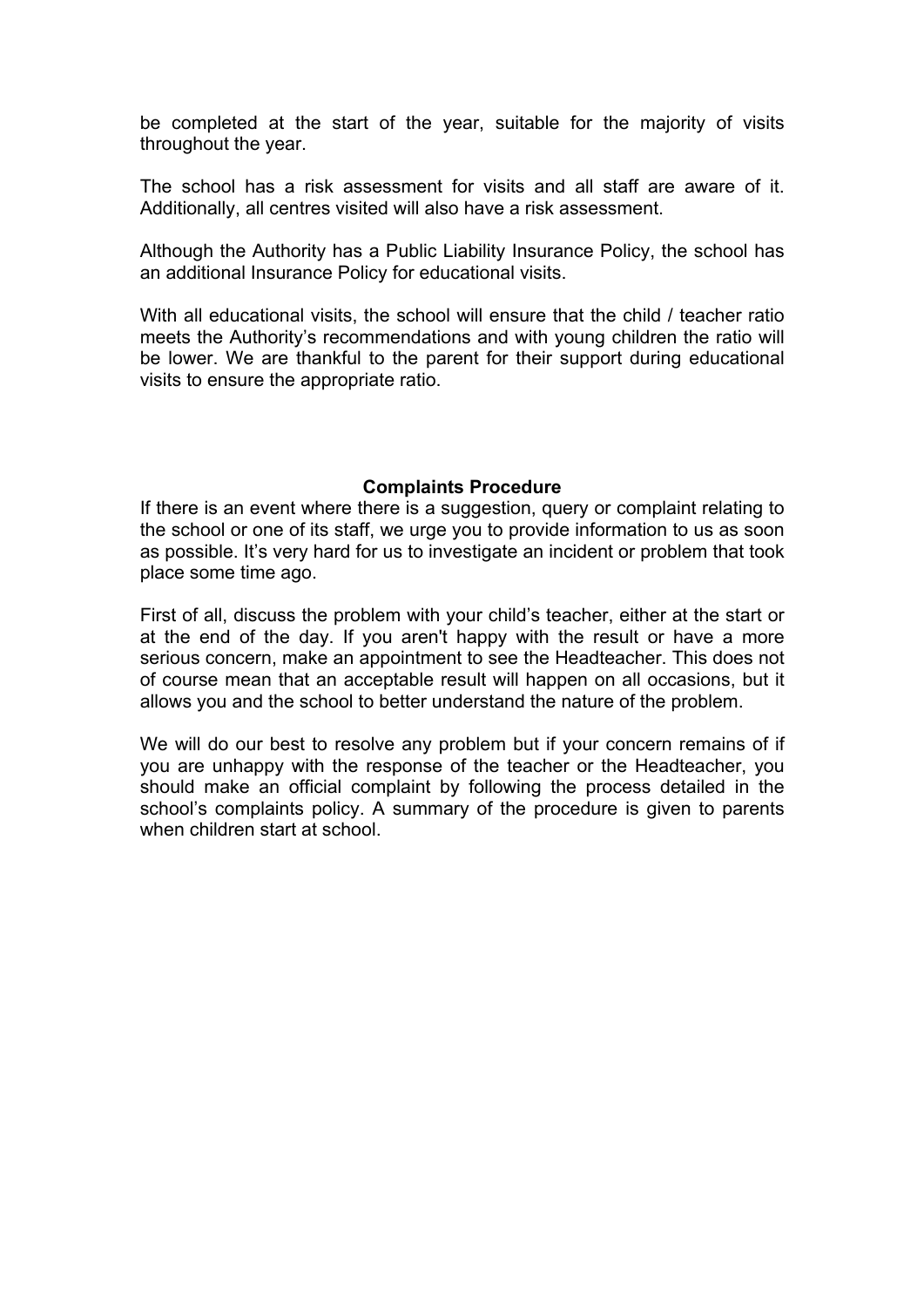# **School finances**

# **School Budget**

The school has control over the school budget through the governing body. A large percentage of the school budget goes to pay salaries, building maintenance, essential services and energy bills. Although the Governing Body is responsible for expenditure levels, payments are made by the authority.

Information on the budget is provided in the Governing Body's Annual Report to Parents.

The school budget is regularly examined by the Governing Body in response to any advice given by the accountant.

# **School Fund**

The School Fund raises money by:

- Selling pictures.
- Sponsorship activities.
- Raffle
- Donations

We raise money for the School Fund through voluntary donations for educational visits and swimming and tennis lesson costs. These costs will be kept to a minimum. The fund will be used to pay the cost of all visits or activities. The School Fund is audited annually.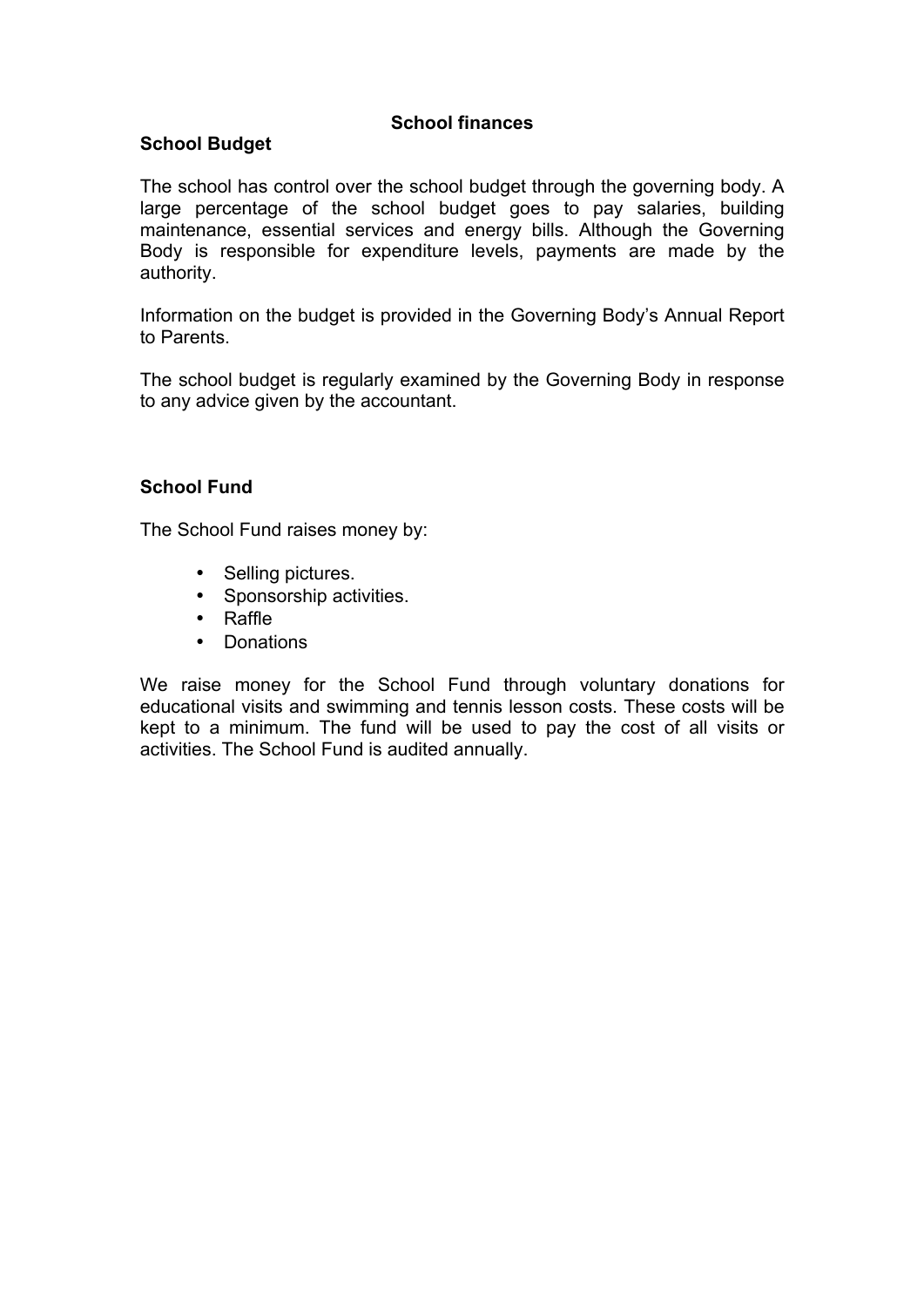# **Home / School Agreement**

# **YSGOL PLAS COCH**

# **HOME-SCHOOL AGREEMENT**

# **Ysgol Plas Coch**

The school will aim to:

- ensure your child's happiness;
- ensure that your child reaches their full potential as a valuable member of the school;
- provide opportunities to develop and apply their knowledge and understanding of the cultural, economic, environmental, historical and linguistic characteristics of Wales.
- provide a balanced curriculum that will meet your child's individual needs;
- ensure high standards of education and behaviour by building a good relationship and fostering a sense of responsibility;
- inform you of general matters and particularly your child's progress;
- be welcoming and provide opportunities for you to be involved in school life.

**Signature:\_\_\_\_\_\_\_\_\_\_\_\_\_\_\_\_\_\_\_\_**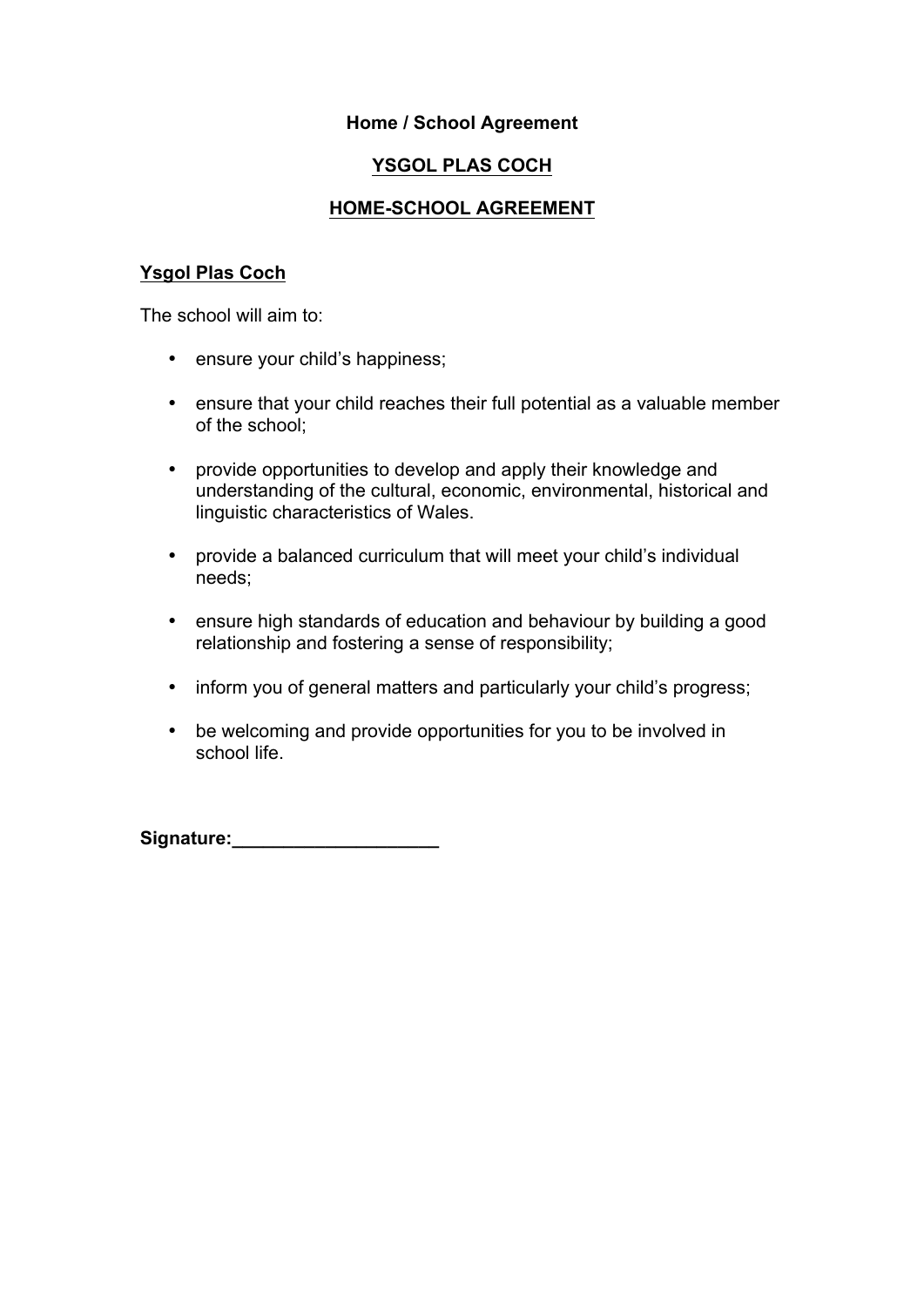# **The parents / guardians**

I / We will try to:

- ensure that the child attends school regularly and punctually;
- inform the school of any problems that may affect the child's education and behaviour;
- support the school's behaviour policies and guidance;
- encourage my child to speak Welsh;
- support my child with his homework and other opportunities to learn home;
- attend parents' evenings to discuss my child's progress;
- get to know about my child's school life.

**Signature:\_\_\_\_\_\_\_\_\_\_\_\_\_\_\_\_\_\_\_\_\_\_\_\_**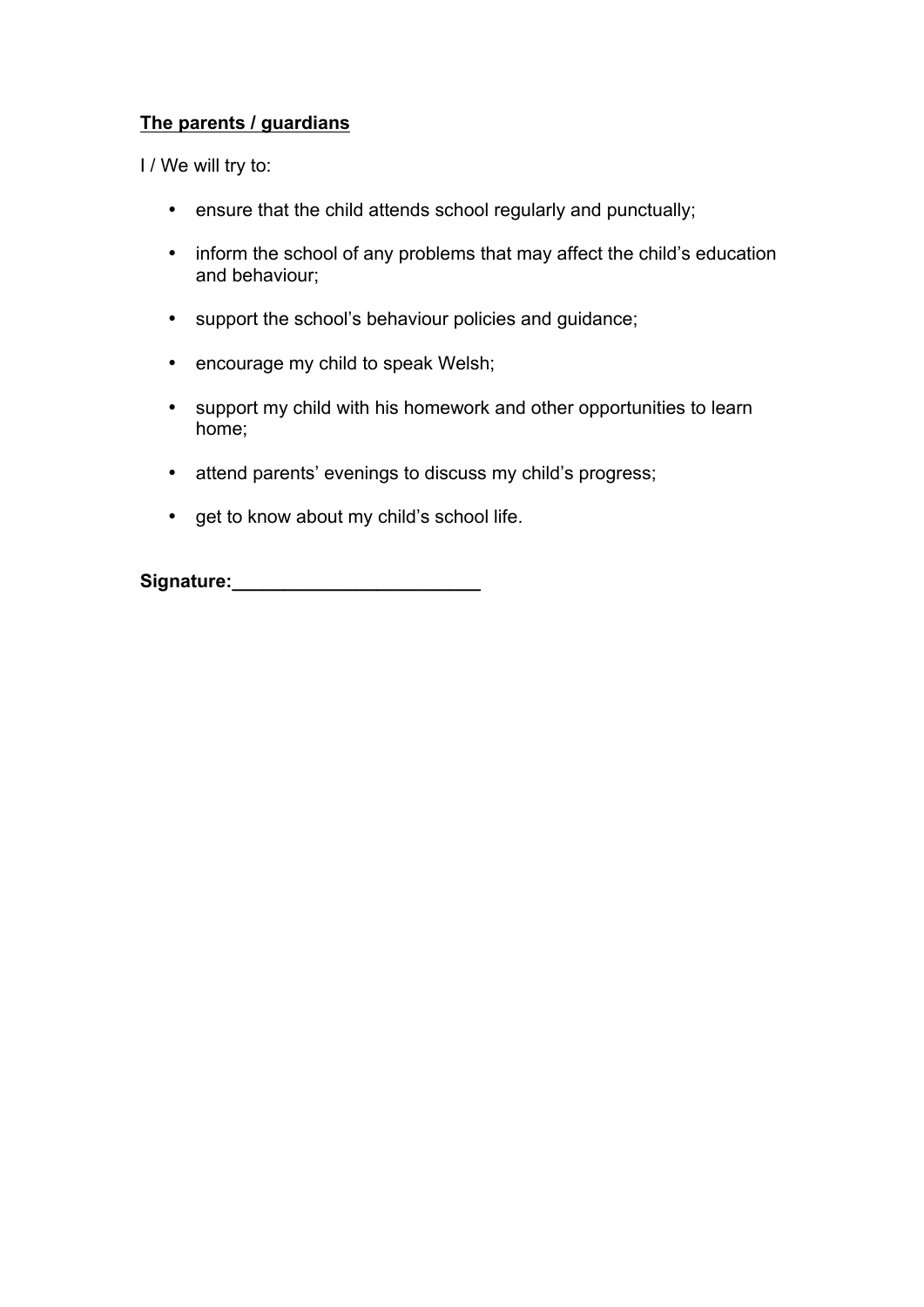# **Pupils' Wellbeing**

#### **Health and Safety**

The school has a comprehensive Health and Safety Policy which aims to provide a safe environment to all pupils, staff and visitors.

A whole school risk assessment is conducted annually which allows the school, governors, staff and the Authority to respond to any concerns.

Additional risk assessments are conducted for specific matters where a risk may be relevant such as educational visits, science, technology, Physical Education and other crafts.

School grounds are checked on a daily basis by the caretaker and any shortcomings will be noted to the Headteacher. Any repair work is done as soon as possible if the budget allows.

A fire drill will take place each term without warning to ensure the correct procedure is adhered to by staff and pupils. We will consider the time it took to evacuate the building, making a note of any issues.

We have a zero litter policy in the school and on the grounds and no one is allowed to bring dogs on the school ground and yards.

Smoking is prohibited within the building and on the yard or on school grounds and we ask everyone visiting the school to adhere to this rule.

Each member of staff has received basic first aid training while three members of staff have received advanced training. An accident book is kept.

# **Toilet Accidents and Changing Children**

In order to conform with Child Protection procedures, the school will operate good practice as far as toilet accidents and changing children's clothes is concerned.

We will change children's clothes if they:

- Are wet / dirty after a fall.
- Have been ill
- Have had a toilet accident

The staff will respect each child's privacy on every occasion and encourage independence and good hygiene.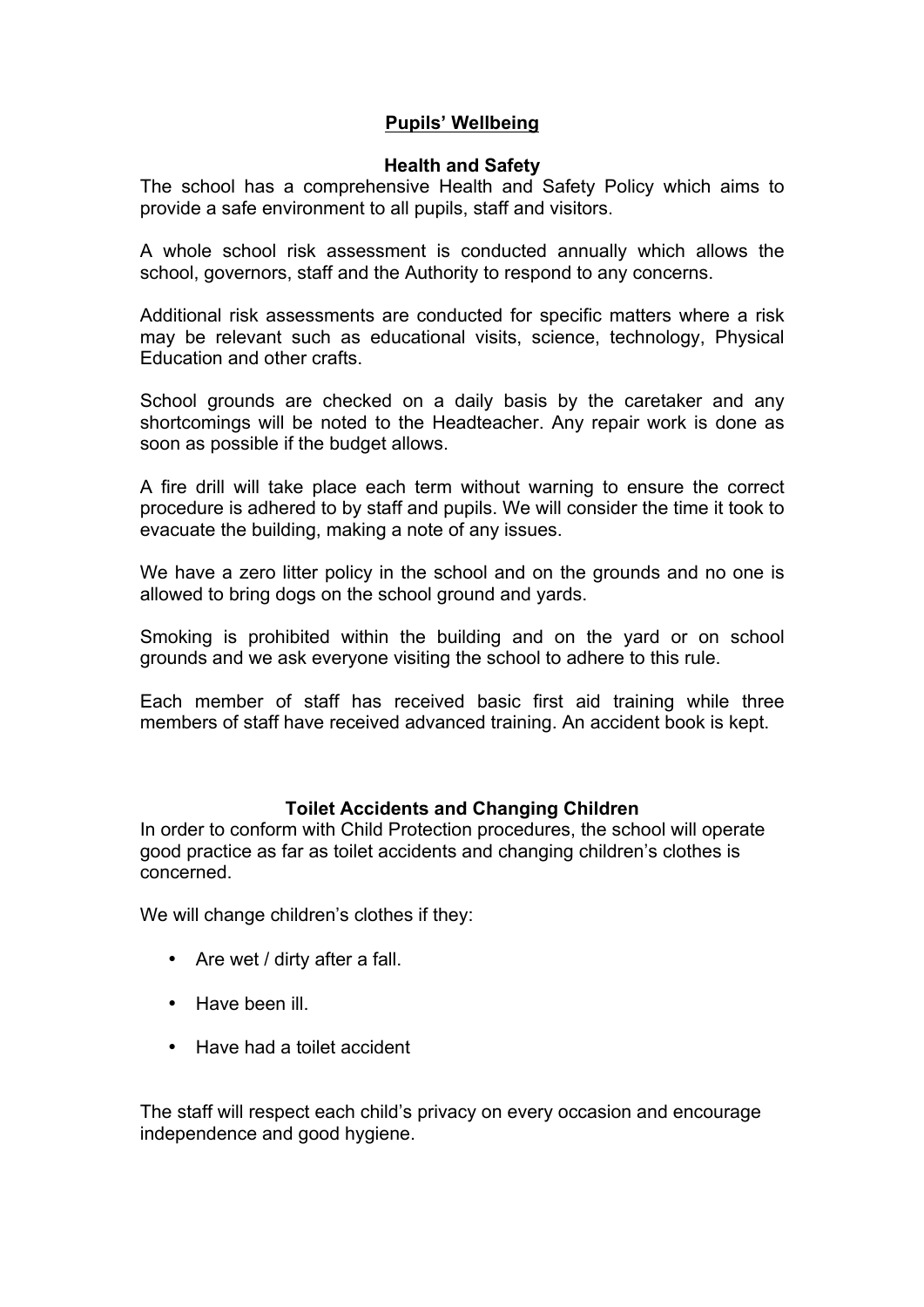If children have fallen or have been ill, underwear doesn't need to be changed and the majority of children will be able to change their own clothes under the supervision of a member of staff.

**If any child suffers any medical problem with evidence having been presented to the school by your doctor, a care plan can then be put in place to assist the child.**

#### **Toilets**

There are a sufficient number of toilets at school which meet the requirements set by Welsh Government. The toilets are cleaned at the end of each day. A member of staff will also check them during the day to ensure there are no problems with the toilets, and if there has been a problem it needs to be dealt with instantly.

#### **School Safety**

All members of staff are very vigilant in order to ensure a safe environment for all children. Although we foster an open door policy, we have to adopt some measures to secure the safety of all pupils.

All visitors have to report to the office. This allows us to meet Health and Safety regulations and ensure due care of pupils at the school.

The Health and Safety policy provides advice on supervising children particularly at the start and end of each day, or at playtime and lunchtime.

A number of actions have been adopted to improve safety around the school, including fences and locks on gates.

There is a keypad on the school's main entrance wile every other door is locked during lessons.

Staff will take mobile phones with them on any school visits.

You are required to inform the school if a different person will be picking up a child from school at the end of day. No child can leave school with a different person to usual unless the school has been informed by phone or in a note.

Legal guardians have a duty to provide the school with the required official documents to prevent a parent or other adult from collecting a child from school.

Could you please realise that children playing on the school yard before school opening time and school closing time are doing so without supervision and are the responsibility of parents or guardians.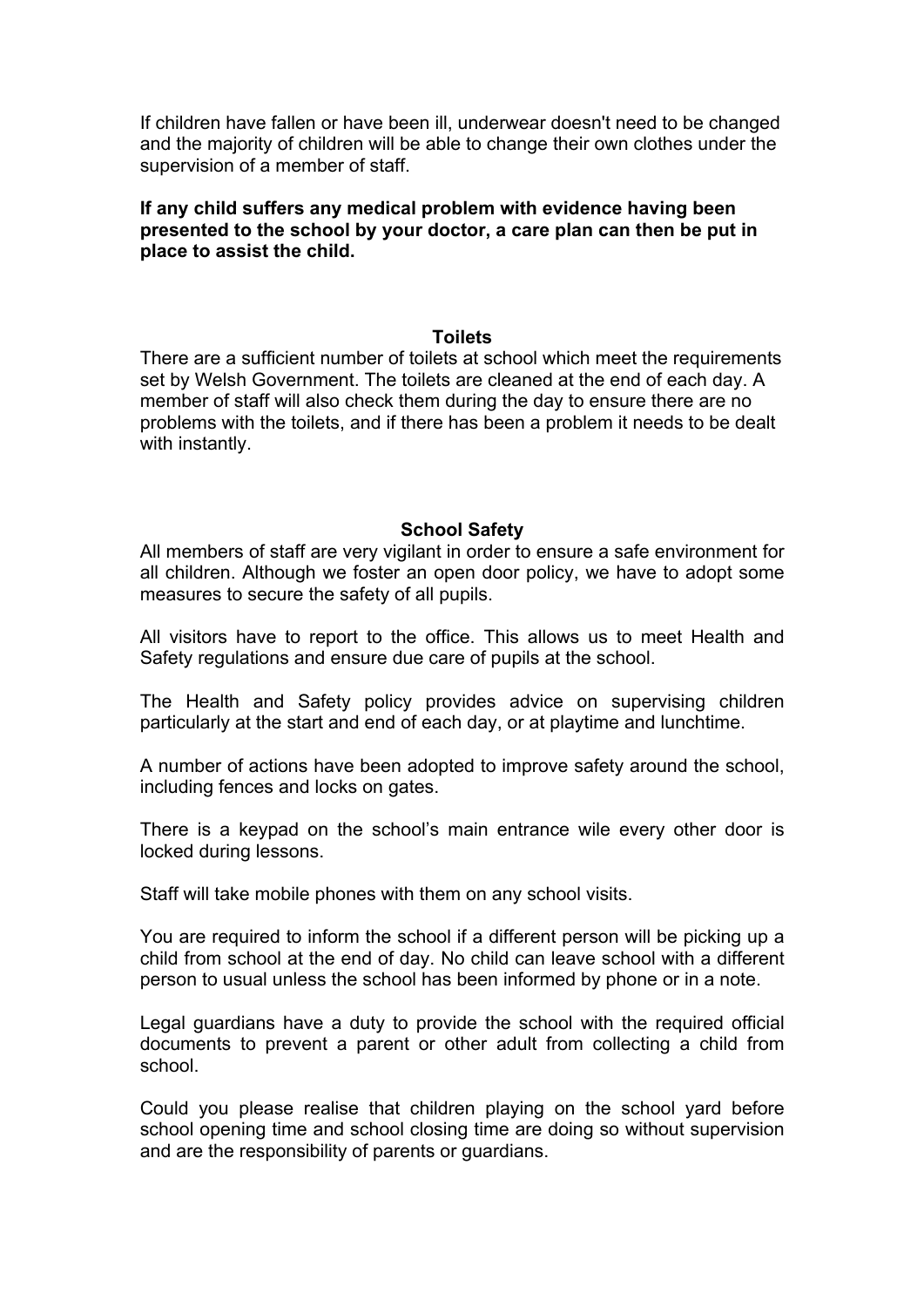# **Safeguarding Children**

Guidance from the Education and Employment Department and the Welsh Government states clearly that schools have an important role in protecting children from abuse. This is confirmed by the Wrexham Area Child Protection Policy which outlines the system for staff to follow.

As a caring school we have a direct responsibility for our children and their wellbeing will be our concern. **Every child matters.**

In accordance with the act, it's essential that every school has a Child Protection Coordinator. At Plas Coch, the Headteacher is joint Coordinator with the ALN / Behaviour Coordinator

**There is a legal obligation on the school to contact other agencies (e.g. Social Services) when there are any child protection concerns. The Governing Body is required to ensure there is a system in place to protect children against abuse.**

Any matters relating to child protection will be dealt with confidentially.

Any referral, notes or recorded observations made in relation to sensitive child protection issues are free from the requirements of the data protection act.

# **Equal Opportunities**

We believe all individuals have the right to equal opportunities and to be free from any form of discrimination.

We recognize the equality rights of all individuals including pupils and staff whatever their sex, race, culture, gender, ability, disability, age or religious beliefs. This policy is an essential part of the school's life. It is reflected in all other policies.

These are the main aims of the policy:

- That one of the governors is nominated to be in charge of equal opportunities.
- That one of the teachers (working as part of a team) is in charge of equal opportunities.
- To ensure all children have the opportunity to receive the full curriculum including the basic skills.
- To ensure grouping of different abilities and sex in the class.
- To ensure that the schoolyard is available to all children.
- To ensure that sexuality does not impact on any activity.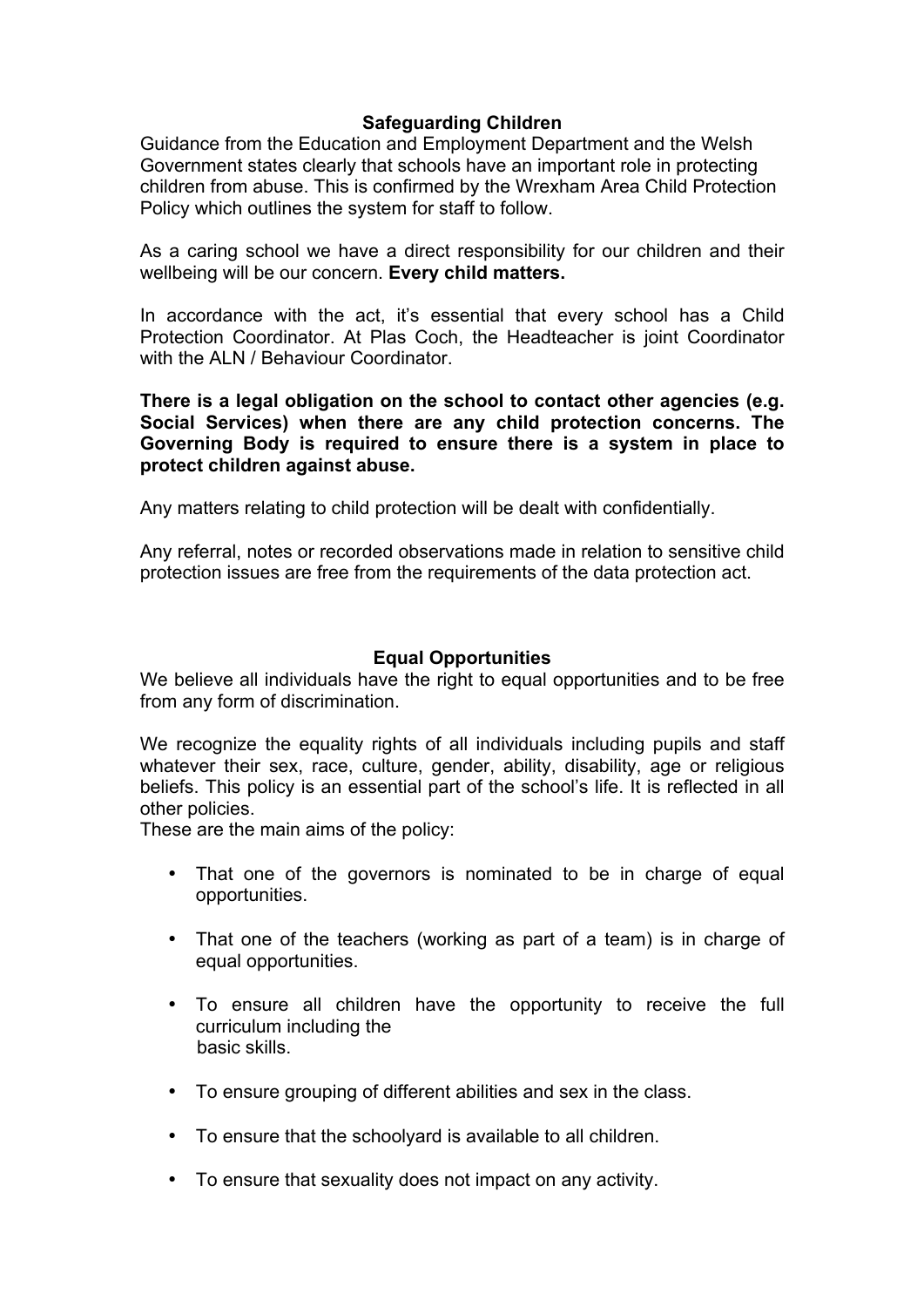- To ensure that the hidden curriculum does not give messages of discrimination to children, e.g. do the resources give a positive reflection of women, different culture, different capability or a different way of life.
- To ensure that the way we deal with discipline, namely the Golden Time Plan is the same for all.
- To ensure each teacher whatever their disability, gender or sexual tendencies are provided the same job opportunities within the school.
- To ensure all school staff are aware of the equal opportunities policy.
- To ensure equal opportunities is a part of all other policies.
- To ensure the school's equal opportunities ethos is passed on to the secondary school through discussion between both schools.

# **School Transport and Access**

The Authority provides free transport to all children of compulsorily school age living two miles or more away from the nearest suitable school.

An application for free transport should be made to the Authority. A form can be obtained from the office or via www.wrexham.gov.uk

The children will be met from the bus in the morning and escorted to the bus by a member of staff at the end of the day.

It's important that any child using this service behaves appropriately in order to promote their own safety and the safety of others. The bus company has the right to refuse transport to anyone behaving inappropriately.

There is access to those travelling by car through the main gate or the footpath. We ask you to drive considerately as you approach the school. During school hours or at the start or end of the day **no parent should park their car on the school yard.** On all occasions the parking place opposite the school field should be used. Please refrain from parking near the gates as buses will have difficulty entering the yard.

# **Disabled Access**

A ramp leads to the main entrance for those with physical and mobility difficulties. Disabled toilets are available within the school.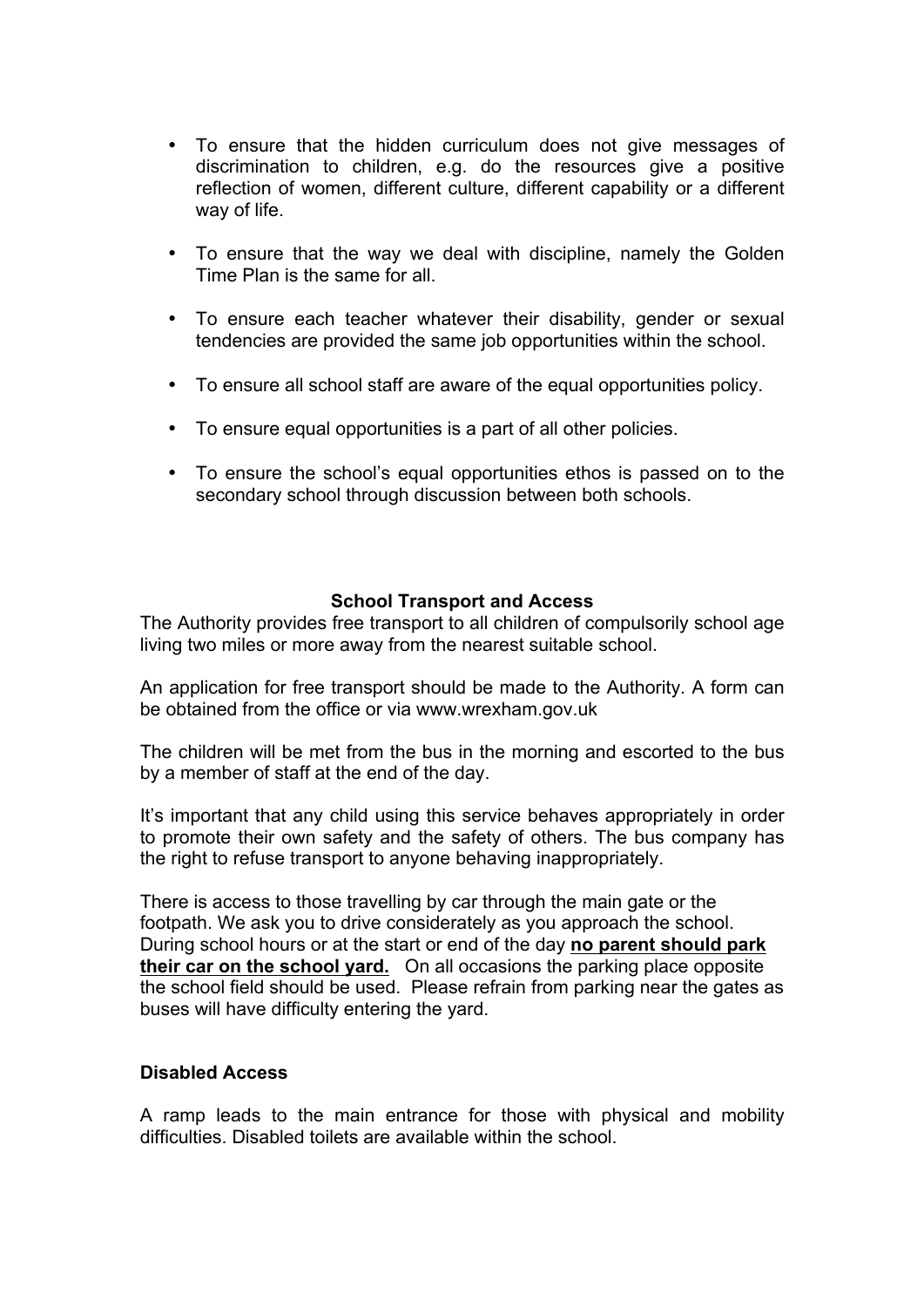# **Emergency Closures and Severe Weather Arrangements**

If severe weather forces us to close the school, we will update relevant information through the school website, our Facebook page, the school App and the Wrexham Council website.

No child will be allowed to leave the school until we receive assurance that someone is home to meet him.

#### **Internet Access**

Due to statutory requirements, we have to distribute a permission form to all parents before their child can use the Internet and E-mail within the school. The form from September 2017 onwards will state what is expected of the pupils in terms of the safe use of the Internet.

If we don't receive consent, your child will not be allowed to use the Internet and E-mail as part of various activities.

We have to receive a signed consent form before activities take place, and if we don't receive the form, we will consider that you do not wish your child to take part and will therefore be excluded from taking part in activities during relevant lessons.

I would like to stress that children will not have Internet access without appropriate supervision.